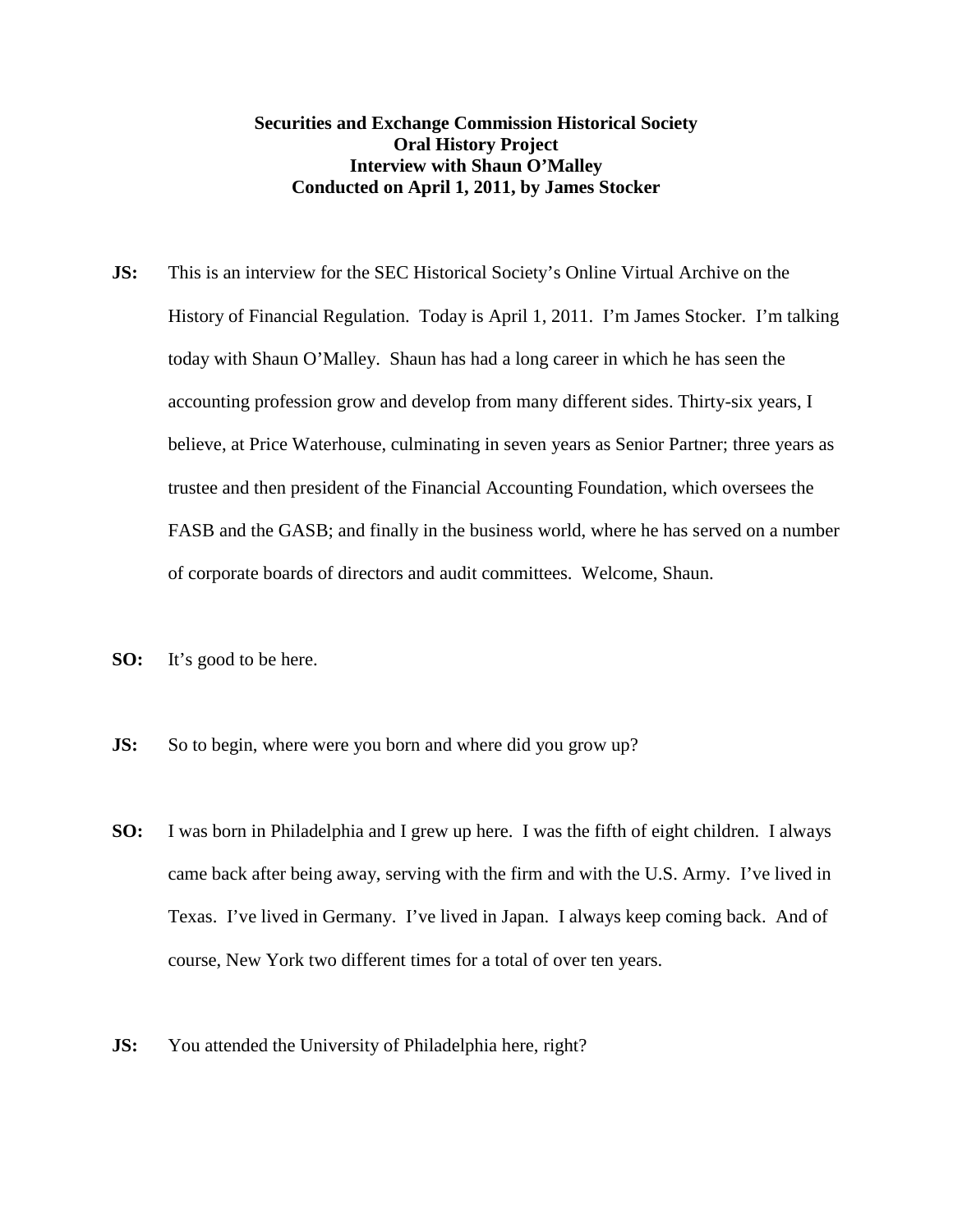- **SO:** No. University of Pennsylvania. The Wharton School, Penn, is where I went to college.
- **JS:** I understand that you started as an English major.
- **SO:** I did. That was my fervent hope. But the family finances being what they were, I felt I had to contribute. My father died fairly young. I had younger siblings at the time. I went into the service to get the G.I. Bill, which helped pay for my college. When I came back from the service, I switched over to the Wharton School.
- **JS:** What did you do in the service?
- **SO:** I was in the ordnance corps. I spent about nine months at Fort Bliss, Texas. Then our whole unit was sent to Germany for the last year or so of the occupation following World War II.
- **JS:** Where were you stationed in Germany?
- **SO:** I was stationed in a little village called Gonsenheim, which is right next to Mainz. It was in the French zone. There had not been a lot invested in rebuilding in the French zone, as you might imagine. But it was a wonderful experience for me, both the Army and service in Europe.
- **JS:** So after the Army you came back and you continued your studies at the Wharton School?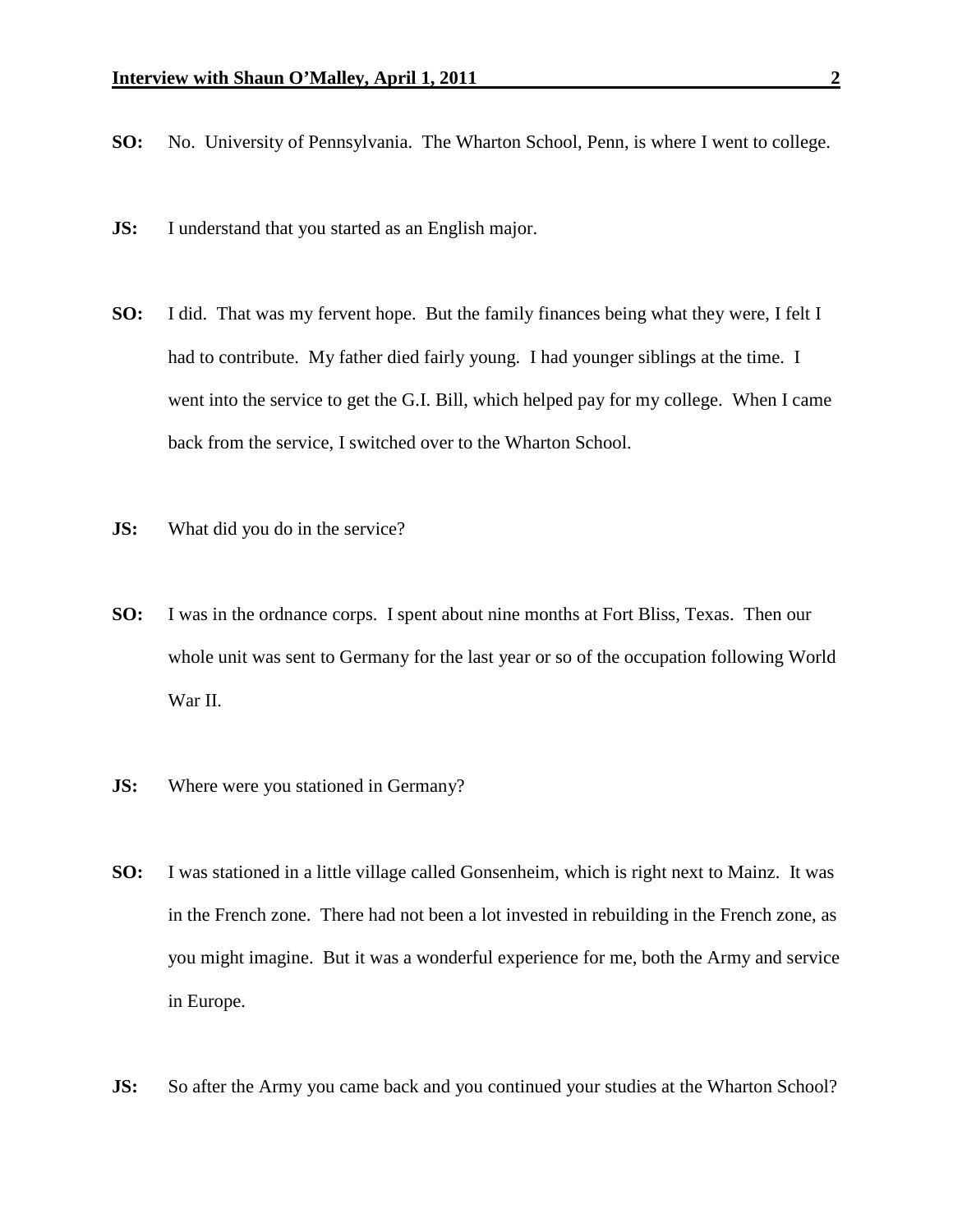- **SO:** I switched over to the Wharton School when I came back. I had done a semester in the college before I went in the service and switched to the Wharton School.
- **JS:** Tell me about your studies there. How did they prepare you for a career in accounting?
- **SO:** The Wharton School curriculum was a broad-based one even back then. Although there were courses I took that would never be given today, such as a course in industry you had to take, which looked at about twenty industries, one every week – steel, oil, manufacturing and textiles, including roads, bridges, and so on. So you got a smattering of every kind of industry in America. They also had statistics, lots of accounting – because I was an accounting major, which in itself was unusual. I knew nothing about business when I switched to Wharton. I just felt I had to be there so I could earn money to help the family.

They asked me at the outset, "Would you like to declare a major?" I said, "I really don't know enough about business to do that." They said, "Well, you could change if you want but why don't you just give us an inclination?" I knew I needed to have some discipline. I said, "Well, what's your toughest major?" They said, "Accounting." I said, "Okay. Put me down for accounting." I could have changed it. But to me it was a very logical subject. I took to it very easily.

**JS:** So that's how you got into accounting. Did you have any professors there that influenced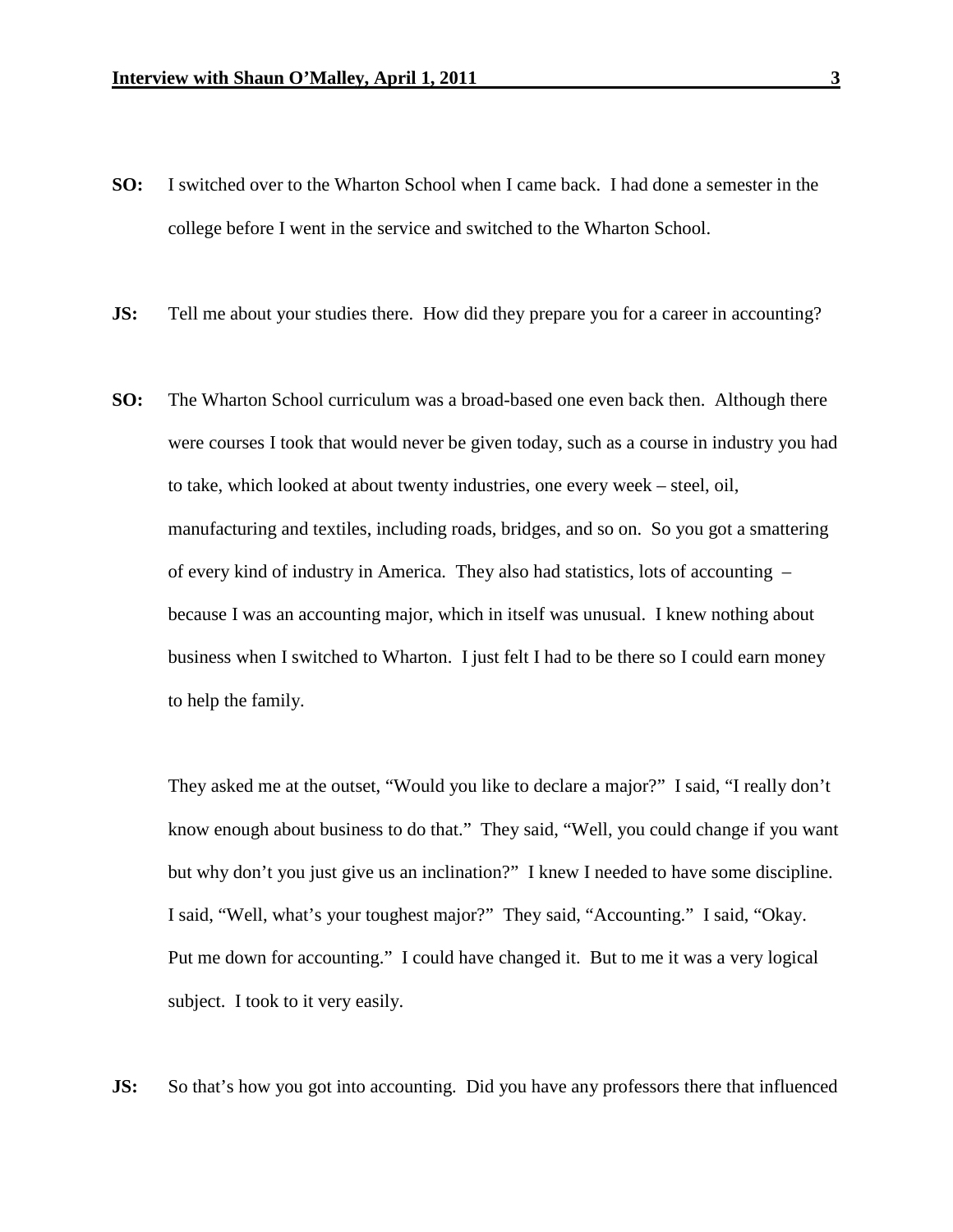you?

- **SO:** Yes. I had some. Sad to say, most of them have gone on to their eternal reward. Dick Woods was a professor there, fairly well known. He taught me two different courses, one in systems and, I believe, one in auditing. You had to take around thirty hours of accounting over the four-year period. So it was a full boat. Actually I spent a lot of time thinking about what liberal arts course I would take each semester. I had some great professors there in history and in English. So it all worked out well.
- **JS:** So after the Wharton School how did you come to join Price Waterhouse?
- **SO:** Being an accounting major, it was obvious that the right step would be to go to an accounting firm. I interviewed with probably four of the then Big Eight. I was most impressed with the interviewer from Price Waterhouse. He made me an offer and I accepted it.
- **JS:** Did an accounting student at this time often have a choice of job offers or was it difficult to get a position?
- **SO:** I would think so. If you did reasonably well and if you did well in the interview process. I could have gone to any of the four firms. I chose PW because I was just impressed. I was also interested in international work. I mentioned that in the interview. He told me what the opportunities might be. That too impressed me. But yes, we all went in with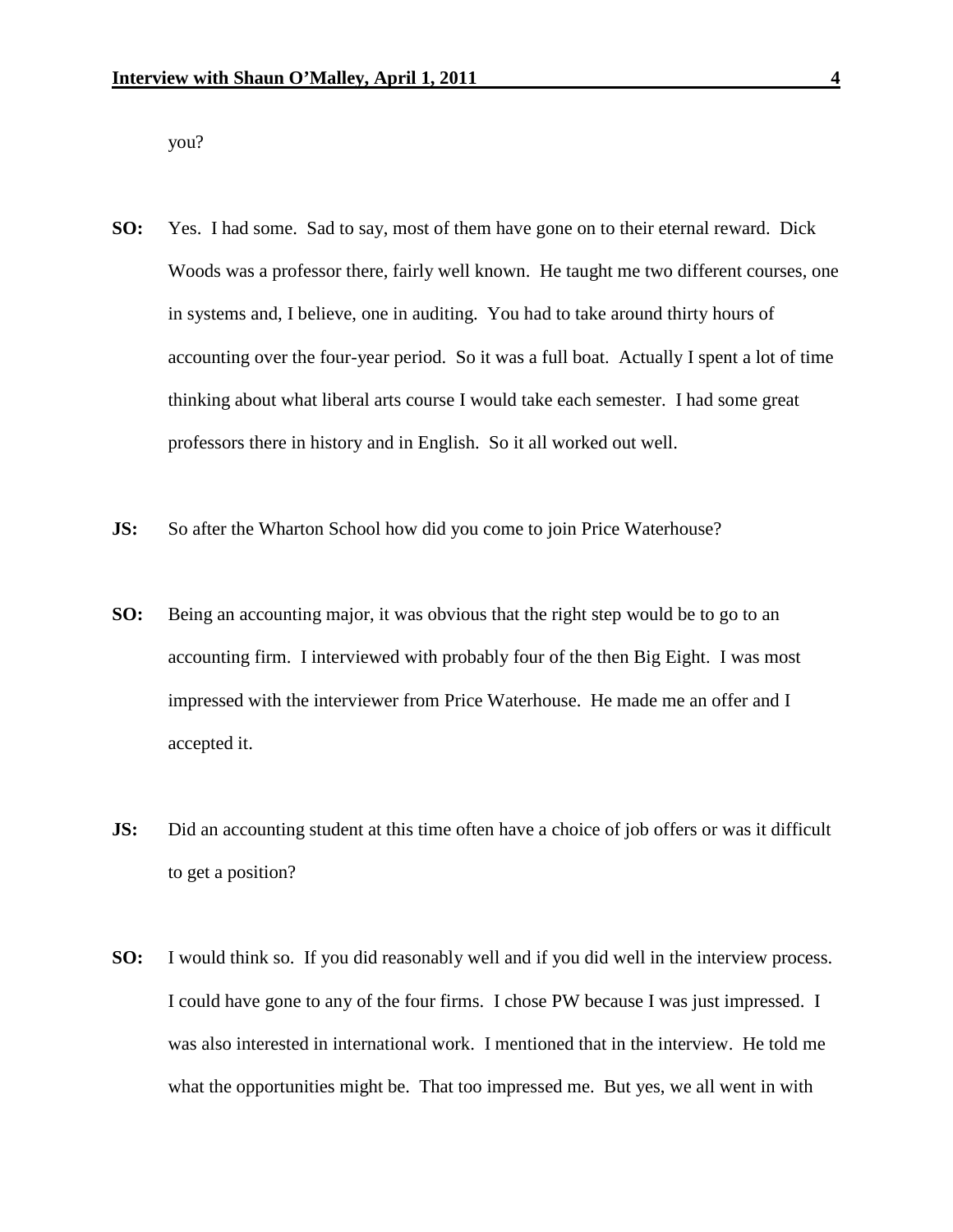our hat in our hand. But really it was not just a buyer's market. It was a good situation. There were openings and there were plenty of candidates.

- **JS:** What were your first years at Price Waterhouse like?
- **SO:** Lots of hard work. You had eight weeks of an initial training course, then you went right out into your first audit, as a junior accountant. We were growing at the time because the economy was growing and lots of new business was coming in. I was able to move ahead. I became a first assistant and then a senior accountant in three years, which was a little faster than the norm at that time. I became a manager after five years. It wasn't just me. Several people moved at that rate. But it was always very interesting.

You had to commit to working very hard. I once worked something like forty-seven days in a row. I was a bachelor, so I think they figured, you know, "It's not like he has kids at home or a wife." But I didn't mind it. I was still interested.

- **JS:** Did Price Waterhouse have a consulting business at this time or offer non-audit services?
- **SO:** Yes. They had what was called an MAS Department. It was not that large. I would say in Philadelphia, when I joined the staff in 1959, the whole staff was about 120 people. I think it was about five people in management advisory services. Two of them had started out on the audit staff and moved over there.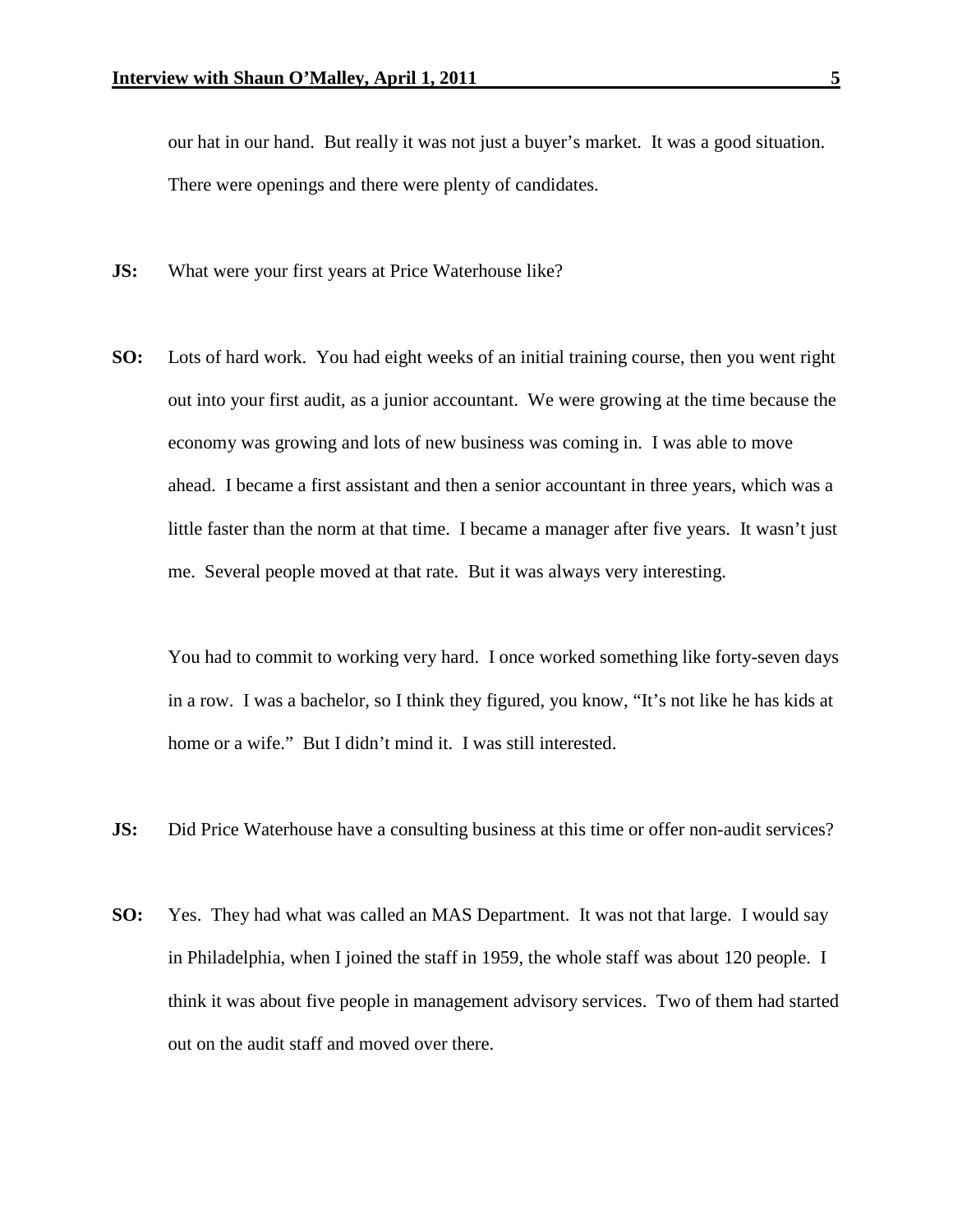- **JS:** Did you work with consultants on the same projects or was their work completely separate?
- **SO:** In those days completely separate. I mean, there was always a suspicion. Typical. We were auditors. We were suspicious of the tax department and they were suspicious of us. You know, it was sort of like in an athletic team. What are they doing, you know, that sort of thing? We got along with everybody but we would kid each other. It was the early times for the consulting group.
- **JS:** In those first years at Price Waterhouse was George May still around?
- **SO:** He was, I believe, still alive. I don't know when he actually died. We were conscious of George O. May and I was conscious of the history of the firm and the role that he played.
- **JS:** Were the repercussions of the McKesson & Robbins scandal still being felt at this time, from the 1930s?
- **SO:** I would say no. In other words, everybody throughout the profession now was observing inventories as a regular part of the audit process and confirmation in receivables was a very accepted and necessary step. So it wasn't, no. You had studied it in school in auditing, some of the big cases. It had no particular impact.
- **JS:** So you worked in the Philadelphia office. Then in your early career you also spent time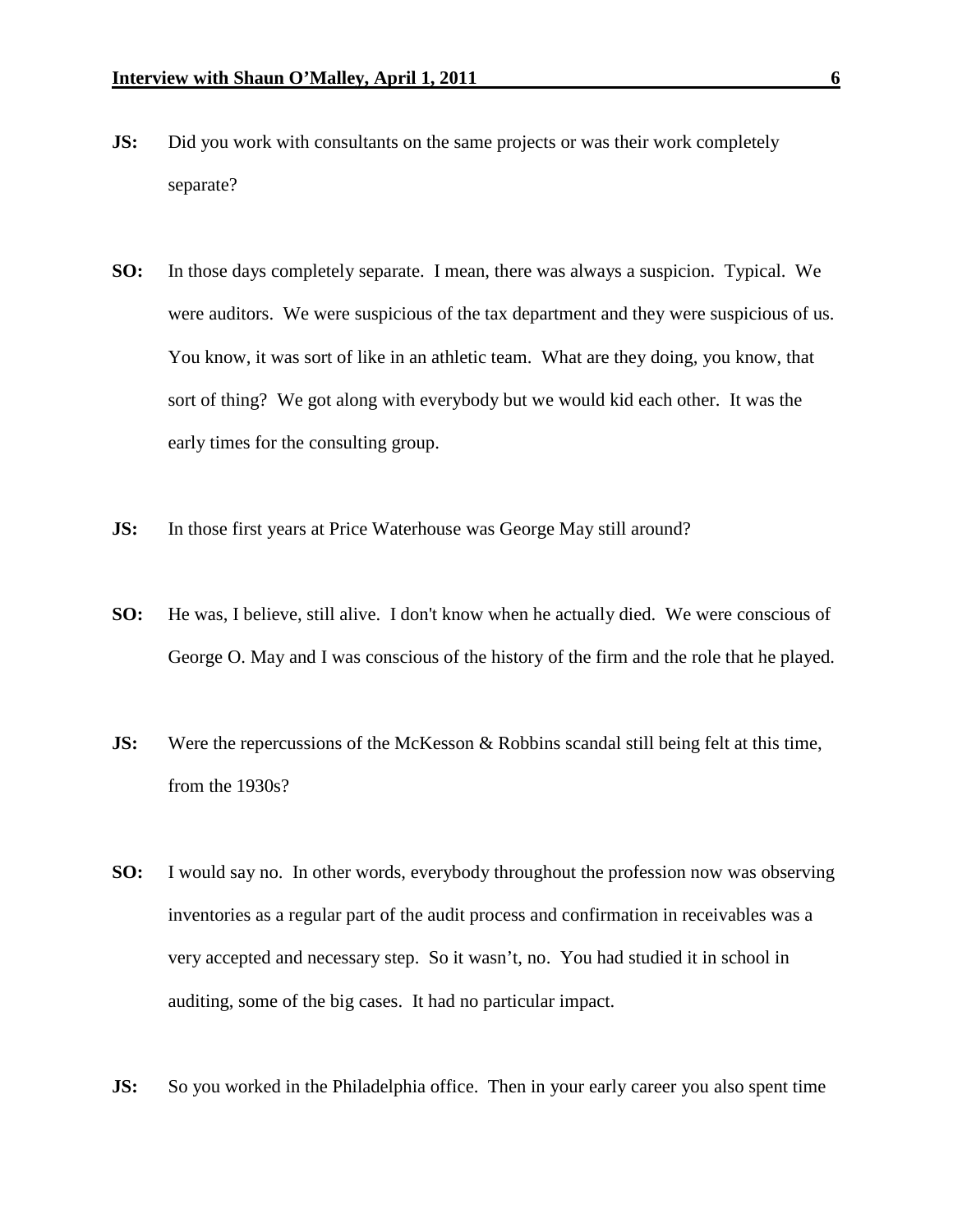in Tokyo and Osaka. Tell me about that.

**SO:** It was an interesting situation. The firm had several correspondent offices in Japan. An agreement had been reached so that these correspondents would now become part of the international firm and their name would change to Price Waterhouse. Right away American subsidiary companies, once the name Price Waterhouse was on their statements, would want the same level of service and the same arrangements as they had in America. The Japanese in those days prepared their financial statements along the traditional English method. The balance sheet was a little different. The disclosures were not that great to be honest.

My job when I went there  $-$  I was a young manager – was to work with the managers in the Tokyo office, all of whom were Japanese. I would take their audit report and financial statements, maybe from the prior year or of the current year if it was in draft, and tailor it, rearrange it in the U.S. format for all U.S. subs, which included writing footnotes to cover a lot of information that was required in the U.S., even though it was not required in Japan. The parent companies in the U.S. wanted that information. I got to know most of the managers in the office by doing that. It was very challenging. I visited a few clients where we had to have an interpreter there to have a discussion. It was very interesting.

**JS:** Did your Japanese counterparts speak English?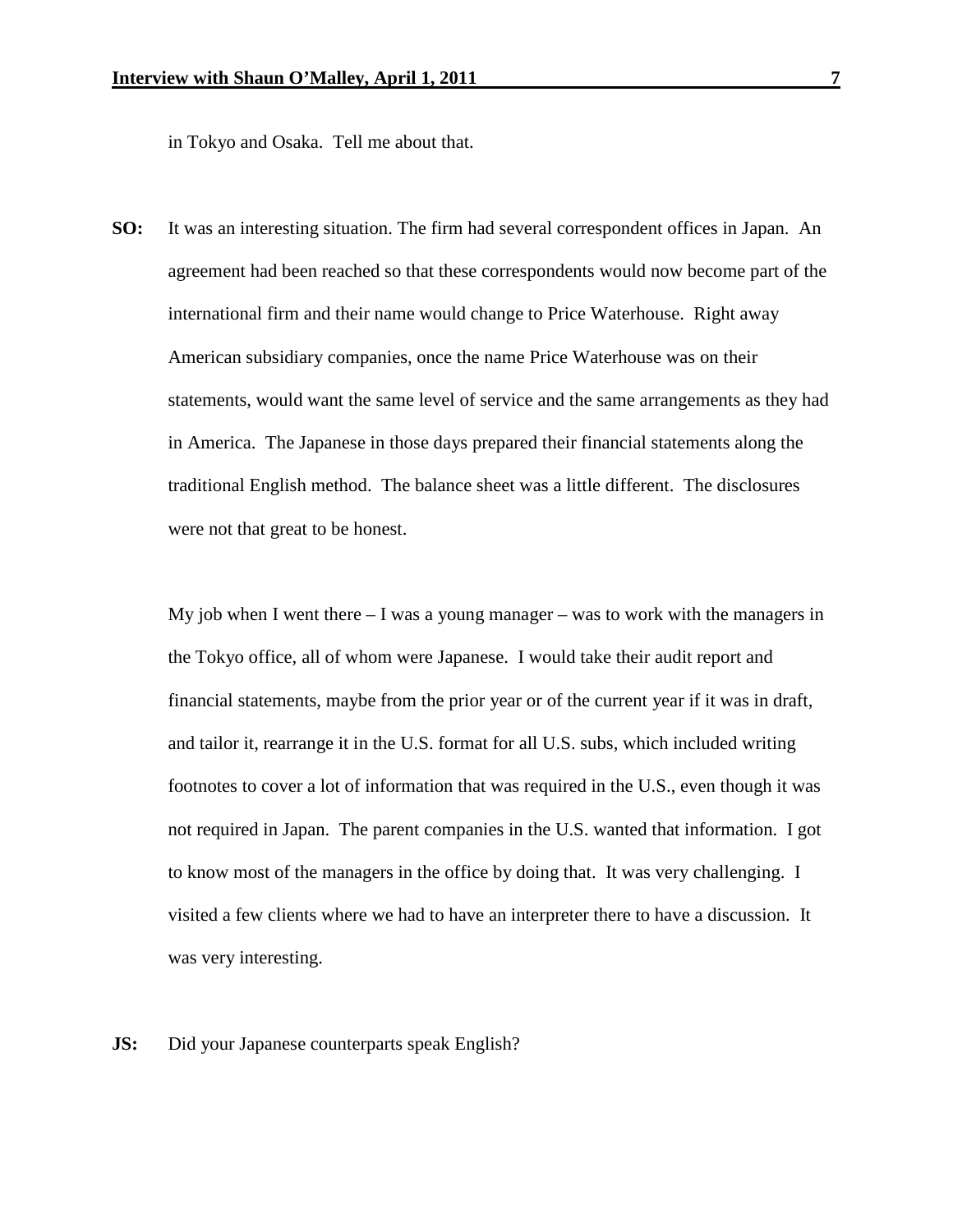- **SO:** Yes, in varying degrees. I had a tutor teaching me spoken Japanese three nights a week. She would come to our hotel and spend an hour or so drilling me in Japanese.
- **JS:** That's very impressive. So you spent about a year there; is that correct?
- **SO:** No, about six months.
- **JS:** Then you came back and worked in Philadelphia for a while.
- **SO:** Yes.
- **JS:** Then you transferred to the New York office.
- **SO:** Yes. In those days as you moved along and if maybe you were thinking about becoming a partner at some point, they sent you to the research department in New York for two years. It was a wonderful experience. The first year you worked on what they called "day-to-day." It was really client accounting research. All offices in the field could call in with a thorny problem where they wanted some consultation or advice. It was about five or six of us managers in that role. We would report to two different partners who were full-time. You'd tell them what you thought the solution was. Then they would tell you whether they agreed, or they'd ask you to go back and do more research.

Then the second year you spent supporting the firm's member on the Accounting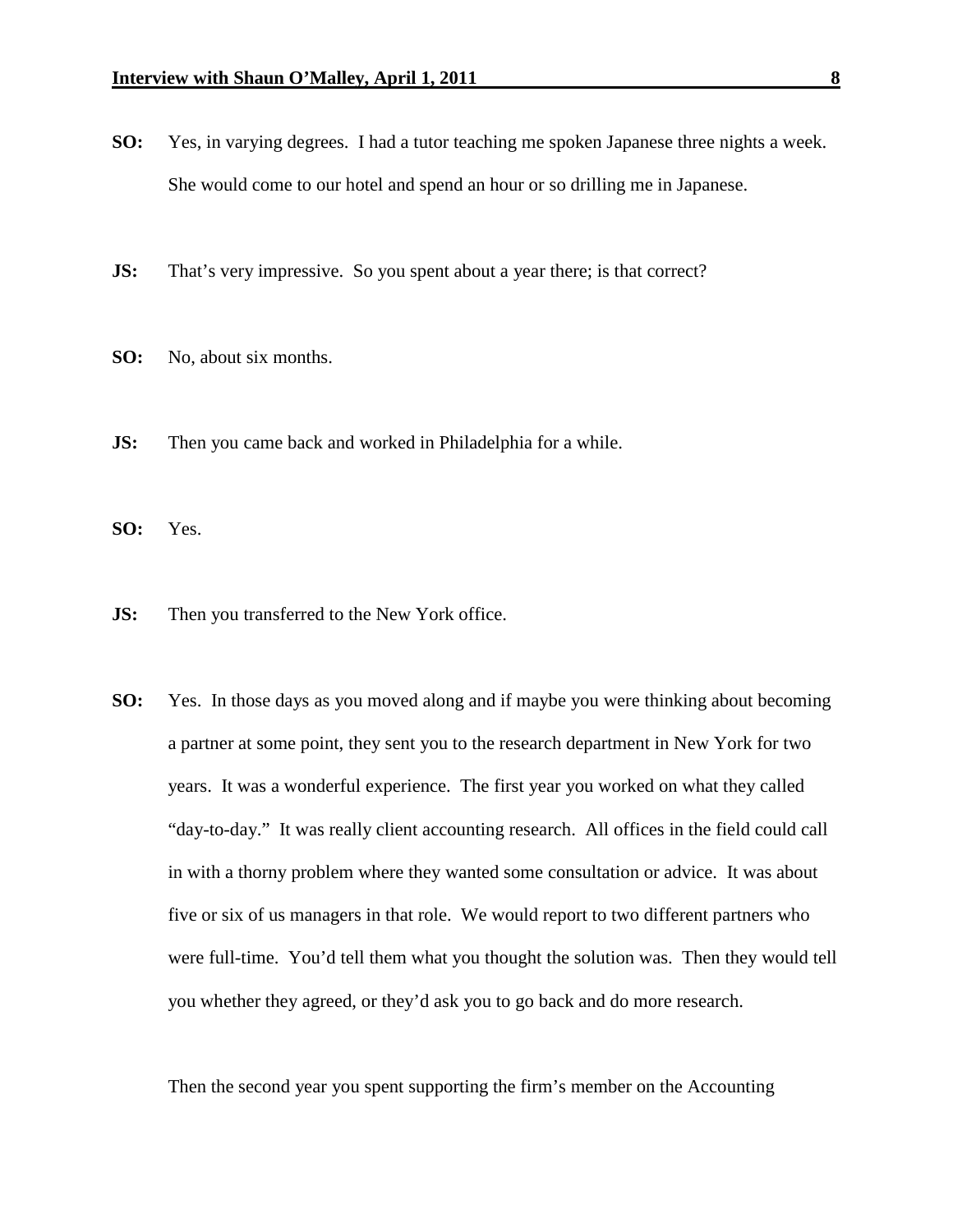Principles Board, the APB. In those days each of the eight firms had a member on the APB. You were doing what was called "long-range." You would be researching problems and supporting the APB member and doing research that he asked for. It was often about developing principles. I remember there was a paragraph or two in APB 16 or 17 that I actually drafted. So you were really close to the process.

A lot of problems were solved, at least temporarily, by the A.P.B. in those days. Earnings per share, mergers and acquisitions, leases, and several other issues were dealt with and pronouncements were made. It was an interesting time to be in that job.

**JS:** So this was a time when they were working on the purchase versus –

**SO:** Pooling.

- **JS:** pooling controversy, right?
- **SO:** Yes.
- **JS:** What position did Price Waterhouse take on that?
- **SO:** Price Waterhouse accepted pooling. None of the firms really spoke out in favor of eliminating pooling of interest, perhaps tightening it up. In practice you could see there were some poolings that probably should not have been poolings, but they met what was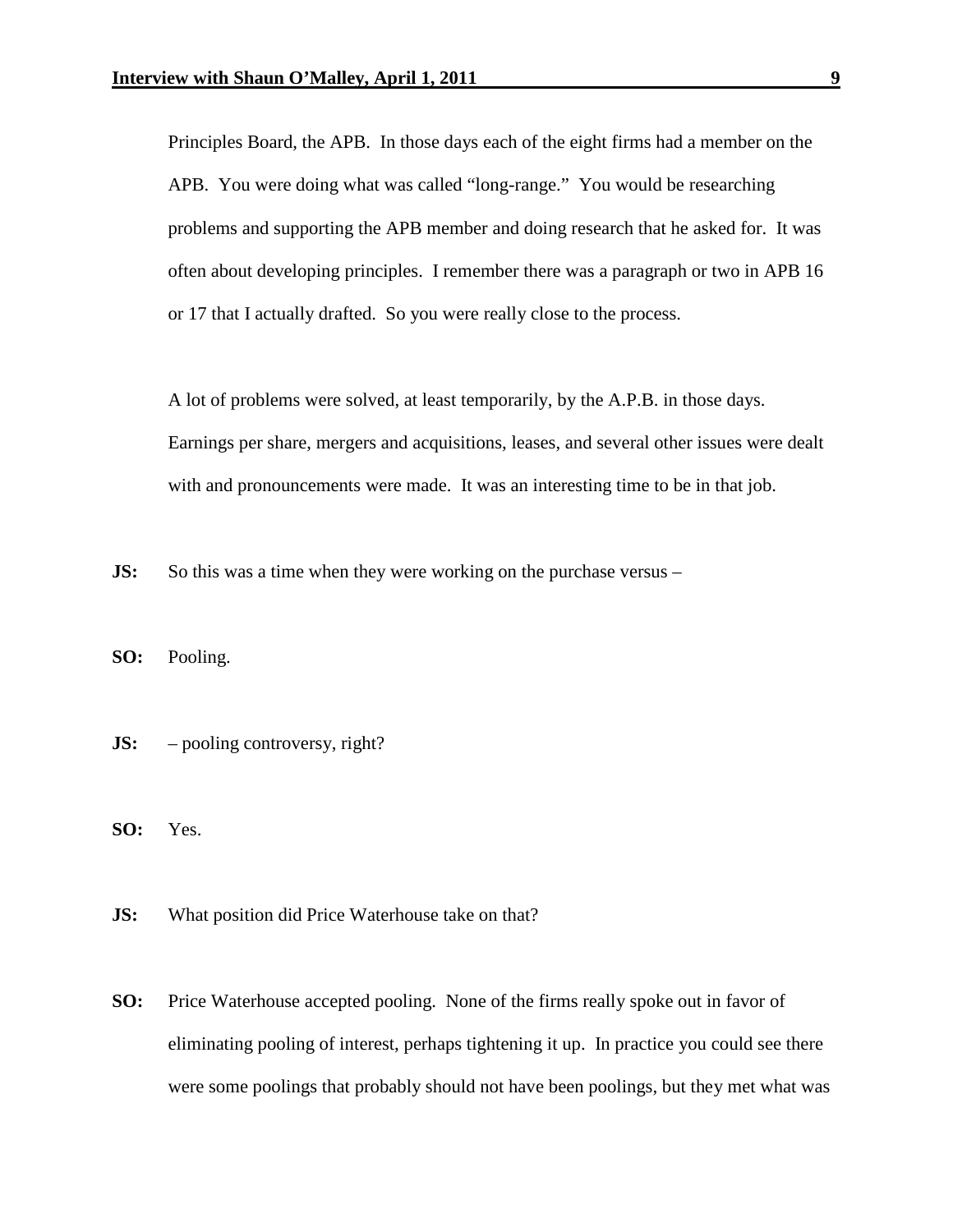then considered to be the letter of the law. Eventually, of course, pooling went out the window.

- **JS:** These were the final years of the A.P.B. of course.
- **SO:** Yes.
- **JS:** Were people at Price Waterhouse concerned about the future of the profession because the professional standards bodies were having so much trouble?
- **SO:** Well, when you say, "Were they worried about the profession?" No. They were worried about the way the principles were formed. I think all the firms got behind the FASB at its outset and felt that it was truly an independent group and that maybe it would work better than the APB. Although if you go back and look at the history of the APB and the issues they dealt with and the problems they solved, I think they deserve a pat on the back.
- **JS:** In 1970, you made partner.
- **SO:** Yes.
- **JS:** And you came back to Philadelphia?
- **SO:** Yes.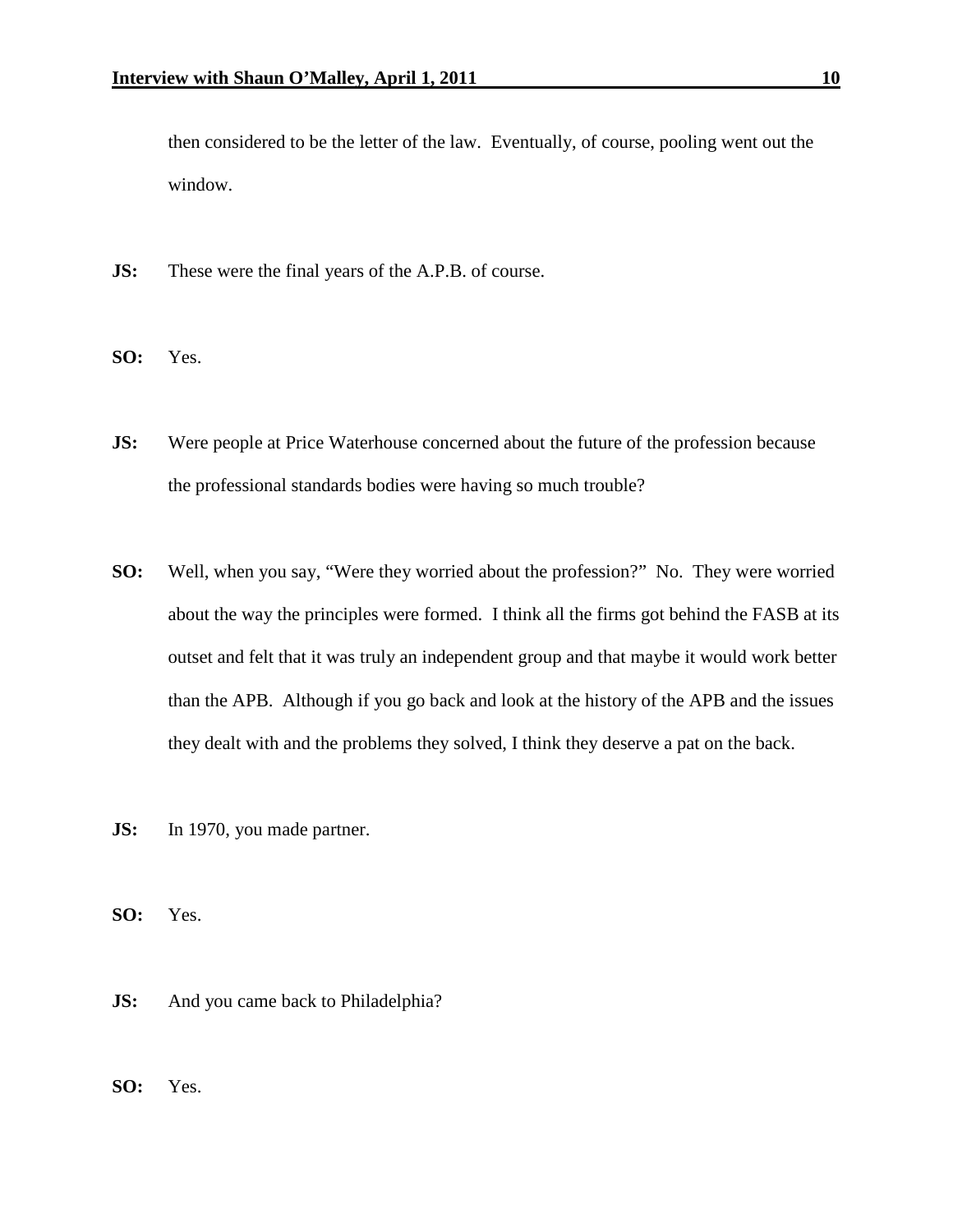- **JS:** What sorts of issues did you work on throughout the 1970s?
- **SO:** You mean, when I came back to Philadelphia? Initially, they assigned me to a number of medium and smaller clients, although my experience in the firm in the early years had been on major, large clients. When I came back, and I think some of the partners were asked was there any client they would prefer that I'd be handling, so I ended up with – well, let me put it this way. My first year at the annual golf outing party, the managers in the office presented me with a framed copy of a clean opinion because I had issued so many opinions with exceptions and going concern opinions and so on. So they challenged me.

At that time I was probably at the peak of my technical capability after my experience before and the two years in research. I was pretty strong technically. I enjoyed the clients.

- **JS:** In 1973, under pressure from the FTC and the Justice Department, the AICPA lifted the ban on competitive bidding between accounting firms. How did that impact the accounting industry?
- **SO:** I thought that was a terrible thing, because it said, "Your code of ethics, put it in the waste basket." We were always taught that ethics was a very strong part of being a professional and that you should abide by the rules. Now all of a sudden it was the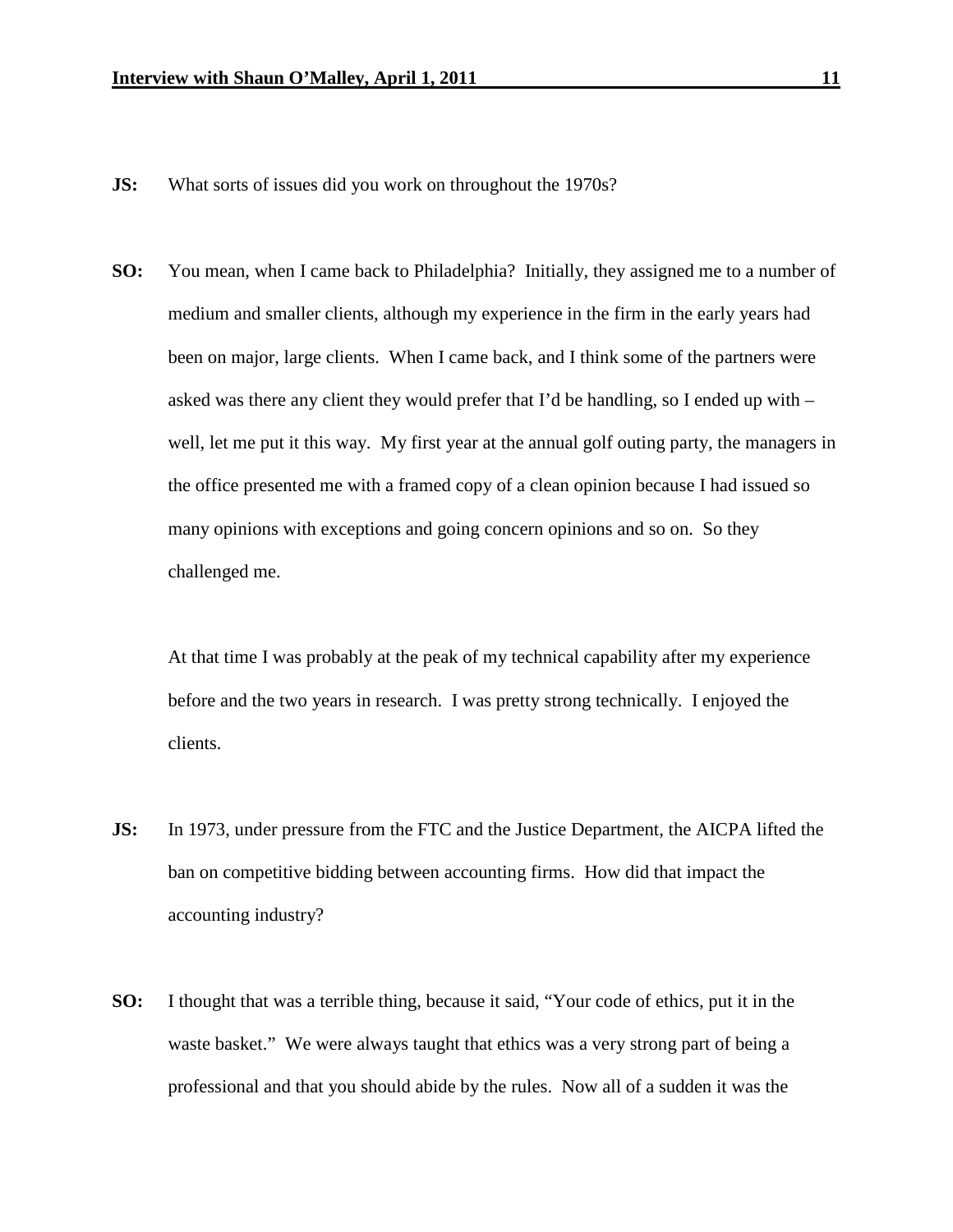market, sort of dog-eat-dog. It was go after other people's clients, do all kinds of things like that.

- **JS:** So you saw a change in your own office?
- **SO:** Yes. Competition started happening. You became aware if other firms were ringing the doorbell on your client or trying to ease in through one way or another, often to get some kind of an assignment, and then leverage it into getting the whole thing. So it became a lot more competitive. Frankly, I did not appreciate it. I thought it diminished the profession. But you had to live with that. That was the way it was.
- **JS:** So in 1979 you became partner in charge of the Philadelphia office?
- **SO:** Is that when it was? I guess.
- **JS:** How did your duties change then?
- **SO:** I was always a client service person. I always thought that was the key role of anyone in the firm, including partners. I did not like the idea of lots of partners working full time on administrative matters, although that becomes a necessity eventually. As partner in charge, I maintained a client assignment, setting a good example. While I was in charge of the office, I was always personally responsible for the audit of a client. It was an interesting time. We were still growing, although there were some ups and downs. We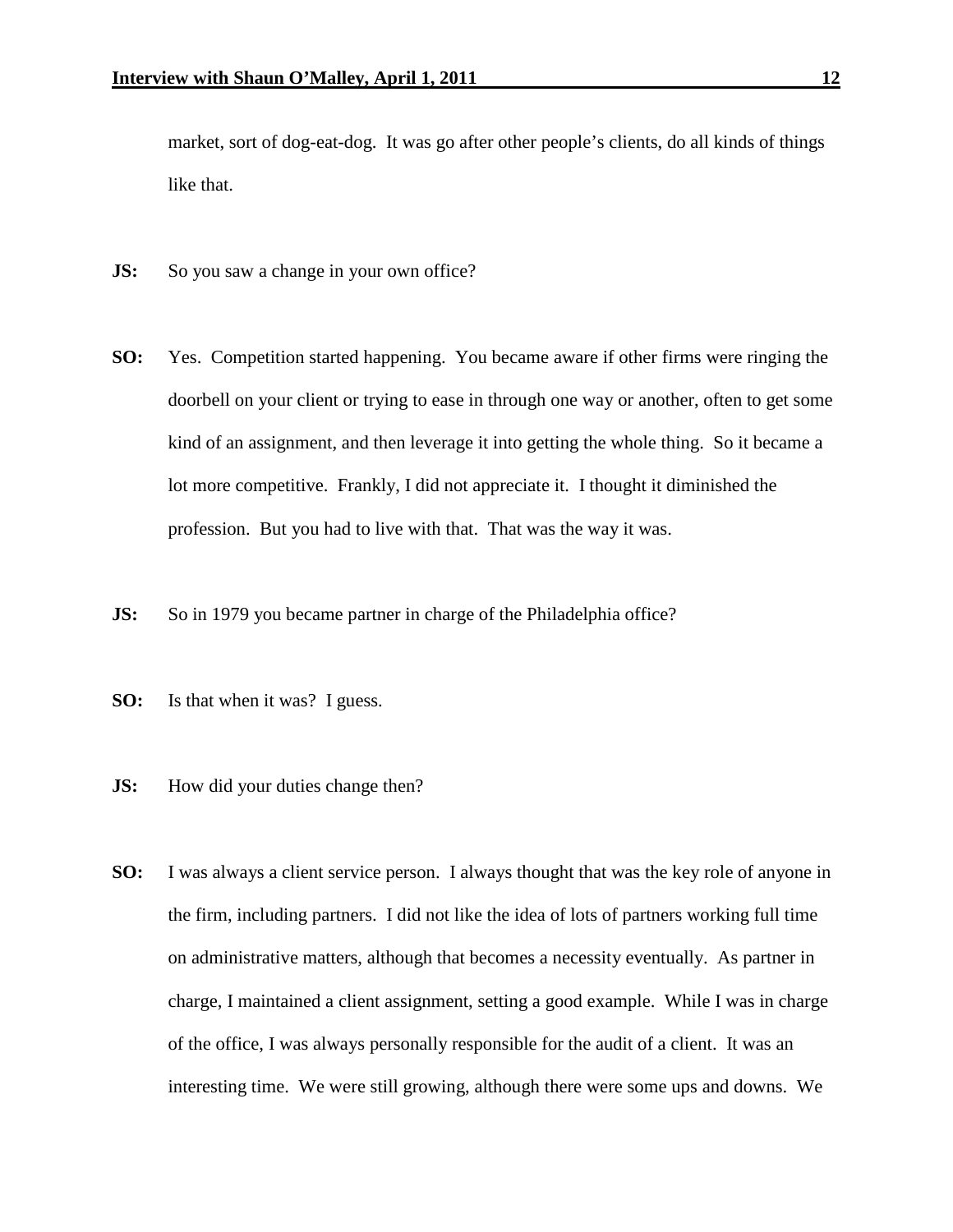made some new partners. We had a good office. We always had a good office that believed in itself.

My predecessor, a partner named Jack O'Hara, was famous throughout the firm. He was very gung ho. He was a Harvard Business School graduate, extremely loyal to his people. He supported you totally. He also demanded a lot of you. That was a good example for anyone heading up an office. I didn't have the same personality as Jack. Nobody did. But he was a good mentor.

- **JS:** In 1984 you joined the company's Policy Board?
- **SO:** Yes.
- **JS:** What did the Policy Board do?
- **SO:** The Policy Board is essentially the board of directors of the U.S. firm. The electoral process would be that a committee of partners would go around and interview as many partners who wanted to be. They'd go to an office. Anyone could sign up. Oftentimes, when you were a young partner, you would not know any of the potential candidates. So you might decline the interview or else sometimes you would just say, "Well, this is a type of person I'd like to see, or we need somebody with this, that or the other." So that process had taken place. There were three openings. Three of us were nominated. It was really odd and somewhat humorous in that the three people who were nominated this year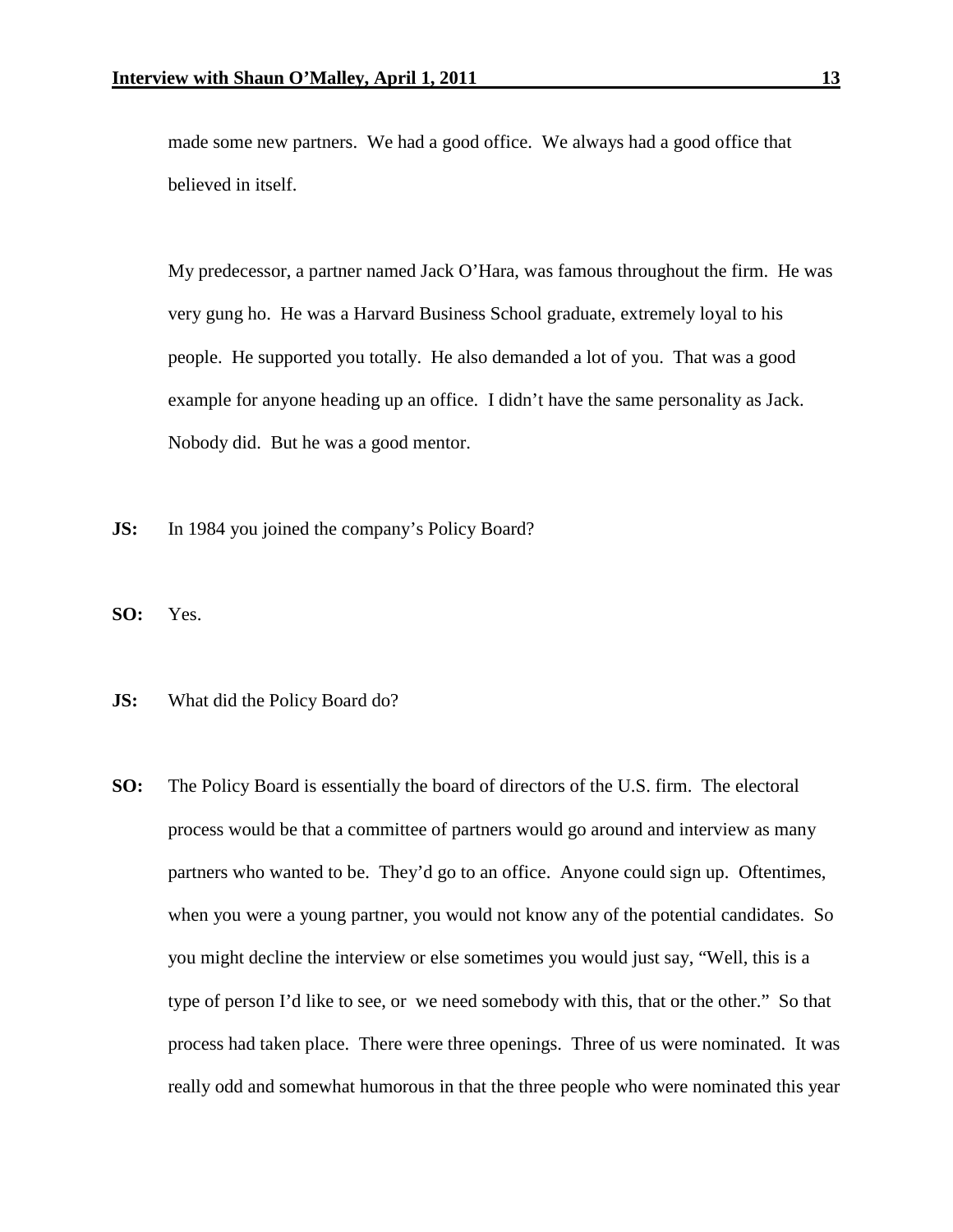were Shaun O'Malley, Matt O'Rourke, and John O'Brien, three Os.

- **JS:** Somebody liked the letter O, apparently.
- **SO:** Yes. One of them was in Cleveland, and one was in San Francisco, and I was in Philadelphia. So we joined the Policy Board.
- **JS:** Did that take up a lot of your time?
- **SO:** Yes. I don't know, maybe 15 percent of your time because you had to go to meetings.
- **JS:** Were the meetings in New York usually?
- **SO:** Yes. They were just about always in New York because that's where the leadership of the firm was, and the national office. You also had to serve on committees. One of them was the admissions committee, which required you to go out and interview partners in various offices about candidates that they had put up for partner. You had to dig into his credentials and so on and then report back. The admissions committee would then report back to the full Policy Board when they were voting on new partners. That's so important because you're making a huge decision with each partner. If the partner is thirty-five years old and the retirement age is sixty, you are taking this person on for a twenty-five year contract.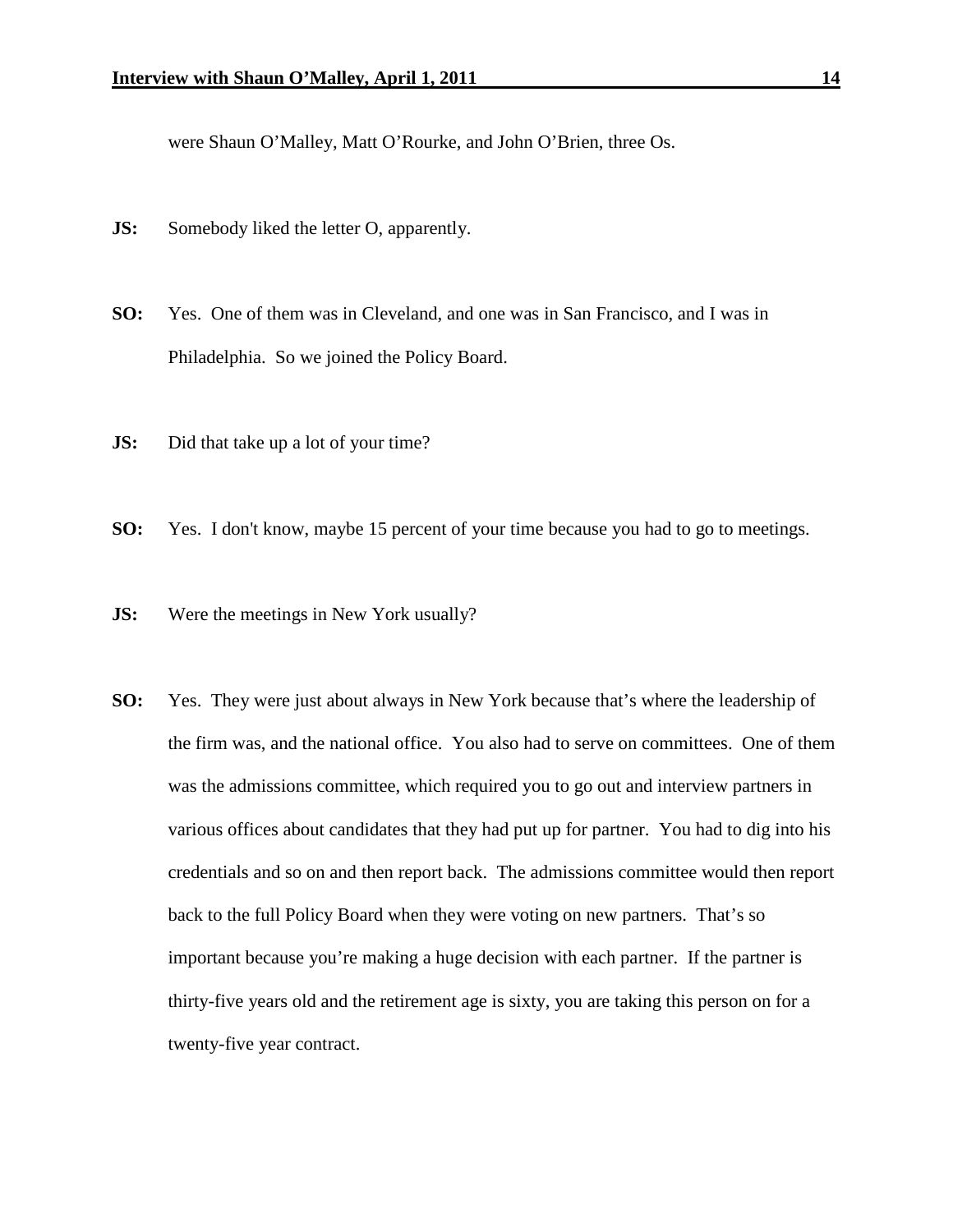So we were very careful about who became a partner. No matter how hard you try, you always made some mistakes. I mean, you would turn down someone, then later you would say, "We should have taken X." Or you would take X and then later think, "Maybe that wasn't the best move." But the process was such that I would say 99  $\frac{1}{2}$ percent of the time we got the answer right.

**JS:** That's a pretty good success rate. In 1984, there was a discussion of a possible merger with Deloitte, right?

**SO:** Yes.

- **JS:** What happened there? Were you involved in that at all or was that before you joined the board?
- **SO:** The discussions had started before I joined the board. I had spoken out before this happened and said, "We don't want to be the last person on the block. This is going to happen. There's going to be consolidation in the profession. We should be addressing this and looking for what we want to do." I had said that before any of us knew what was going on. Then in my first Policy Board meeting, I noticed the senior partners said they were in these discussions and nearing the finish line. And it was sort of like, "See, we were doing that."
- **JS:** So you didn't know about that before you joined the Policy Board?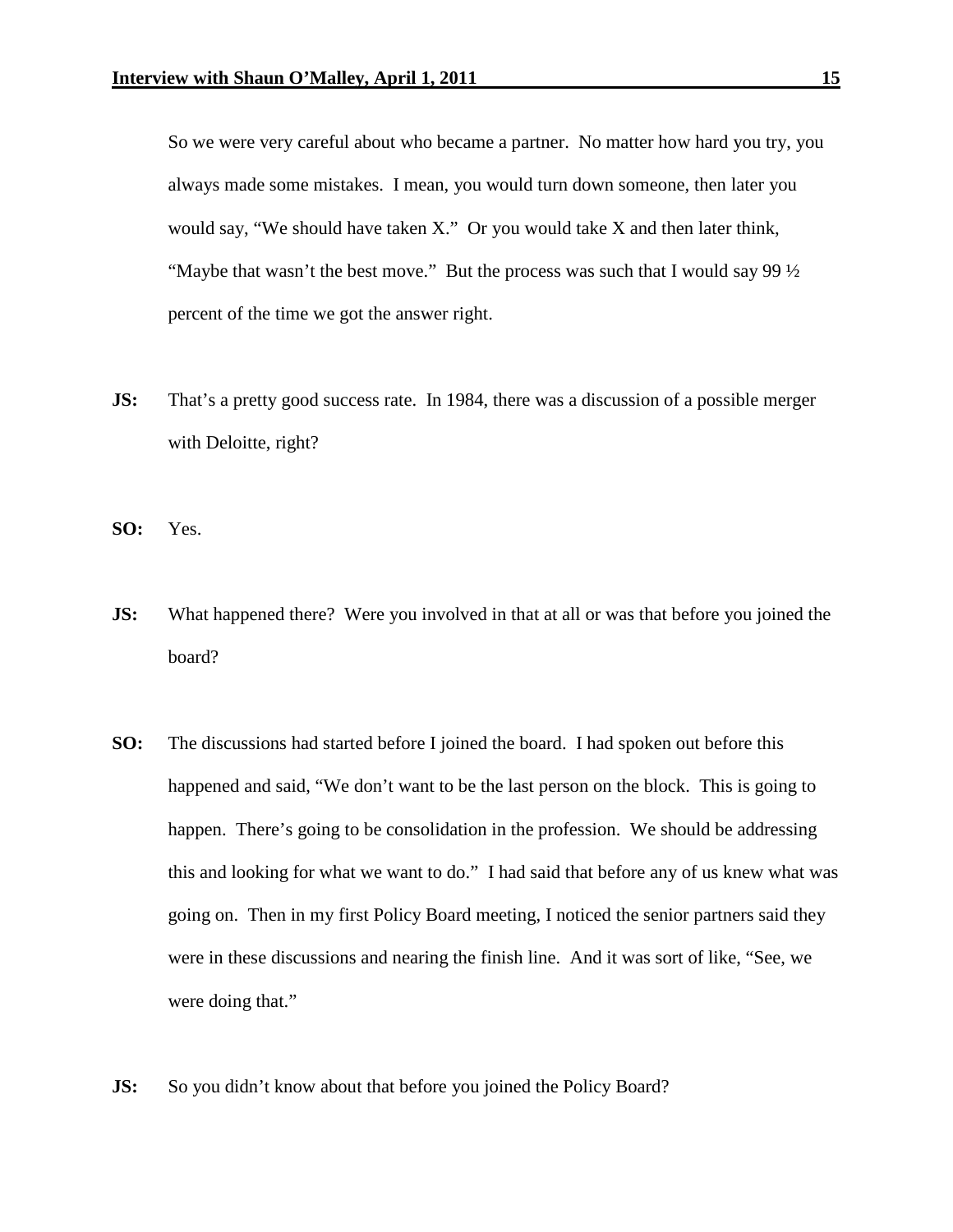- **SO:** No. Basically what happened is that the U.K. firm, which was the strongest one the U.S. and the U.K. were the two strongest firms in the network. We had said we couldn't go forward unless we had, I think it was, the five largest, strongest firms. That would be the U.S., the U.K., Europe, South America and Australia. The U.K. backed off and said, "No." Because their approval was a condition of going forward, it just didn't happen.
- **JS:** At this time you also served on the World Firms Council of Partners and on its General Council?
- **SO:** That's right.
- **JS:** Did you join those at the same time as the Policy Board?
- **SO:** I think a year later or something like that. Or maybe I was on the World Firm Council before that. That was interesting because you met a couple times a year, and there were partners from every firm. There might be, say, fifty people in the council. There might be five U.S. and four from the U.K. But every firm had at least one. You would have various break-out groups and discuss particular problems or issues and what you thought ought to be done. Then the Council would come together and summarize what had been discussed and agreed upon and recommend something to the World Board to approve this, that, or the other thing.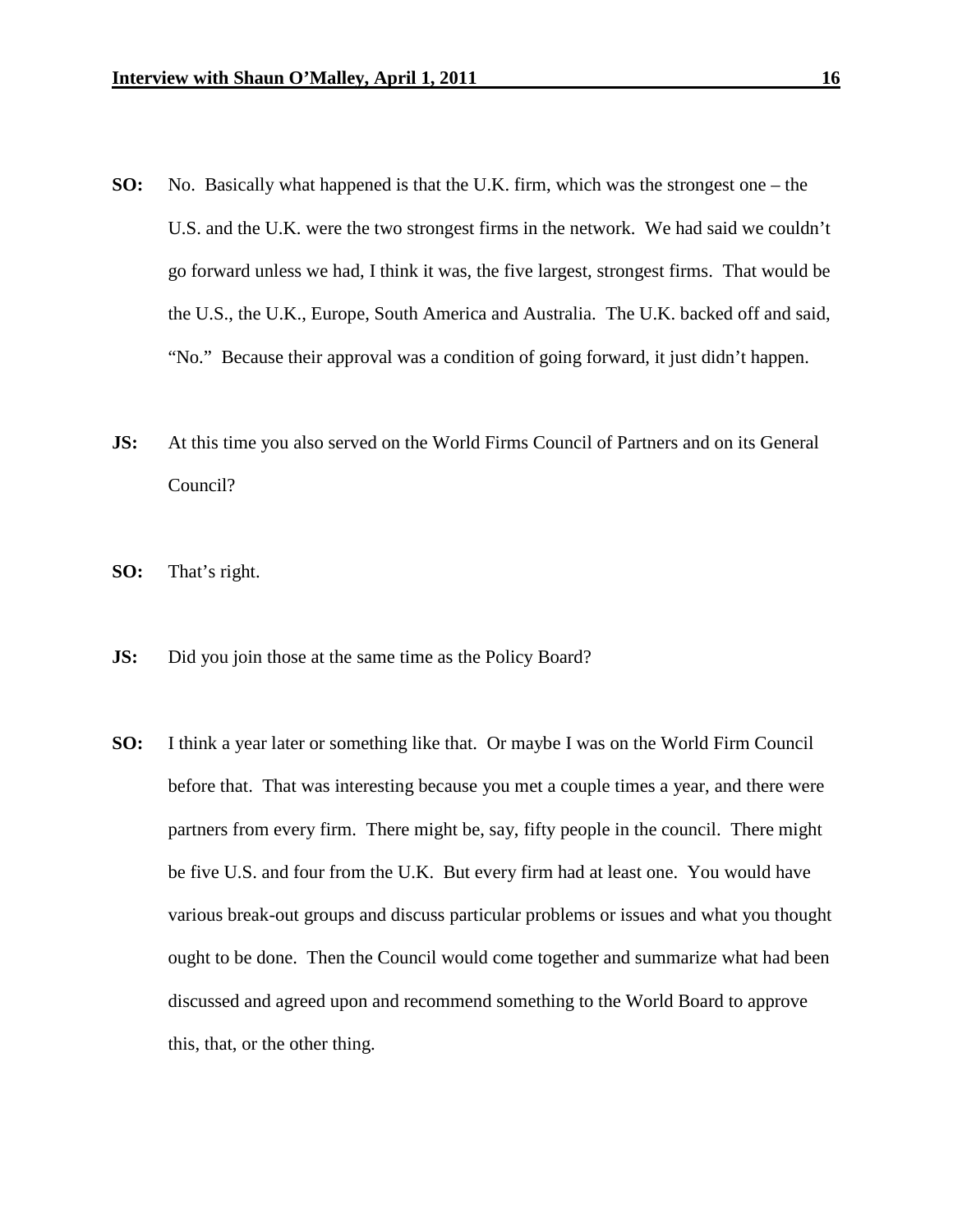The other part was you got to know people. I knew people from just about every firm around as a result of that experience. I also knew some from having sent them instructions to do a subsidiary of the company that I was in charge of. So it was interesting – it had no real power but it could recommend things to the World Board.

- **JS:** Where were these meetings? Did it rotate from year to year?
- **SO:** Yes. Don't ask me where. I think there was one in Canada. There was probably one in Europe. There might have been one in Asia.
- **JS:** Then in 1987 you were selected to be the new Senior Partner.
- **SO:** Correct.
- **JS:** This was immediately after the Savings and Loans Crisis, right?
- **SO:** Yes.
- **JS:** How did PW weather the Savings and Loans Crisis?
- **SO:** We basically were not strong in that particular area. It had almost no effect on us. I can't name a single S&L of any significance to us – you could say we had missed the boat or something. We didn't have many clients in that industry. We had a lot of big banks. But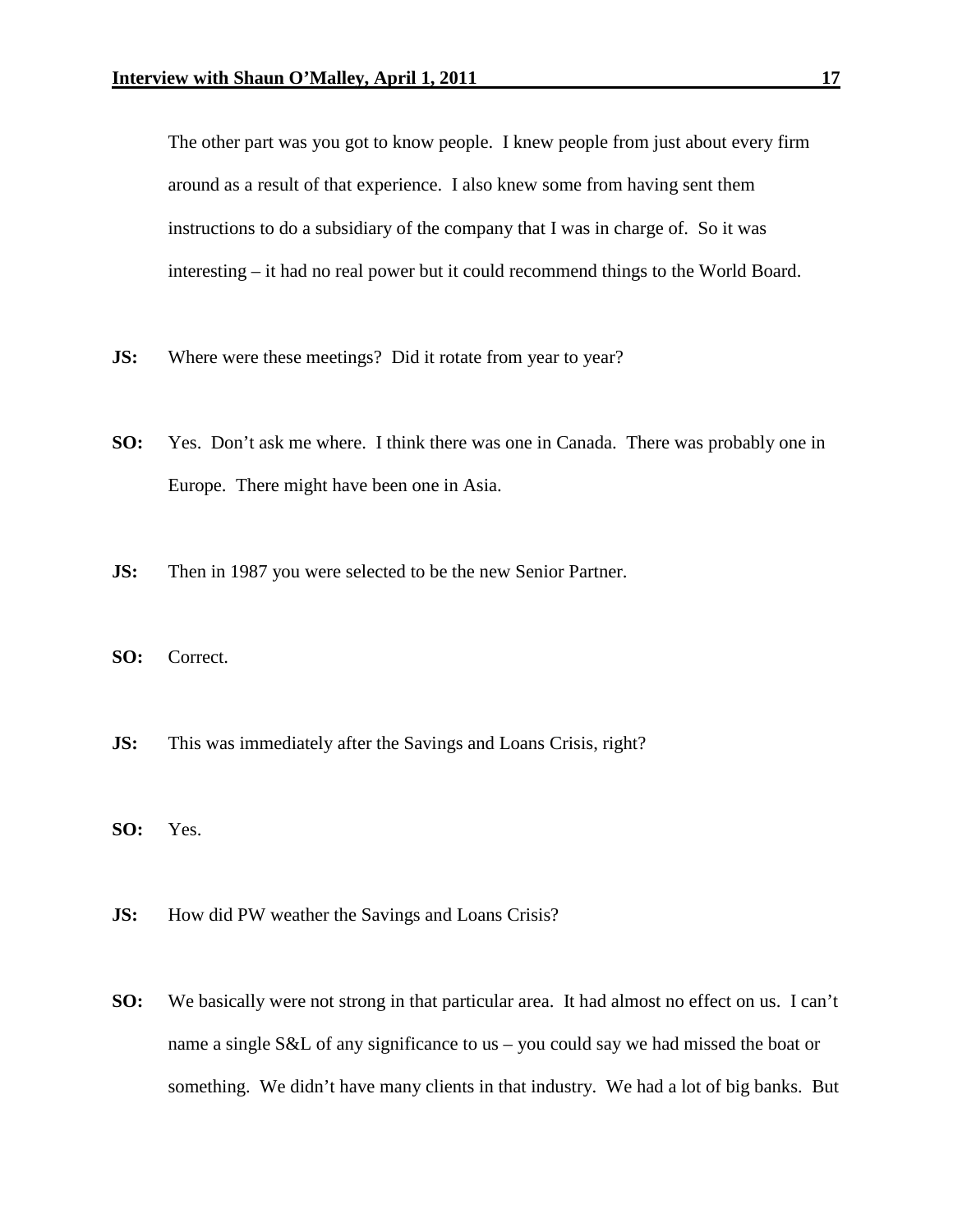we didn't have S&Ls to any degree. So that crisis, other than the fact that it got people talking about audits again, had no real effect on us and certainly no financial effect on us.

- **JS:** Was that a conscious decision by Price Waterhouse not to get involved in the savings and loans industry?
- **SO:** To some degree on smaller savings and loans, yes. We did not look to get those as clients. We felt the same way about casinos.
- **JS:** So tell me about the selection process for Senior Partner. How does that work and how did you get there?
- **SO:** That's a good question. The way it works is the Policy Board appoints a nominating committee. The committee does not include members of the Policy Board. It's composed of partners throughout the firm. They make sure that every geographic area is represented and every discipline is represented, et cetera. Then they put that out to the partners. The partners then approve the nominating committee. If somebody wants to say, "I want someone else to be on that, too," and enough people agreed, then they might add him. That never happened, because it was such a good and fair process.

They made sure everyone, young, old, audit, tax, MAS, geography, everything was represented. Then the committee would go to every office, well, not all of them. Different members of the nominating committee would interview partners, and ask "Who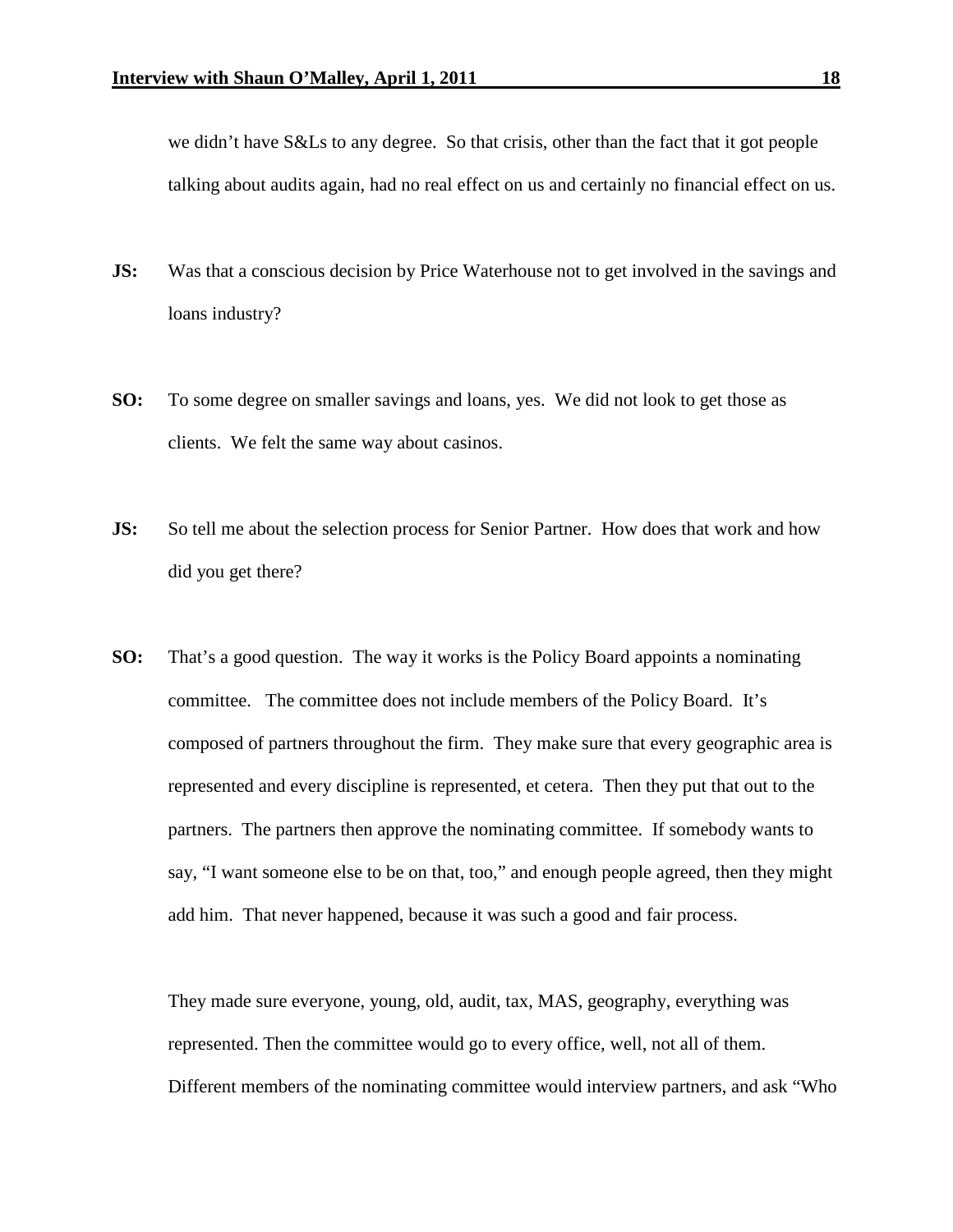do you think?" At that time the only ones who were eligible to become Senior Partner were members of the Policy Board. So that narrowed the field. Then the nominating committee would meet. After all these interviews they would get together for a long weekend, or as long as it took. They used to joke, "Until white smoke went up." They would then decide.

The nominating committee established its own rules too, when they first met – what they were going to do, how they were going to do it. They would put forward a candidate to the partners. They could put forward several candidates, but in the history of the firm, the nominating committee had never put more than one person up. And before they went off, in this case to Chicago, for that long weekend to make the decision, they interviewed every one of the candidates.

- **JS:** How many candidates were there?
- **SO:** There probably were about six or seven on the Policy Board. Now, a couple of them took their name out early and told them, "I have no interest," sort of like Calvin Coolidge, "I don't wish to run." I thought once you were on the Policy Board, you had a responsibility to run since only Policy Board members were eligible. I must tell you that I had no expectation that I would be the candidate. There were a couple of people that I thought might be nominated.
- **JS:** There are even newspaper articles from the time that note that you weren't the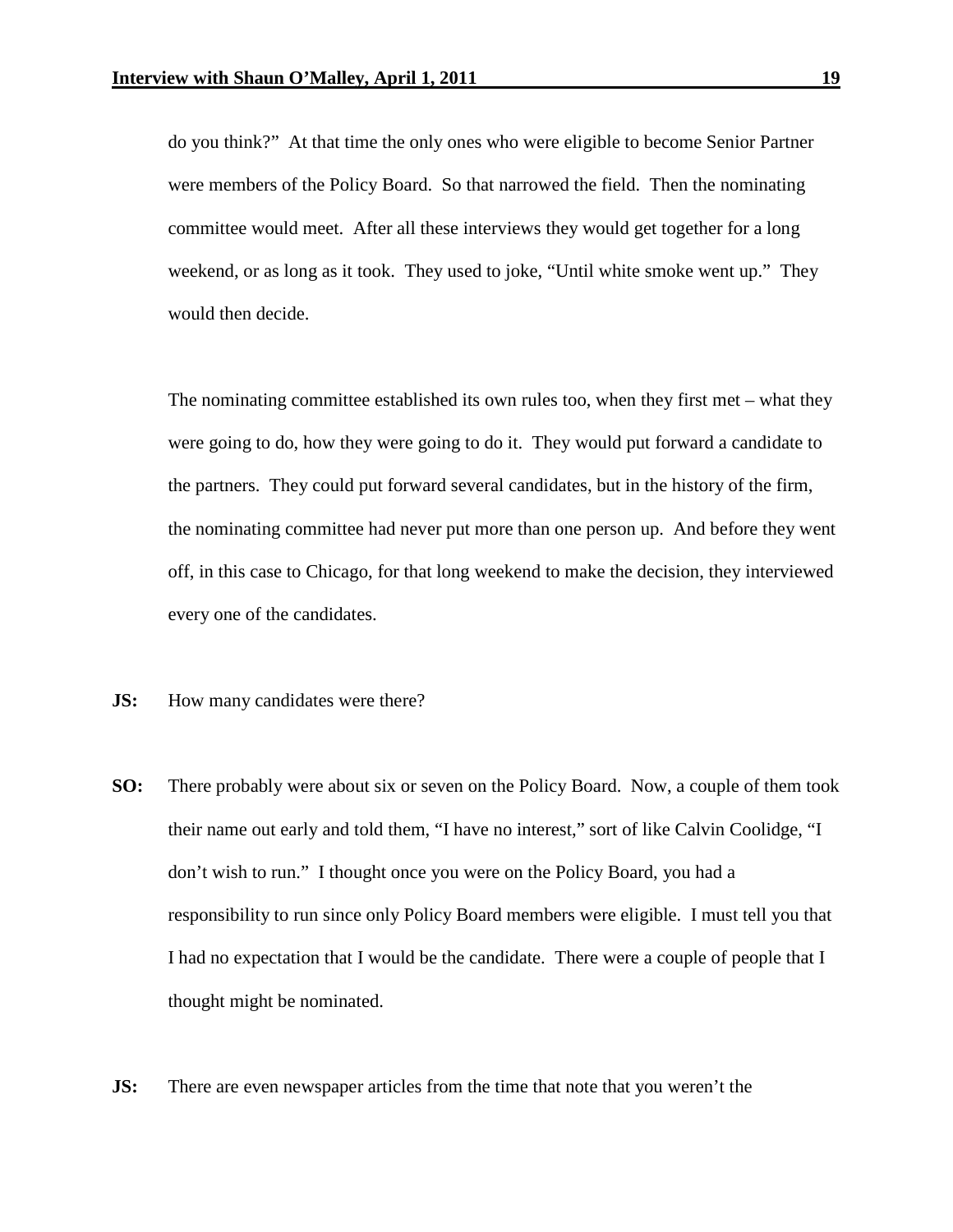frontrunner of the competition.

- **SO:** That's right. I was actually out in Detroit. I was interviewing the partners in Detroit about their proposal for a new partner as part of my responsibility on the admissions committee. When I got the call, I was totally shocked. And they said, "You can't tell anybody because we're not going to release this yet." It was coming up on Thanksgiving, and they wanted to do it right after Thanksgiving. They said that you could tell your wife. So I said, "Thanks."
- **JS:** How kind.
- **SO:** So I called my wife and told her. That was pretty much it. Subsequently, there was a formal partners vote. But there was only one candidate. That started a whole new career.
- **JS:** So what were your priorities after becoming Senior Partner?
- **SO:** Well, globalization was starting and so complete integration of the firms around the world was one of my things. As always, I said at the outset, clients are number one priority for everybody. I actually established a Chairman's client service award, which I gave out quarterly. The winner would get to come to New York and have lunch with me. (Laughter.) That was a great reward. Oh, he also got a check. But it was just constantly emphasizing the importance of outstanding, excellent client service and in every discipline.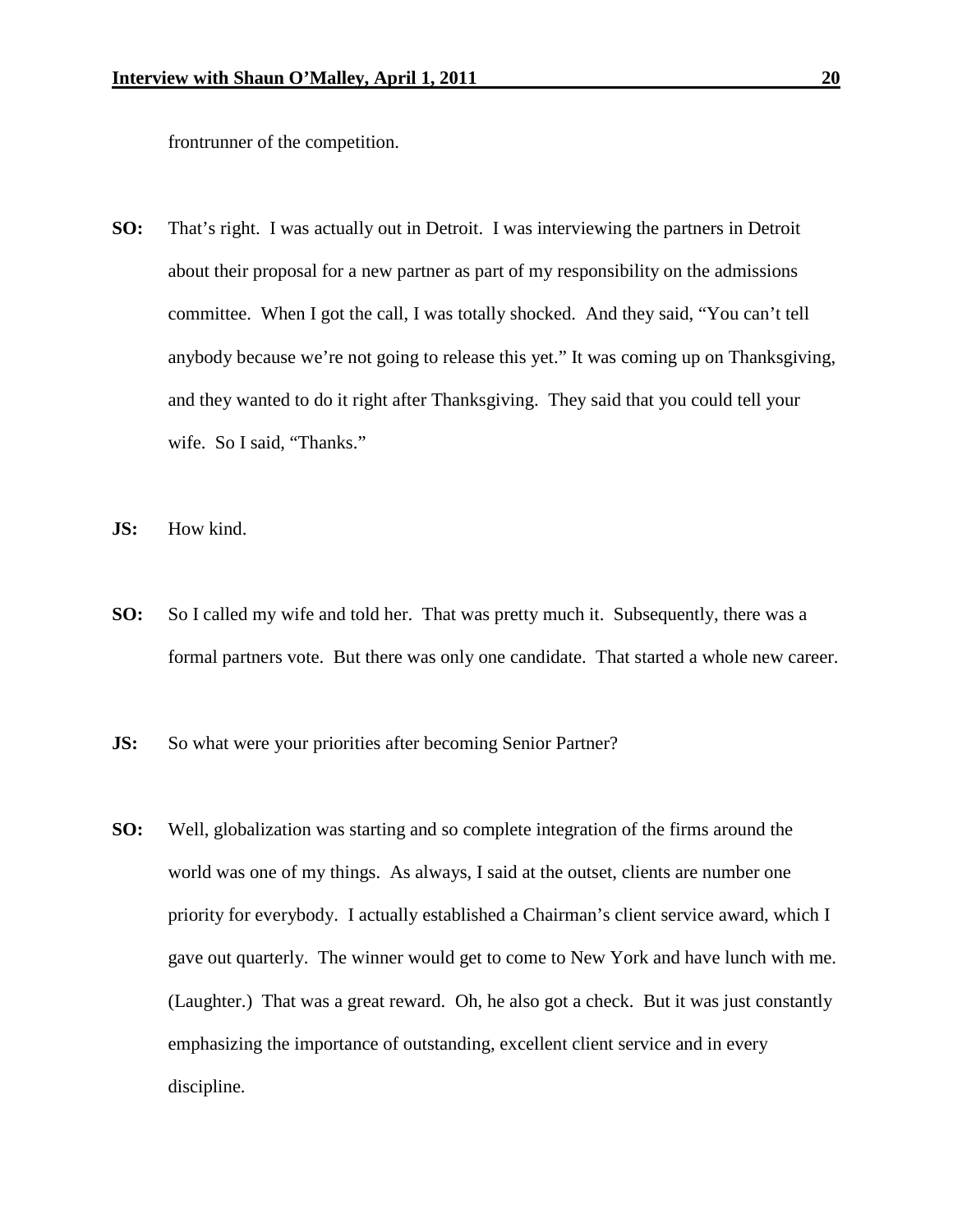Of course globalization was key. And strengthening international operations. I'd say those were the two principles. HR is very important for both partners and non-partners, professional staff.

- **JS:** Very soon after your selection to senior partner, you told the *Wall Street Journal* that the accounting profession, quote, needs to work on its credibility, unquote. You also said, "We're going to have to be tougher with our audits." What made you think this?
- **SO:** Well, just what was going on. Whenever there was something would go wrong in a financial statement, the old "Where were the auditors" question would come up. We were fairly fortunate in that we didn't have a lot of lawsuits and the like. But it was clear that the profession was under the gun. Congress had looked into things. Everyone was telling them how and what they needed to do. So credibility was an issue. I felt that that was important.
- **JS:** Were you also thinking about possible mergers at this time? Within two years there was discussion of a merger with Andersen.
- **SO:** I wasn't thinking of it. But again, remember back when the first discussion took place, I still felt that there was going to be consolidation. It was unstable, the profession, in terms of the eight firms all trying to stay independent. You began to hear rumors about Deloitte  $&$  Touche and Ernst  $&$  Ernst. We had actually talked to Deloitte again during those times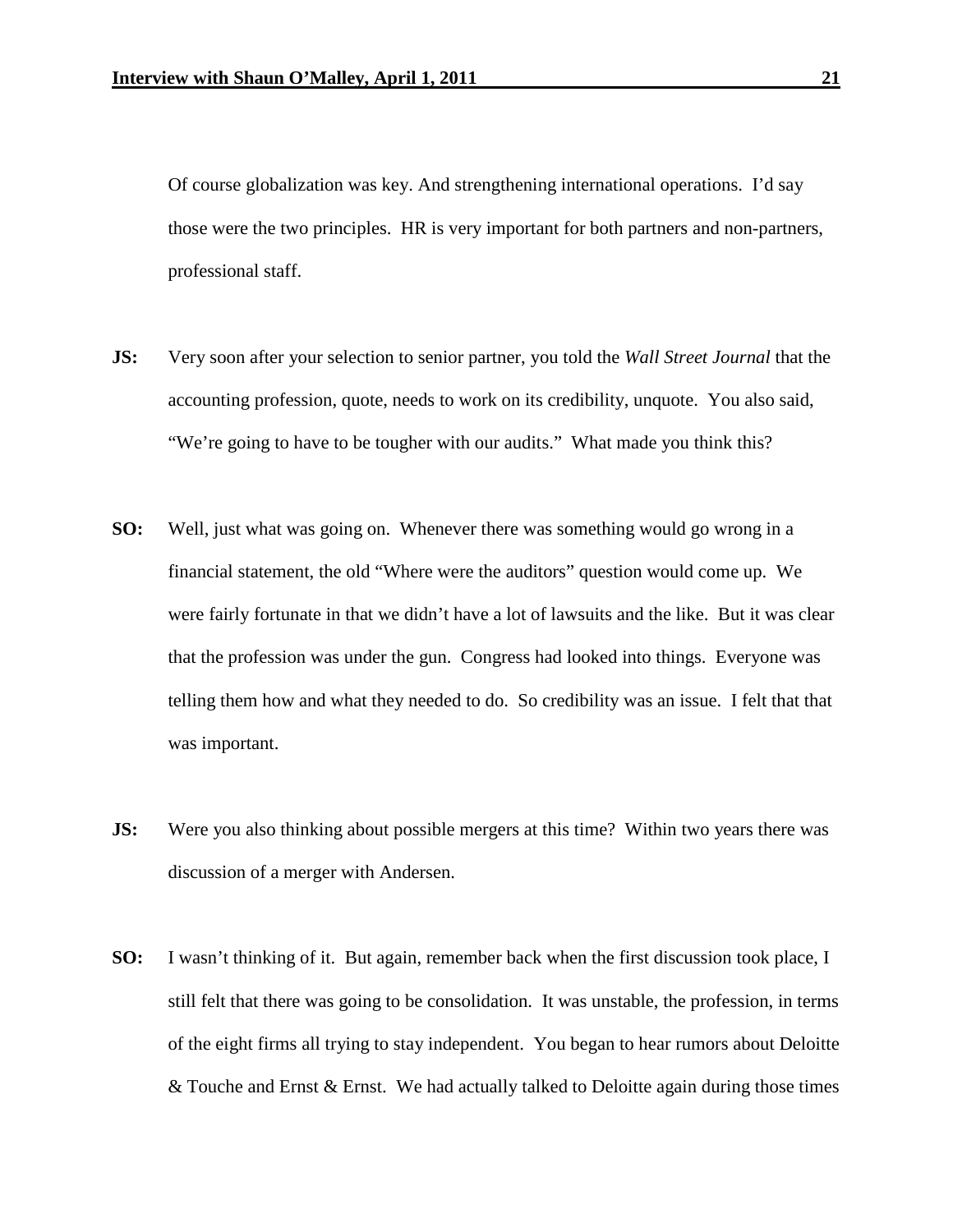very briefly. The names and the people had changed, including me.

We spoke to Andersen. We partners had agreed to spend a considerable amount of money on developing our consulting practice. When partners invest money, it doesn't go on the balance sheet. It goes right down to the P&L. We had already agreed to spend a large amount to beef up our information technology capabilities, for a variety of reasons. Then all of a sudden when we got the call from Andersen, the question was, "Well, this is an opportunity where we aren't going to have to invest this money."

- **JS:** Andersen was the strongest in IT services at this time?
- **SO:** Yes. And we felt we were the strongest in auditing, based on our clientele and our experience and so on. So it looked like it could be a possibility. We entered into talks with them. We announced that we were in talks. Then they just did not work out.
- **JS:** The Justice Department even approved it, I believe?
- **SO:** I don't recall that. But it's possible.
- **JS:** At this time was litigation posing a threat to the accounting industry?
- **SO:** Litigation was always a threat to the accounting industry.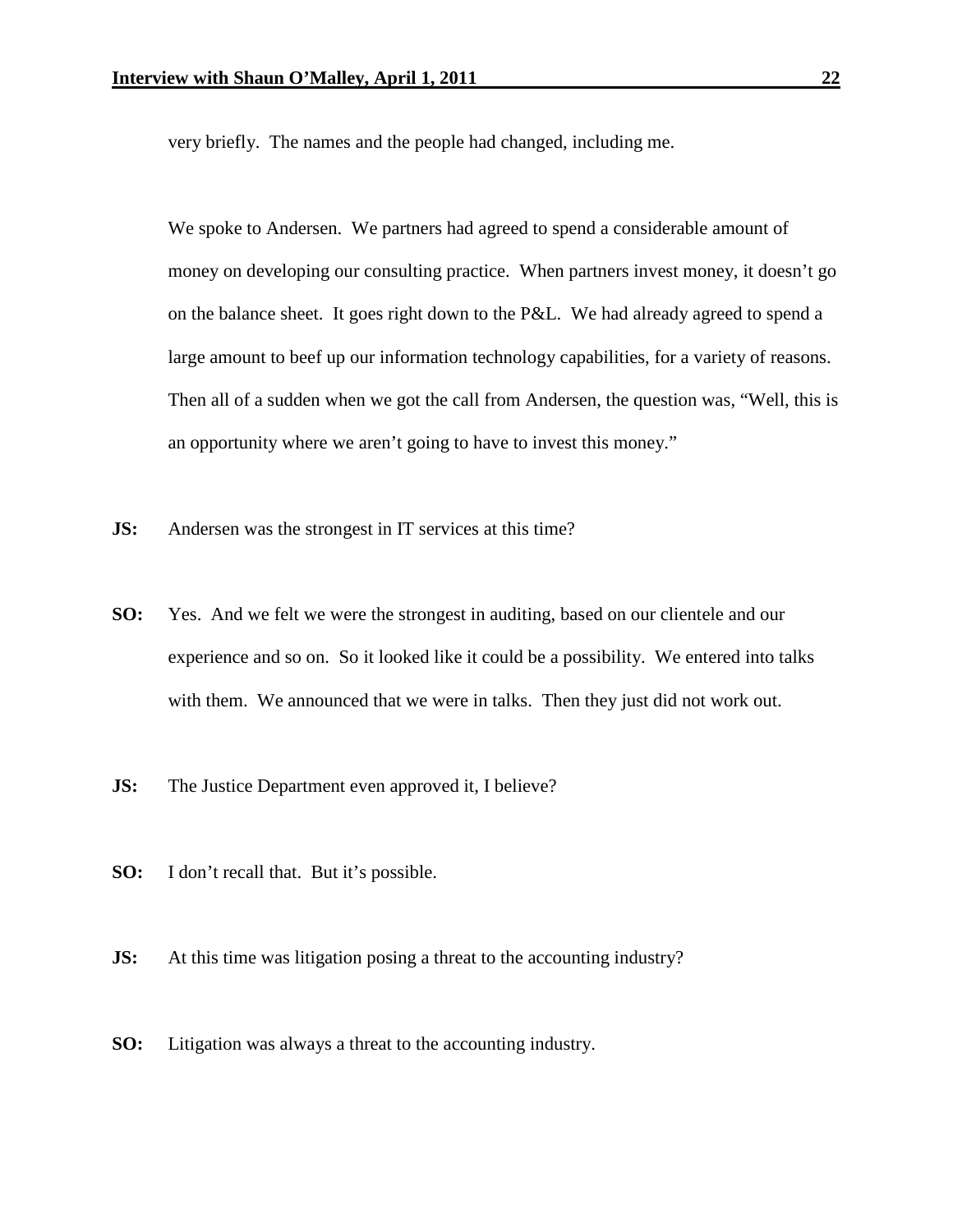**JS:** So it didn't just start then?

**SO:** No. The plaintiff's bar went from asbestos to auditors. They move wherever opportunity lies. There was a period of time when going after auditors was a hot ticket for them. So everyone knew that there was that threat. We said you had to be tougher on our audits and you have to be very, very careful. We said, "You have a responsibility to share your big issues with your partners." In other words the word that came down was, "Don't go it alone." If you have a really tough call on an audit and it's a very difficult and complex situation, don't go it alone.

You have the right, when you become a partner, to pick up that pen and sign Price Waterhouse, but the message was, "Share it." Hey, go down the hall and discuss it with another experienced partner. "This is the problem I'm having. Here's what I think we might do." Get his or her views on it or call the research department in the national office to say, "This is the problem we're having." The research department could look not only at the literature and interpretation, but they could look at cases of similar situations that were kept in our files.

They could say, "Well, in this case, we handled this problem this way in New York." But the idea was just don't go it alone. Make sure you share it with a partner. You have that responsibility. We have that responsibility to each other.

I think that happened. It worked well for us.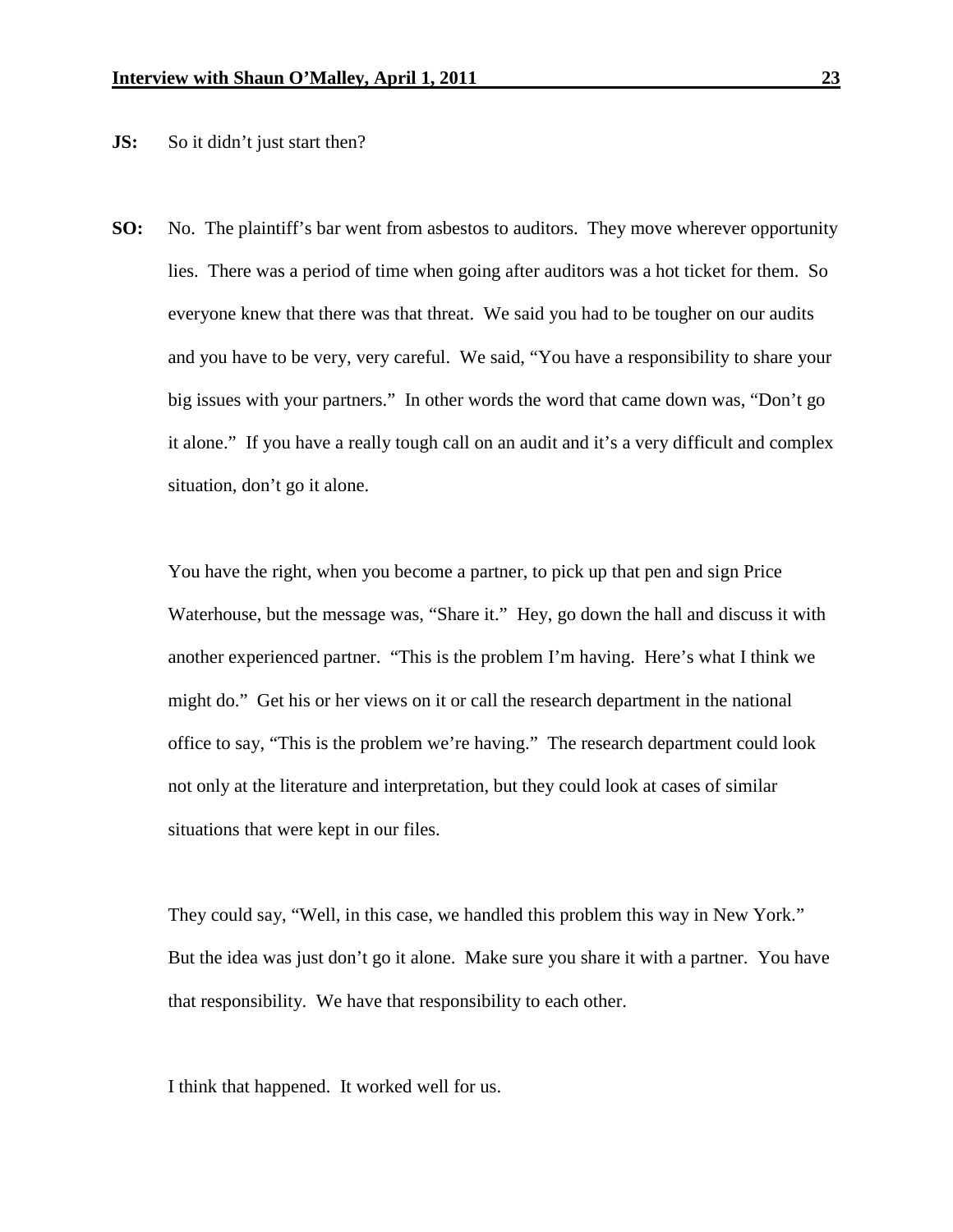- **JS:** There were two big cases in the early nineties that affected Price Waterhouse. One was BCCI. How did this affect the American firm?
- **SO:** Very little. The only thing we had done on BCCI in the U.S. was certain work on instructions from the U.K. There was not a problem with that particular work or the outcome or whatever.
- **JS:** It was the U.K. firm that had done the auditing of BCCI?
- **SO:** Pretty much. I think they had farmed out, depending on location, some of it. But they made the key decisions and so on.
- **JS:** What about Standard Chartered?
- **SO:** Standard Chartered. That was a bear. I don't want to go into it because it would take me a while. Basically, they had no case. I'll try to make this as brief as I can. They had agreed to buy a bank in Arizona, which was going through an absolute total boom in real estate.
- **JS:** That was United Bancorp.
- **SO:** Yes. The lending for real estate was huge. Standard Chartered felt at the time that they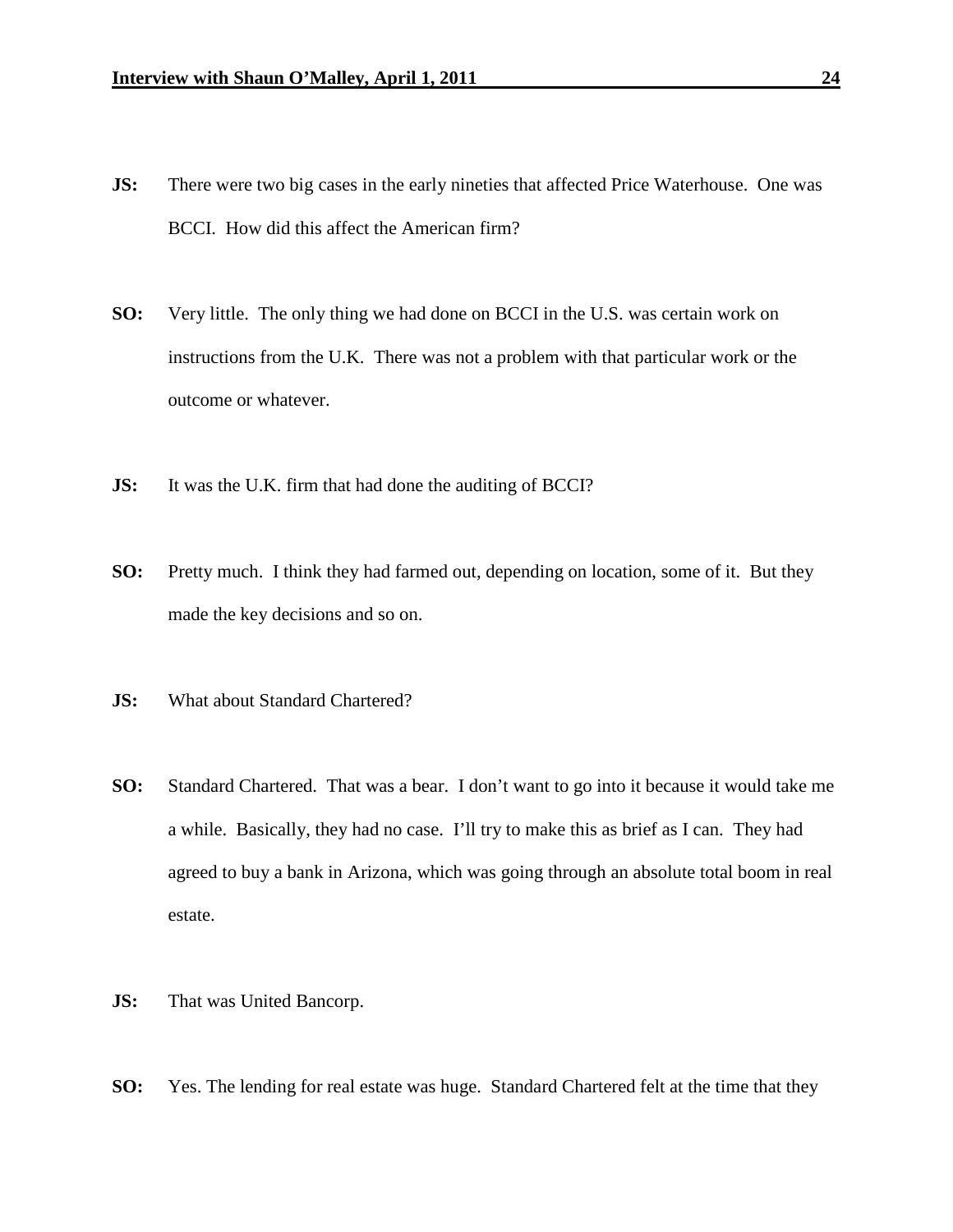didn't want to be left out. They wanted in. So they made an offer. Then nothing really happened. Then they made a bigger offer without doing any more due diligence. They won with their bigger offer. They acquired this bank. Well, within six months the bubble of Arizona real estate burst and up went the loan reserves and down went the profits and the share prices. Standard Chartered had – again, this happens a lot – had to find a scapegoat. And so we were it.

They hired an attorney who was well reputed in plaintiff's bar circles in Arizona as being one tough cookie. They sued us. We had a young staffer, a girl. This guy in crossexamination had her practically in tears. Let me see if I can recall it. The jury then awarded some huge amount, which would have put us very close to the Chapter. It was at a high point of my time because I had to keep our public face strong. I continued to make the case that this was an absurd ruling.

- **JS:** It was a \$338 million award.
- **SO:** Yes. So the judge in the case, just to make it even scarier, he had gone to university I think in Washington. He had been a gymnast of some sort. He was on a trampoline and landed wrong and broke his neck and paralyzed himself from the neck down. He sued and he got a settlement, then put himself through law school. Now he's a judge. He's known to be very favorable towards plaintiffs. That made it particularly scary.

We appealed that verdict. All along I had to keep telling clients and telling the public,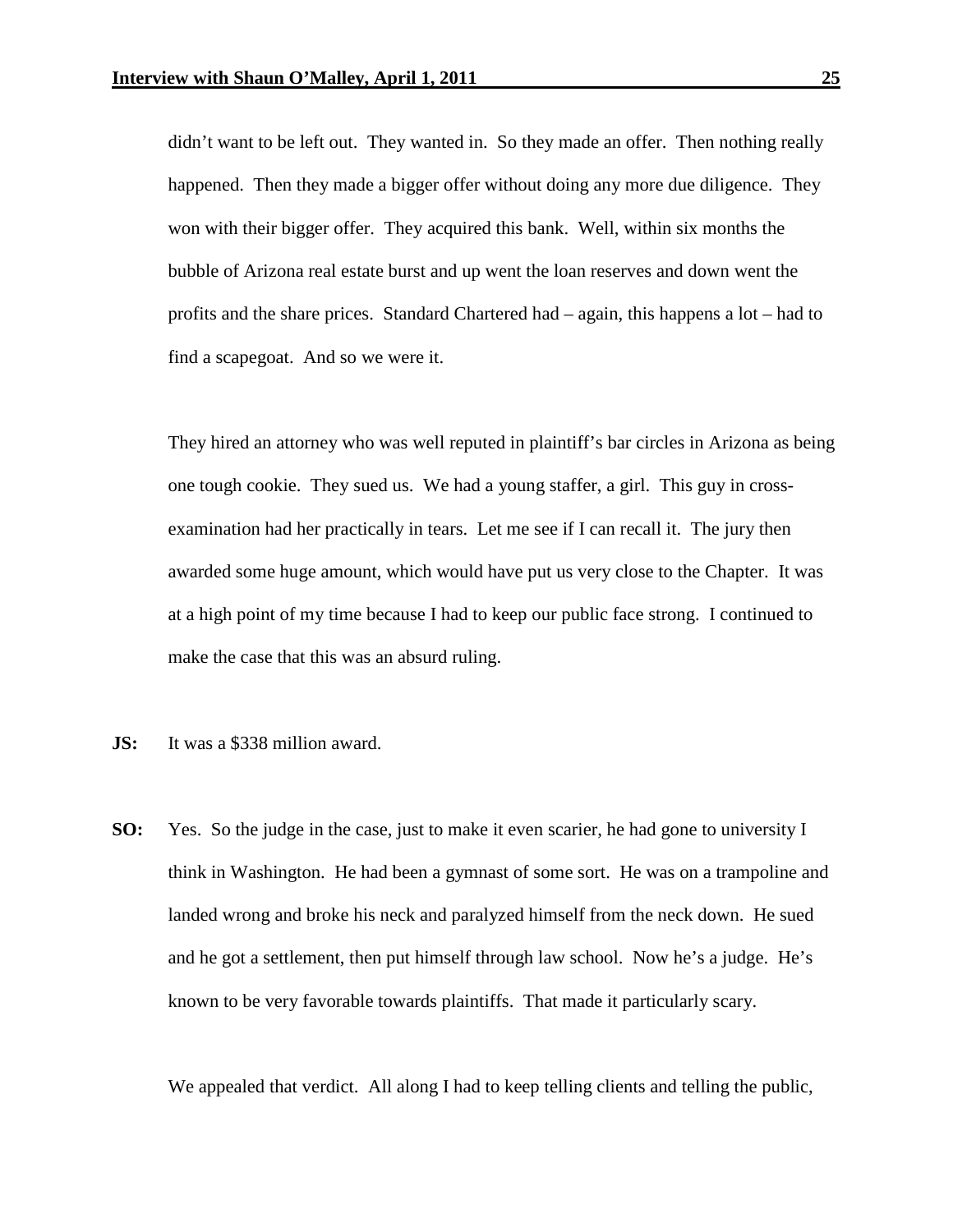"This cannot stand. We will emerge from this one."

I did a lot of praying too. I'll never forget the Friday that it came in. They called me, the attorneys from Phoenix. They said, "Well, it's over. The case is over." I said, "Well, what's the number?" He said, "The number is zero."

- **JS:** Was there a small party at the Price Waterhouse office that day?
- **SO:** No. I went to St. Patrick's first on my way home, because I thought, "How could this happen, a case that really isn't a case?" Our lawyer had told us at the outset, our in-house lawyer, "This case, because of the way the trial went, could cost us a few million." He named a number. The judge, when he issued the ruling, he left one opening that the case could go back again to court. That didn't happen. It was settled for this small amount and that was the end of it. But the number out there was so big. I was afraid that we would lose clients or lose partners. And we lost neither. No clients left and no partners left during that period.
- **JS:** So it was a successful case in public relations management?

**SO:** Yes. And also within the courts.

**JS:** By 1992 Price Waterhouse posted the second-highest rise in revenues of the big six accounting firms, right behind Andersen. So you were doing something right.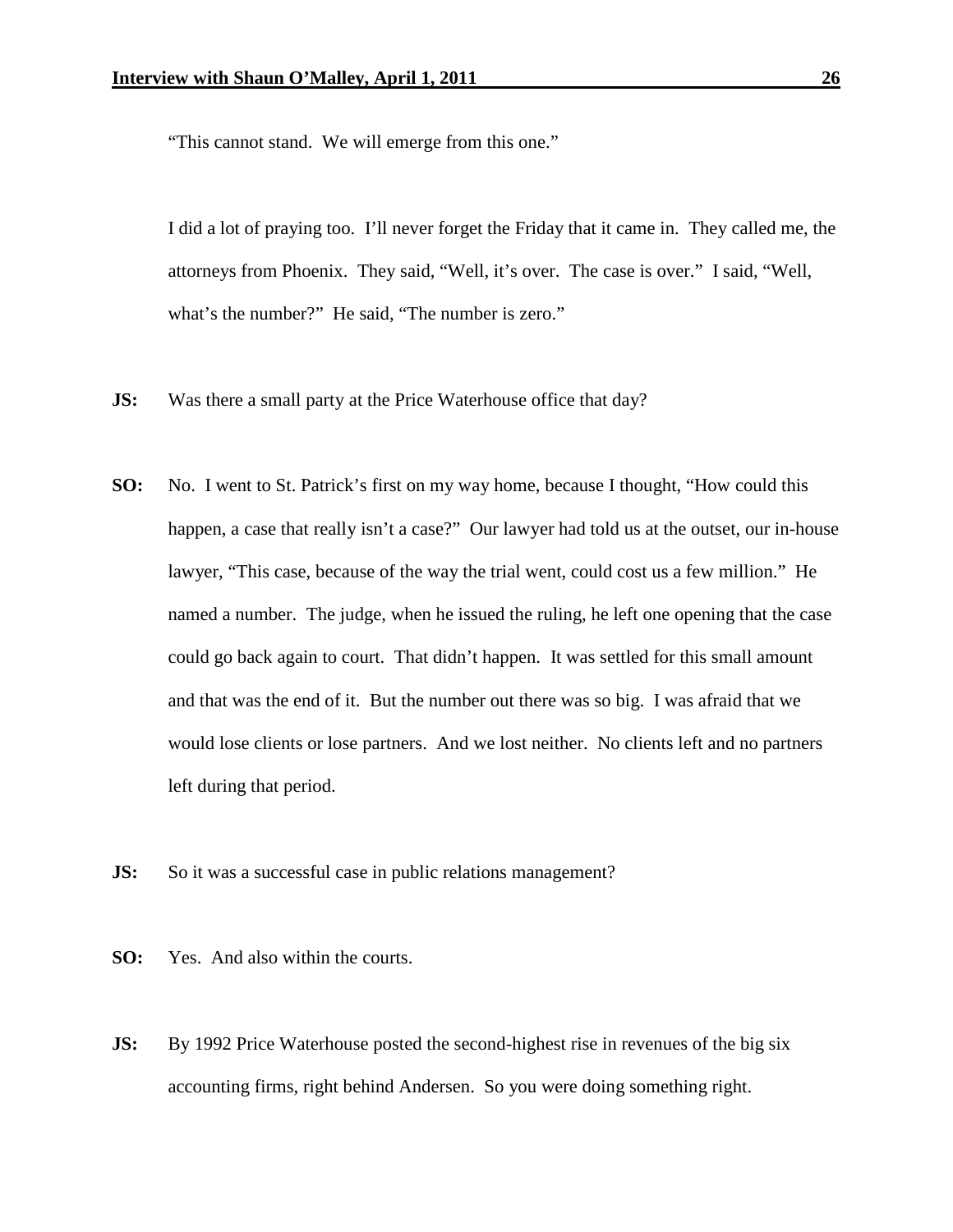- **SO:** Yes. We were doing well.
- **JS:** How does one become a trustee of the Financial Accounting Foundation?
- **SO:** I have no idea. I imagine there's a nominating committee from inside. I was called and asked if I would be willing to serve on the board of the FAF, as we called it. I agreed to do so. You had to say, "Yes," because everybody had to take their turn.
- **JS:** Did you know Denny Beresford or any of the other FASB board members before you became a trustee?
- **SO:** Yes. I had met Dennis. Who else were members at the time?
- **JS:** Jim Leisenring was.
- **SO:** I didn't know him until then.
- **JS:** I don't have the list with me in here.
- **SO:** I probably knew a couple more.
- **JS:** What was your experience there like, in general terms? What were you expecting in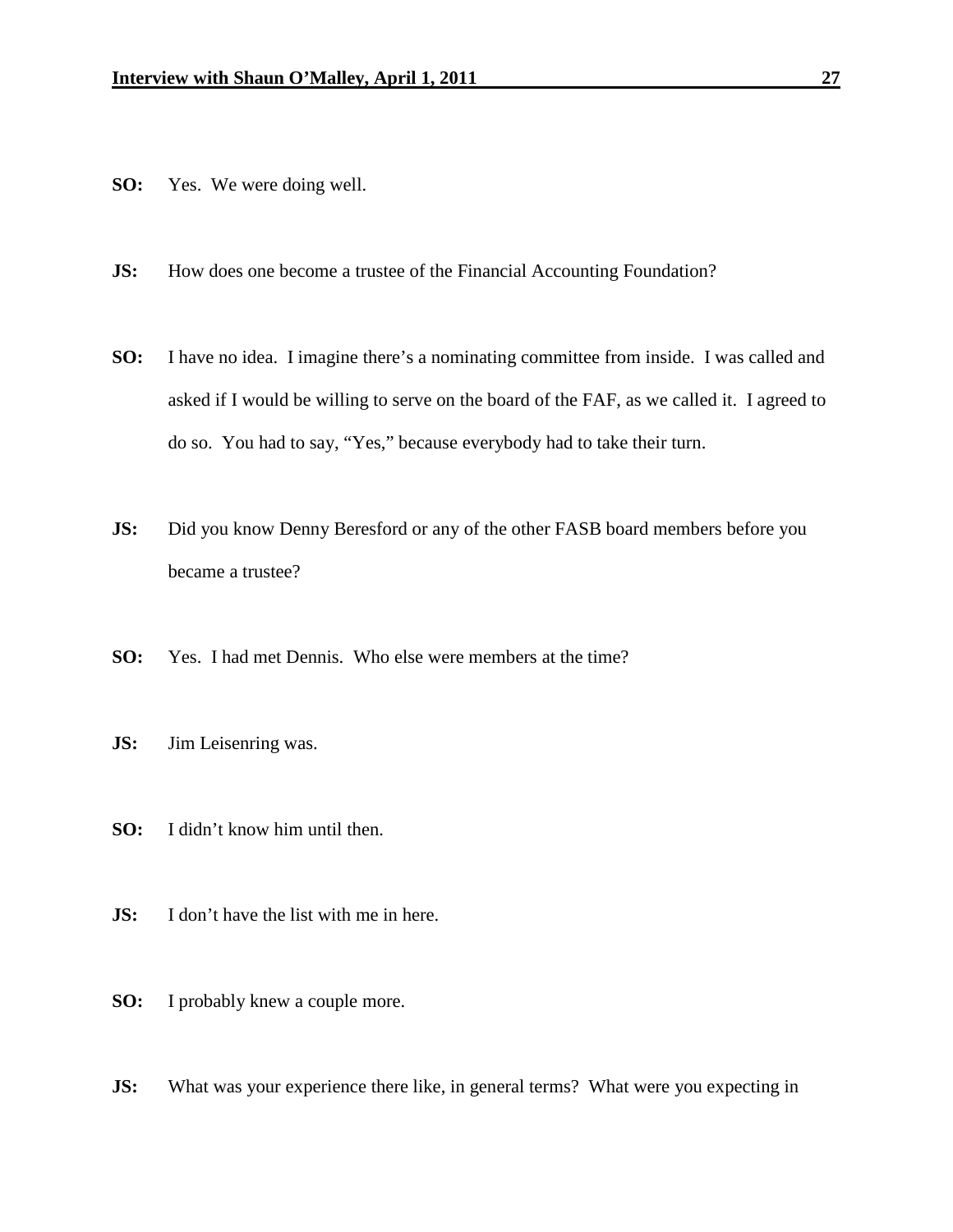terms of duties?

- **SO:** There were two major duties. One was to see that the FASB was funded and the other was to nominate members to serve on the board. There was always pushback in the public about the membership, that there were too many bookish, professorial or whatever types. We needed more practical people who had been out there in the trenches and knew what it was all about, who knew business and knew accounting from that angle. We had good cooperation in naming members. I don't remember all the ones we named. They served well.
- **JS:** Well, let's take those two issues one by one. First you talked about the finances at the FASB. When you became a trustee, I believe that FASB was having some financial problems.
- **SO:** Maybe. It wasn't a big, terrible thing.
- **JS:** No?
- **SO:** But there was probably a dip in contributions. So we pushed hard.
- **JS:** So how did you go about fundraising? Did you just make phone calls?
- **SO:** Yes, or wrote to say how important it was to keep this in the private self-regulatory cycle.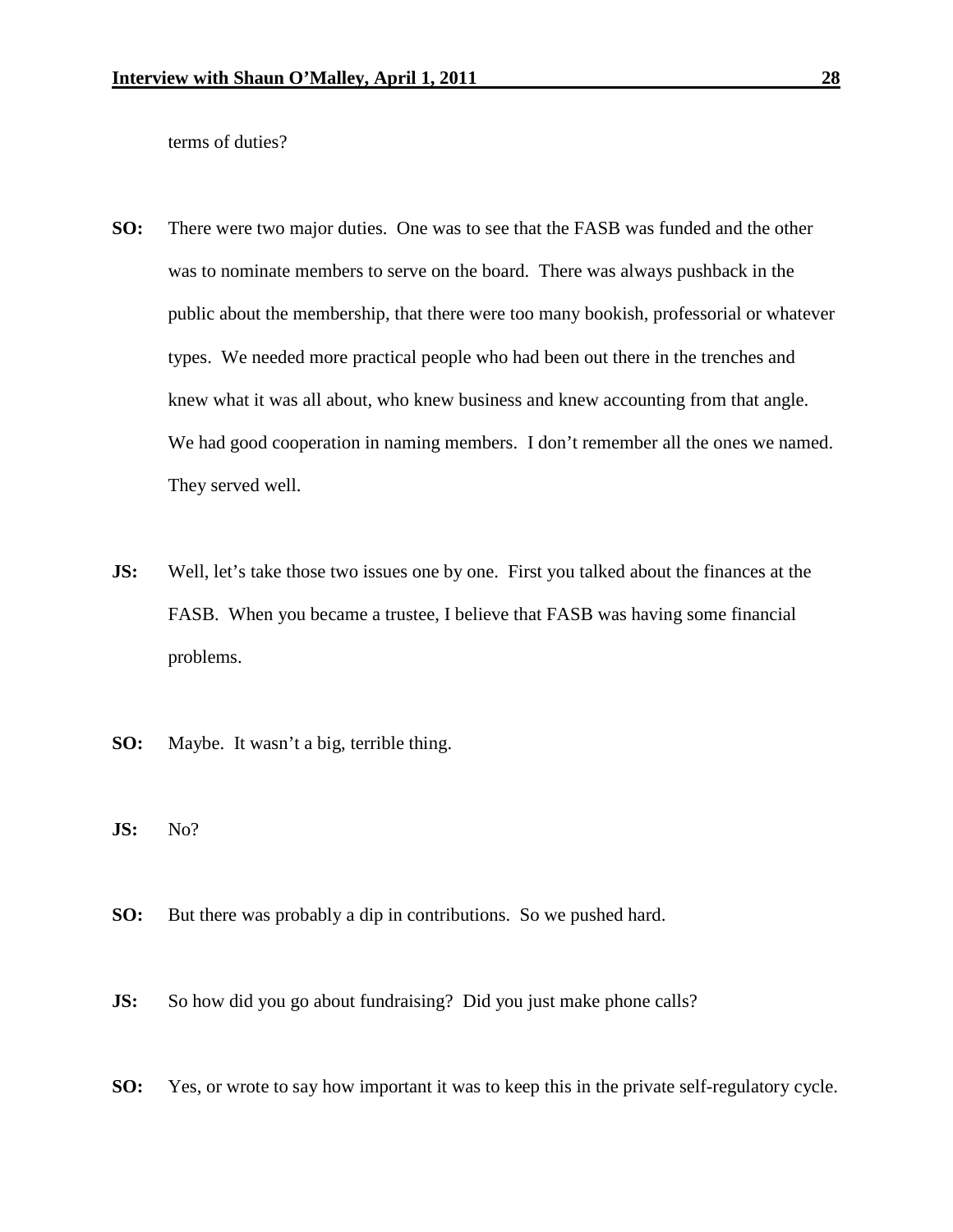Companies responded, pretty much, and the accounting firms also stepped up.

- **JS:** Was there every any concern about the possibility of the FASB suffering a drop in operations because of the funding issue?
- **SO:** No. Not to my recollection, not at all.
- **JS:** Okay. And in terms of selecting board members, how did you go about the selection process?
- **SO:** FASB members? Well, anybody could nominate people or suggest people. So you had a list of people. You'd have some typically retired partners from accounting firms. You could have active or retired financial executives from industry or you could have academics. So you usually got the nominations, considered them and then you looked at the balance of who was on the board.
- **JS:** I know at the time there were some newspaper articles about Arthur Northrop, who was on the board, who was up for a second term, and then was not invited to serve for a second term. Do you remember what happened there?
- **SO:** I don't remember. I don't even remember that he was denied a second term. I just have no recollection of that.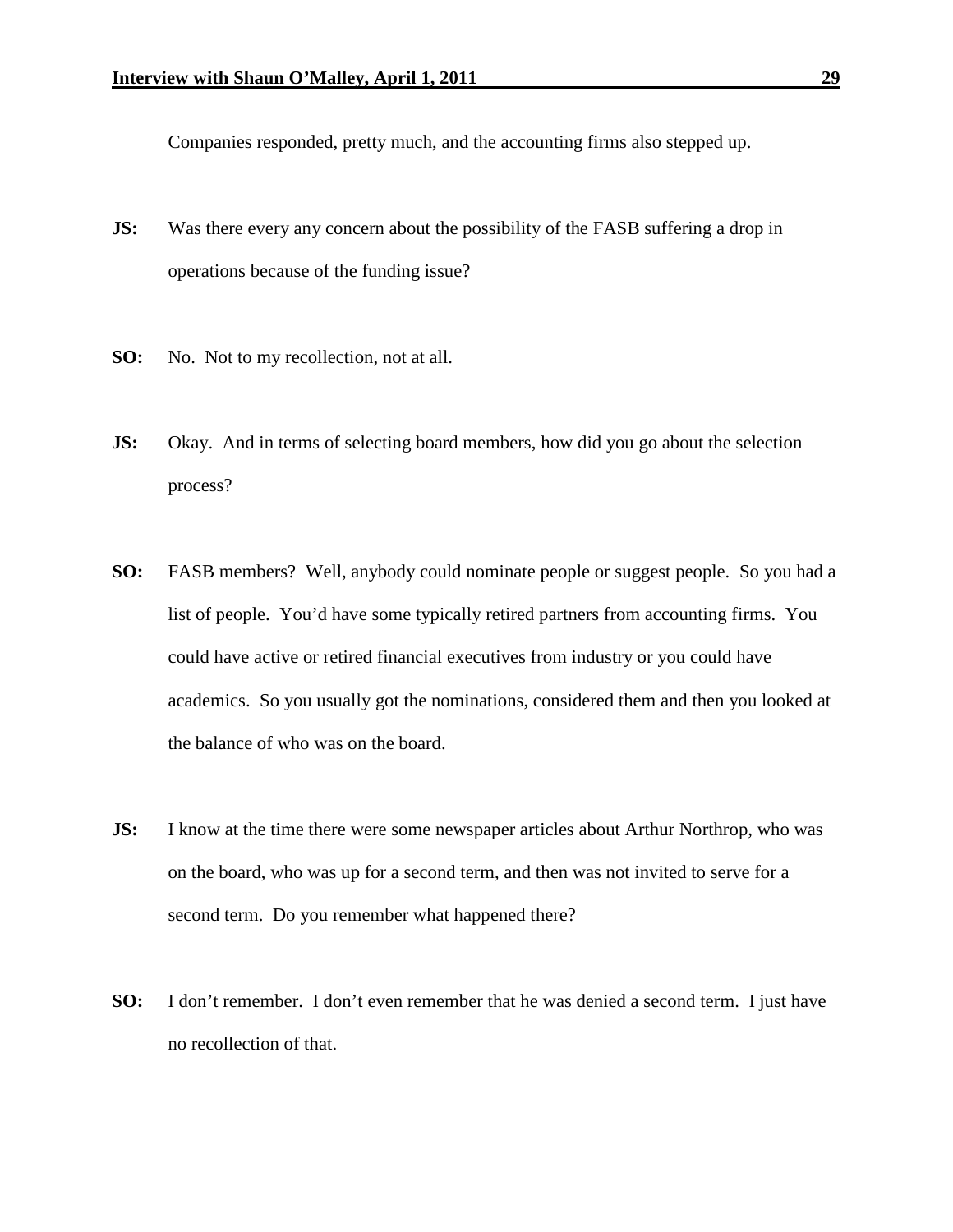- **JS:** Perhaps that might have been overblown in the news reports also.
- **SO:** Yes. For all I know, he might have just stepped down.
- **JS:** Also in 1990 the trustees voted to change the voting procedures of the FASB to five to two rather than just a simple majority. Do you recall that?
- **SO:** I do recall that. I was very much in favor of changing that. I said, "What we're putting forth here are what we call our generally accepted accounting principles," meaning these principles have fairly wide acceptance within the community that relies on them and that had to enforce them. I said, "Four to three does not imply that kind of support." I thought five to two did. I don't know if I brought it up first, but I was strongly in favor of it. I thought, "It makes a lot of sense." Because then you could say, "This is definitely something that has wide acceptance. It's a generally accepted accounting principle."
- **JS:** Were there any standards that you were particularly concerned about that they'd been passed on four to three basis or was it more the principle of the matter?
- **SO:** It was more the principle of the matter. There might have been. But I have no recollection of which one I would single out as being a bad one. None of them were that bad anyway.
- **JS:** At this time there was consideration of a number of standards on financial instruments.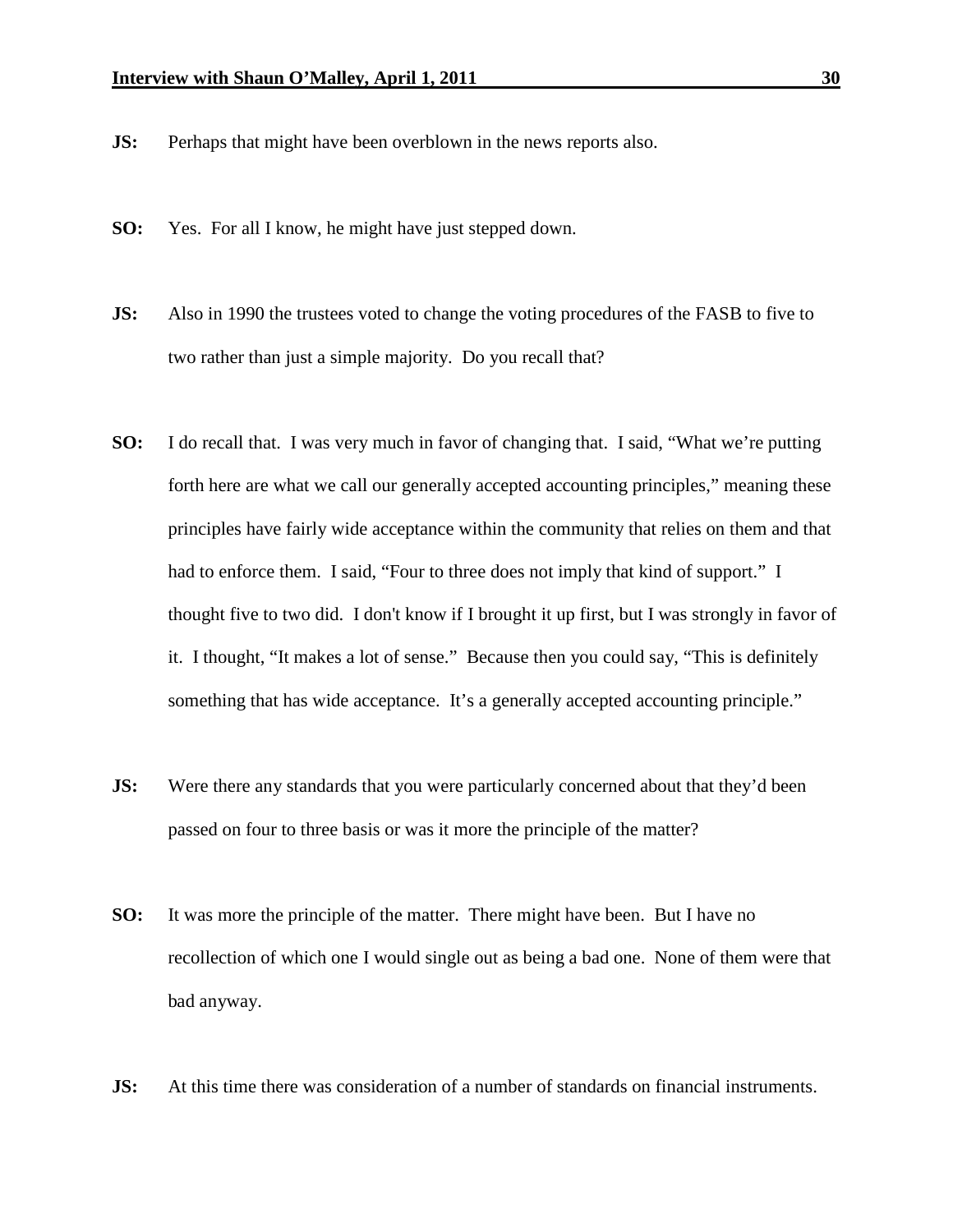Do you recall the debate over that at the time?

- **SO:** I recall there was a debate. Mostly the issue was to have current market reflected in the carrying value.
- **JS:** Right, market value. How involved were trustees in the FASB's day-to-day work?
- **SO:** Not at all.
- **JS:** Did they ever call and say, "Hey, we're considering this issue. What do you all think about this?"
- **SO:** Never. They were truly independent. If I had called one of them They never called us. If I were to call one of them and say, "Hey, I think you are  $-$ " They would have just hung up the phone. No. They were truly independent. There was no attempt to interfere with their work or to influence them. Now, I'm speaking for myself. I can't say for certain that no – I don't think anyone else would have. It's possible someone on an isolated basis might have. But I would be very surprised if I heard that.
- **JS:** Already at this time there was also a lot of talk about the issue of auditor independence. One proposal in 1991 from the comptroller general was to require the nations' fifty biggest banks to switch accounting firms every five or seven years. What did you think about this?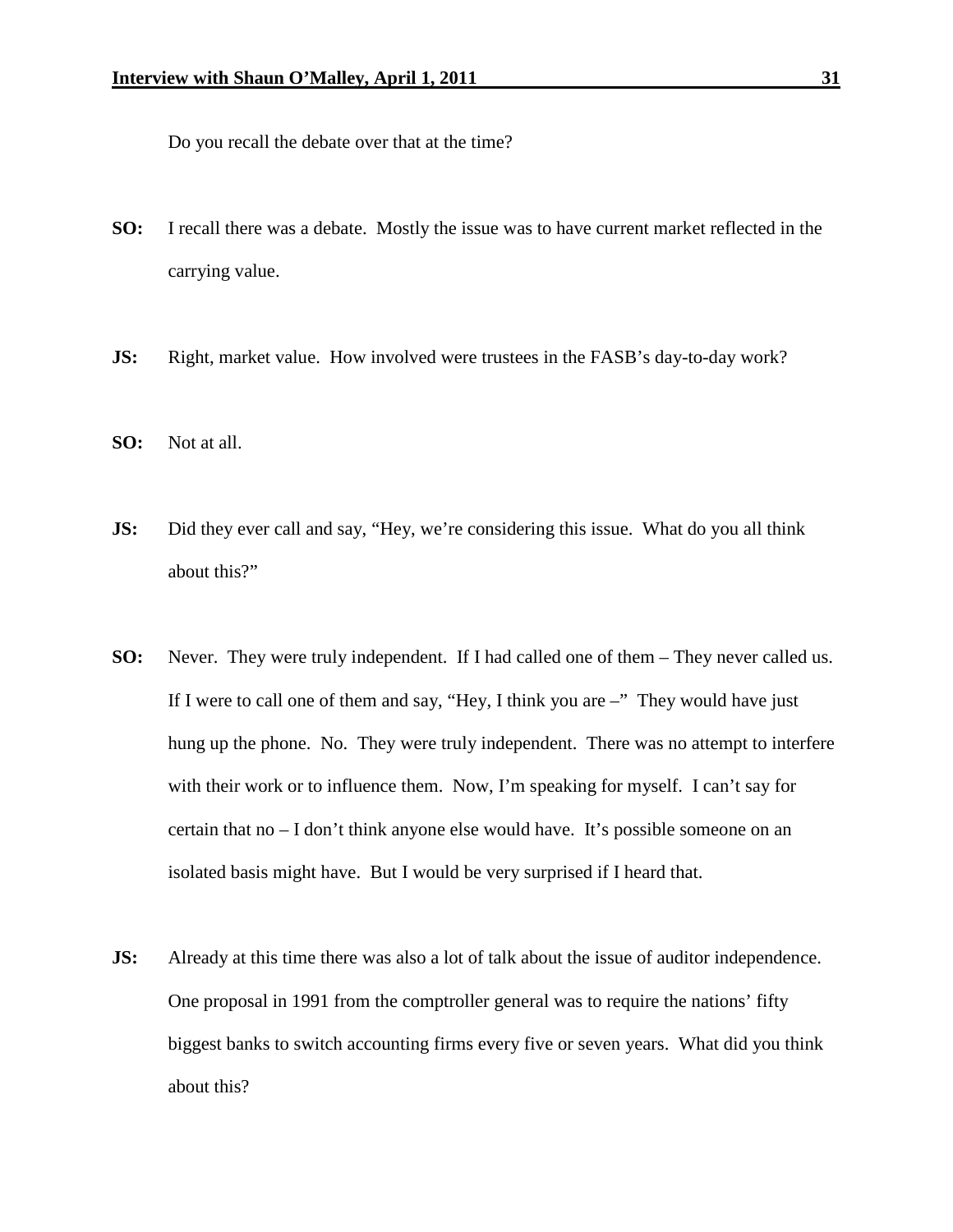**SO:** I didn't think it was a good idea. I don't know who did this study. We were interested in it. It showed that when auditors change in large enterprises, errors frequently occur in the first two years following the change. I know one case. I don't know what bank it was. It was a bank that when we were replaced by somebody else, in the next year they had to go back and restate their account. It's very hard to get your arms around a large complex enterprise. The first year is particularly difficult. You have to invest a huge amount of time and money because you're not going to get paid for your learning curve, and often it can extend into the second year.

It's a torture to the companies themselves, the amount of management time that you tie up when you go in there. Making a change ought to be done from time to time in the right circumstances. But to have a mandatory required change, I think, is a bad idea. I've said and I may have even testified in this. But look, this happens every year. The audit committee has to make a decision. You issue a proposal each year for the next year's audit. Then they have the right to change or to say, "Let's invite somebody else in." I assume that happens from time to time. So really it's not as if that isn't going to happen unless you do this. No. I didn't think it was a good idea to make it mandatory because you would have a very good-running audit, a good relationship and you could just foul it up by forcing a change.

**JS:** This is a perennial issue in public policy on accounting.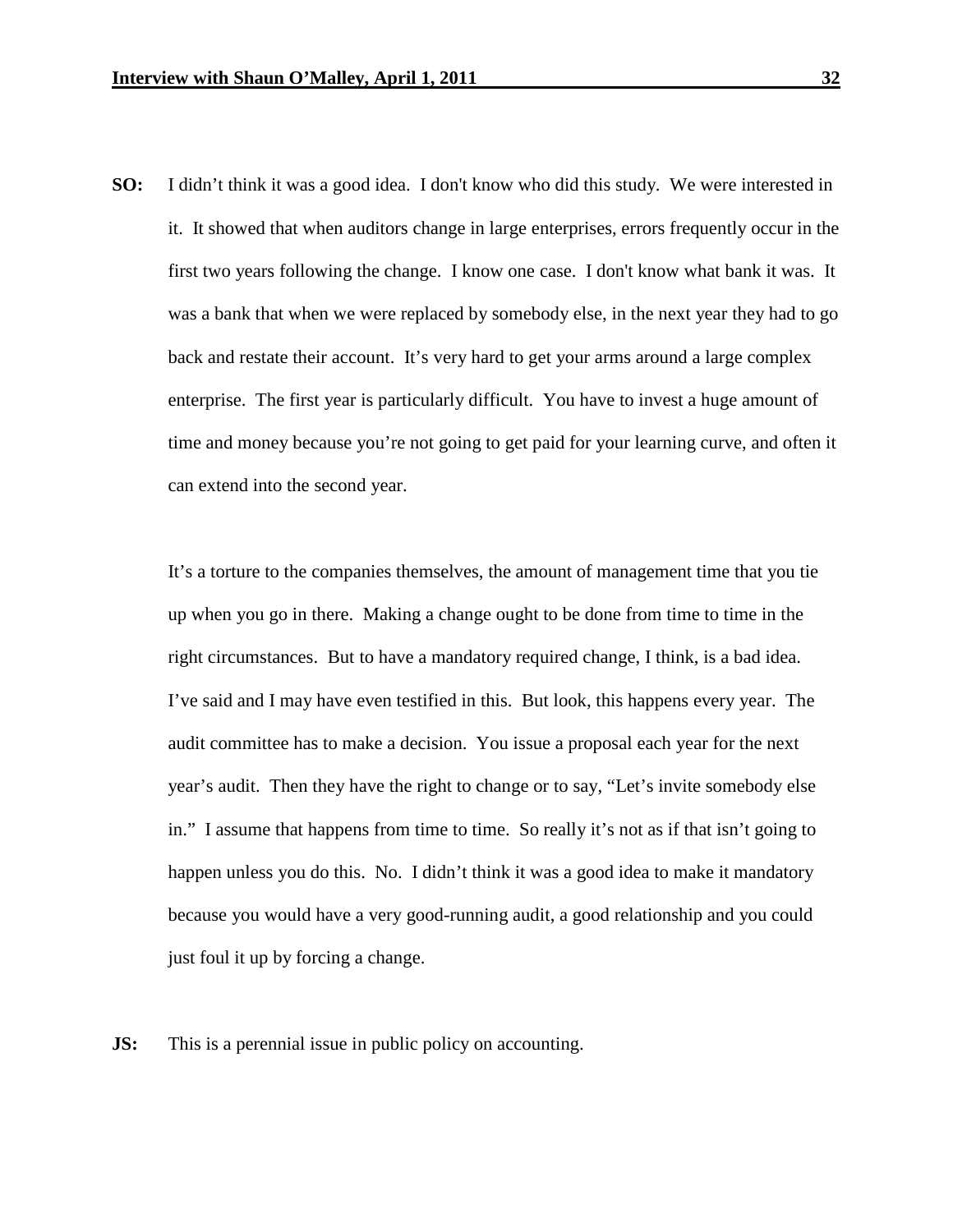- **SO:** Oh, yes, and it will continue to be. There's always somebody who says, "Just make them change very few years."
- **JS:** Right. I want to read you a quote from Donald Kirk in 1991, if it's okay. "Many groups" view the board" – and he's talking about the FASB – "as fair game for lobbying. It has become part of our way of life. And it seems a bit unfortunate when it goes on to the extent it is going on with regard to the FASB." Do you think that's a fair assessment, that there's a lobbying that goes on?
- **SO:** It depends how you would describe lobbying. Well, what would happen? They would take up an issue. They would issue some kind of preliminary discussion paper or something like that and encourage people to respond. So people would respond, particularly if their toe was stepped on in the discussion. Then the draft of what's going to be the new principle would come out, and the same thing would happen, if you call that lobbying. Now, lobbying sometimes, I think, went to extreme. I think I mentioned to you over the phone that President Clinton wrote to the FASB at one time about the option pricing, requiring that to go against income. So the lobbying phone calls to the FASB probably happened. They never complained to us, not that we would have done anything about it.
- **JS:** Did people ever complain to you? Did you get phone calls?
- **SO:** No. But when I was chairman of the FAF, one of the things I always did, given my belief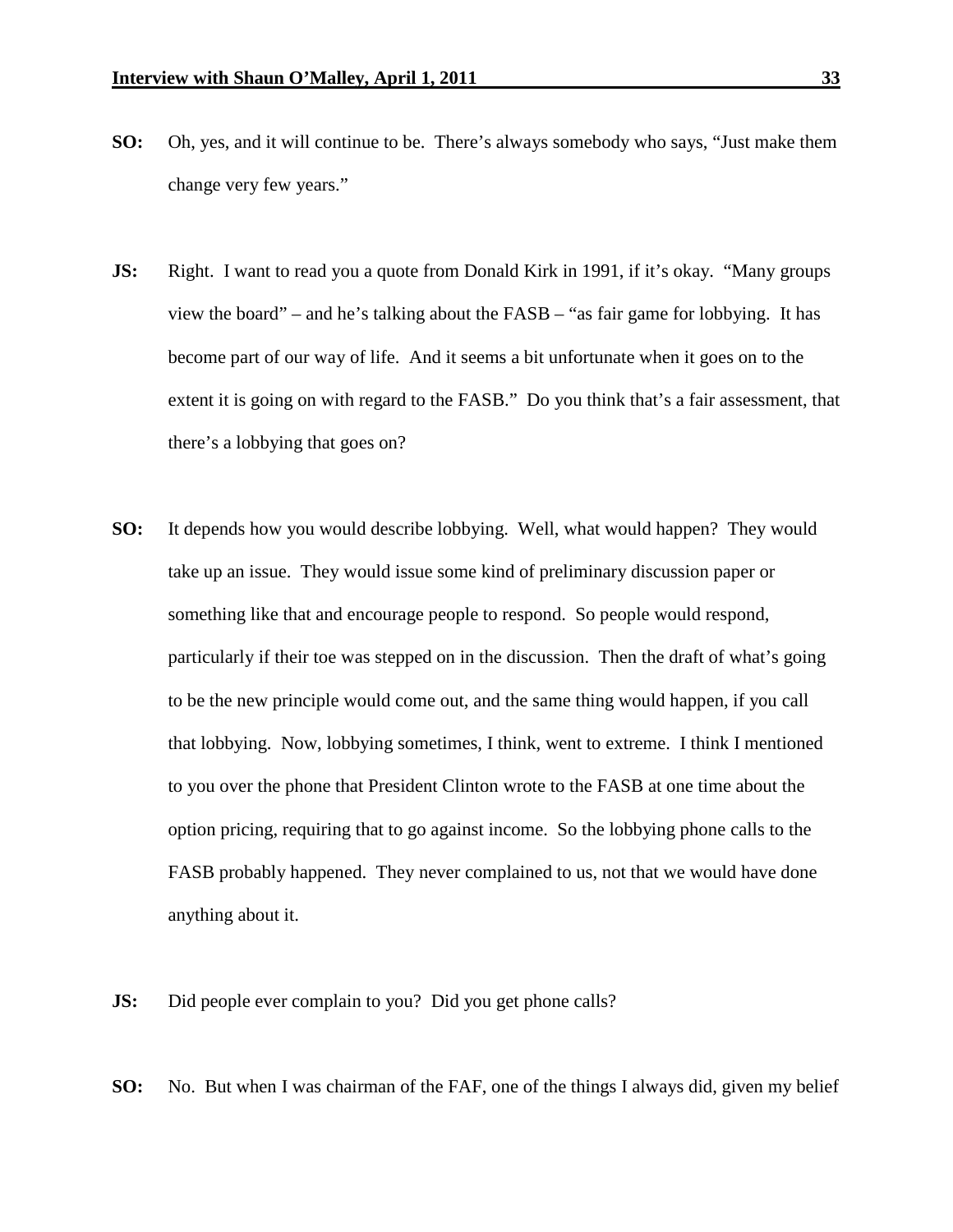that client service was number one, I would visit our major clients throughout the country and some throughout the world. I interviewed the first hundred clients going around. Somebody said, "What are you going to do when you get done with that?" I said, "I'm going to start over again." During that time I would say, "By the way I'm chairman of the Financial Accounting Foundation. We help to fund through yours and others' contributions and appoint members of the FASB. Is there anything you'd like to tell me about your view of the situation?"

By and large they were pretty docile. They'd say, "Well, you know, it's a difficult situation. I'm sure you've got to be doing the best you can, though I don't like this particular FASB." But nothing I could do about that anyway. But one time I went, there was this particular client. He was well known as a tough critter. He said, "I'll tell you what I would do if I were you." I said, "What's that?" He said, "I would get a bulldozer." He said, "I'd just bury that outfit up in Stanford." I said, "Oh, okay. Thanks for your comment." That was the end of that. I got that but other than that, it was mainly just sort of, "Oh, it's life. We've got to have rules and regs."

- **JS:** Was that person angry about the issue of stock options?
- **SO:** No. That had nothing to do with it, he was one of these he-governs-best-who-governsleast type of guys. No. It had nothing to do with options.
- **JS:** Right. Now, options did become an issue probably at the end of your term there.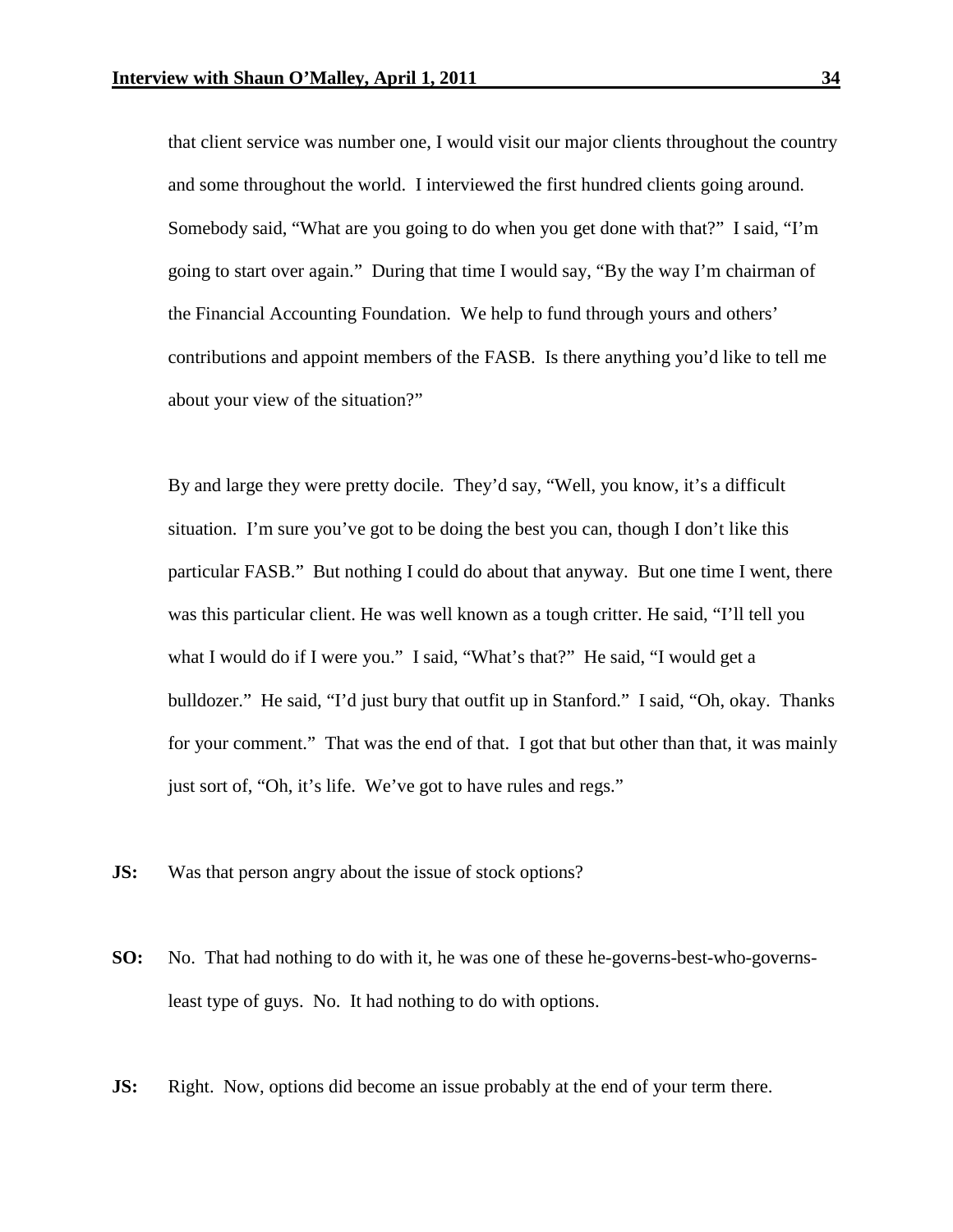- **SO:** At the FAF, yes. Oh, well, that was a hot, hot, hot issue. I'm sure that Don Kirk felt the heat of the opposition to that.
- **JS:** Right. In your final two years at Price Waterhouse, how did you prepare to leave?
- **SO:** I felt that the profession, looking at the major firms, was still unstable. You already had the two mergers. There was bound to be more. I had stated that, A, this firm's name should remain forevermore as worthy and a recognized name in the profession, and second, my successor should become the CEO of whomever we merged with. I said, "To be sure of that we have to make sure our client base is firm, make sure it's growing and make sure there are earnings. Those things happened. The name remained. My successor became C.E.O. of the merged firm.
- **JS:** Had there been any talks with Lybrand & Coopers during your time as senior partner about a possible merger or did that come later?
- **SO:** Yes. About the time we were talking to Andersen. And we talked to Deloitte again before they tied the knot. Yes, there had been talks. But the feeling was that maybe we'd be better off alone, since we already had this great audit base. We talked to everybody, just about. Well, we talked to Coopers and you talk to Andersen. Peats had already gone with the Klynveld firm, the K of KPMG.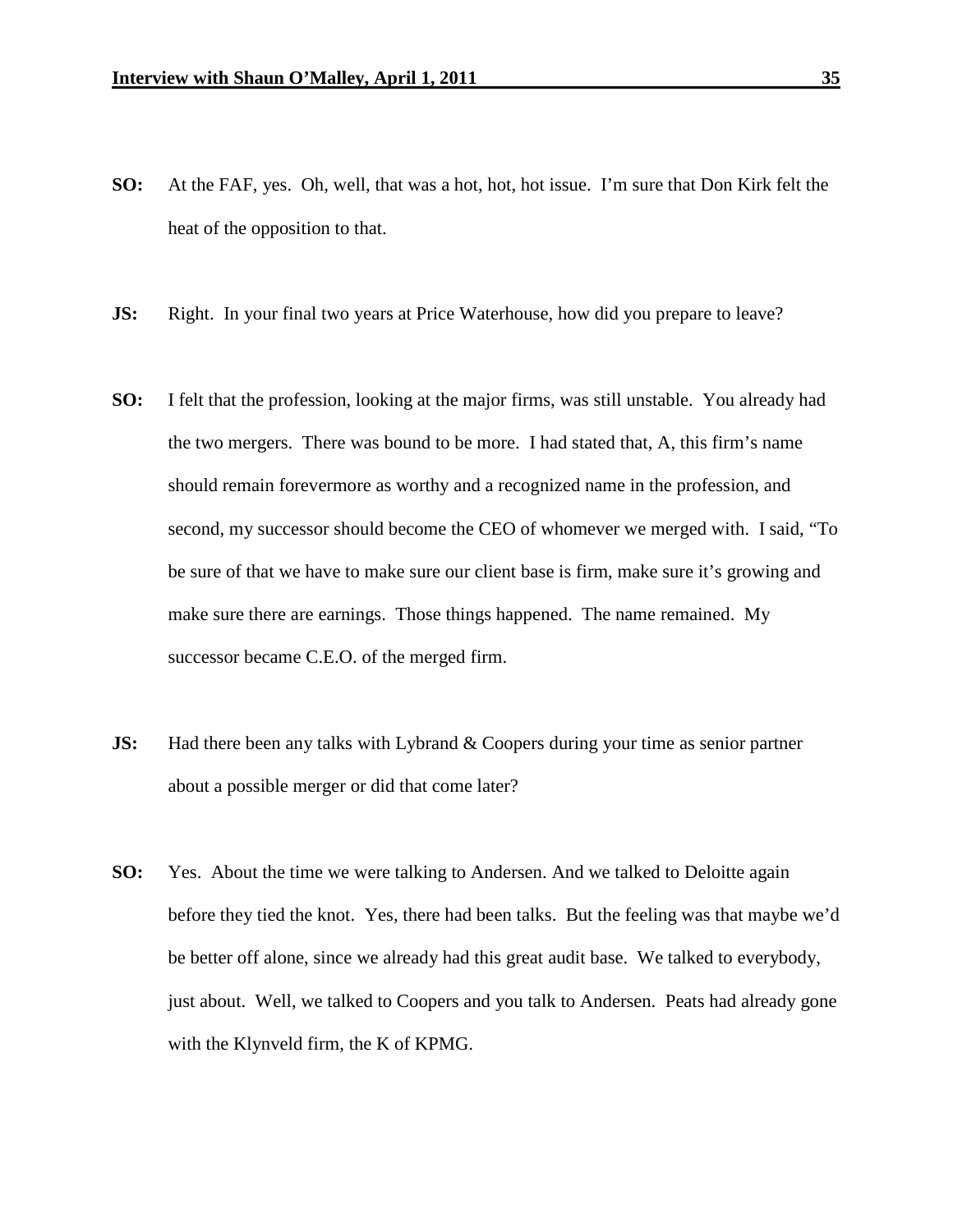- **JS:** So after you left Price Waterhouse, what did you do?
- **SO:** I was out of sight from everybody down here that I'd known for many years as an auditor and as a partner, as the guy in charge of the practice. I was totally divorced from Philadelphia. They said I could have an office in Philadelphia or New York. I thought, I should get away from New York because I don't want to seem to be stepping on the toes of my predecessor or questioning. So I came back here. About a month before retirement, I came down and I called on about five people that I had known. I said, "I'm coming back. I'll be available." So that was about it. Each one of them recommended me for a board or for some involvement in the community and so on.
- **JS:** You didn't have any trouble finding things to do?
- **SO:** No, no. It went gradually, but yes.
- **JS:** So how did you come to be asked by the Public Oversight Board to chair their Panel on Audit Effectiveness?
- **SO:** I can't be sure what their deliberations were, but I got a call. I can't remember from whom, but it was one of the senior members of the POB who told me about the project. They had thought I would be a good chairman and would I do it. I thought it was a worthwhile thing I thought I could do. I had an excellent staff, as it turned out, to carry it out.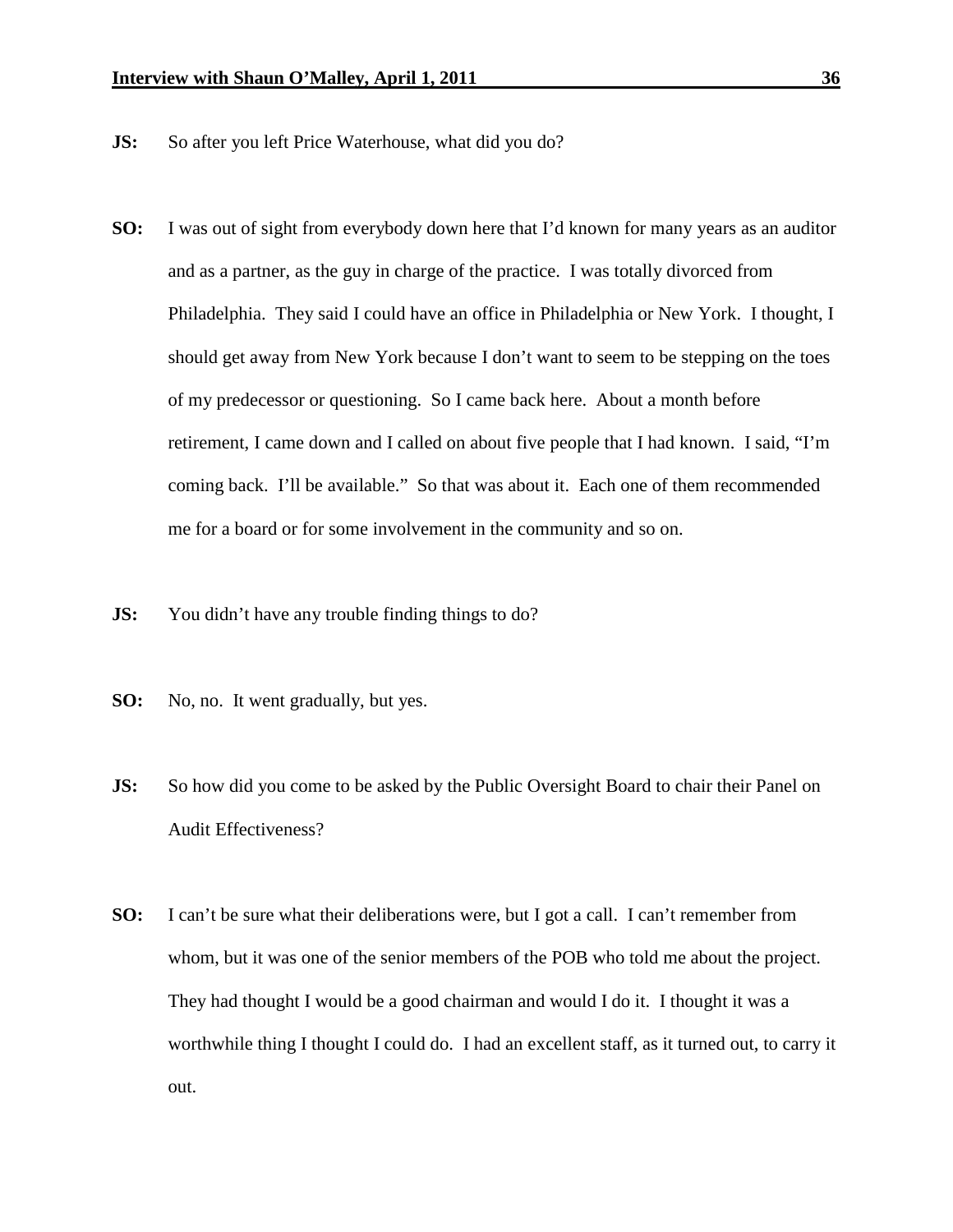- **JS:** Tell me about your staff. How big was your staff?
- **SO:** Well, we had about five or six people. Then there were some loaners from some of the firms. Dave Pearson, he was the staff director. He was a retired E&Y partner. There was George Fritz from Coopers, Ed Noonan from KPMG and Tom Stemlar from Arthur Andersen. They were all full-time staff. Then the firms all lent another twelve people or so for particular tasks or to accompany staff on the quasi-peer reviews and the like. It was a good team that we had.
- **JS:** Now, the panel was convened at the request of SEC Chairman Arthur Levitt. Did you know him personally?

**SO:** Yes.

- **JS:** Did he pick you or do you think –?
- **SO:** No, the POB.
- **JS:** It was the POB that did. Did you already know the other members of the panel before you started?
- **SO:** I knew some of them. I knew Ralph Saul and Zoe-Vonna Palmrose. I also knew Paul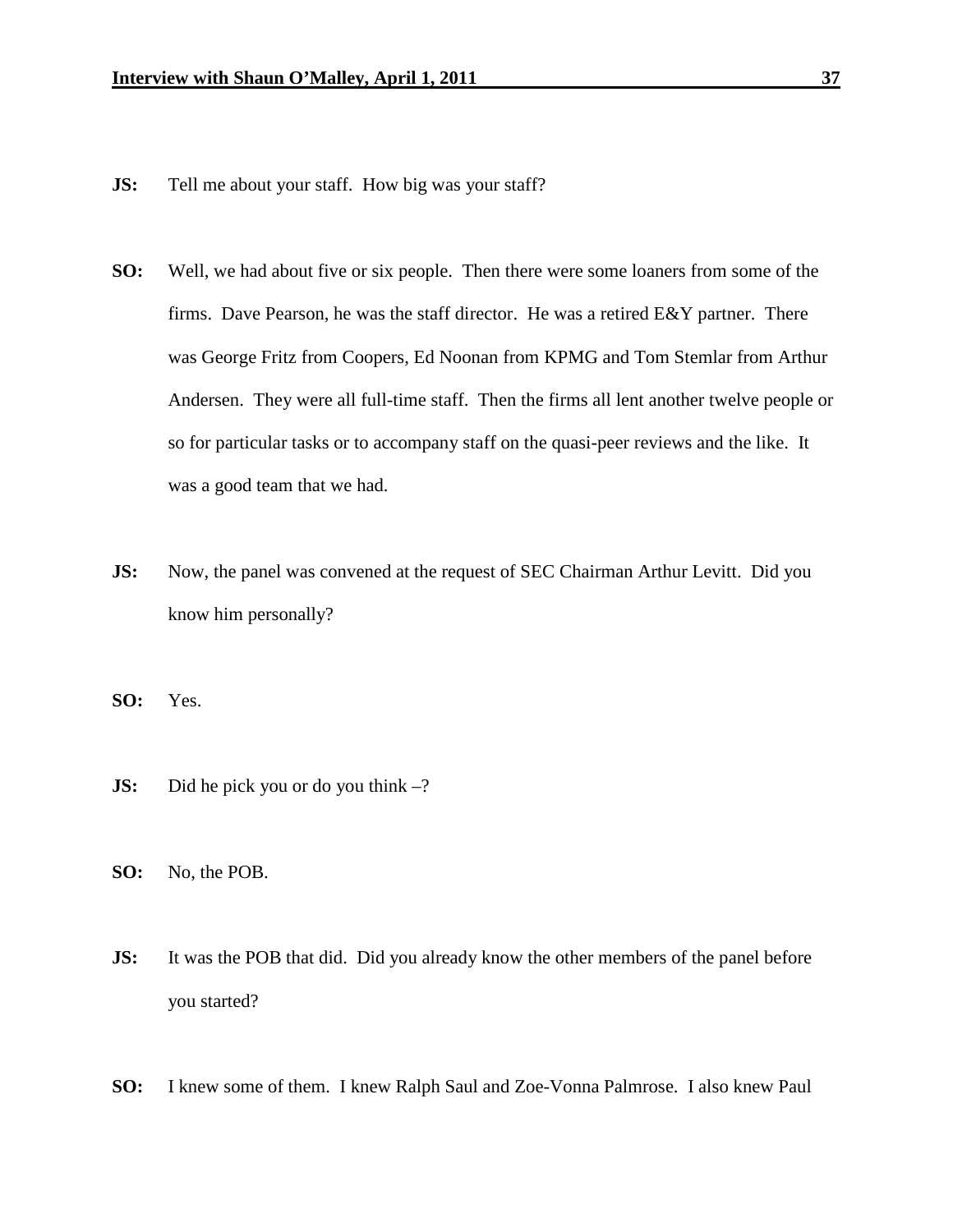Colton.

- **JS:** Did you pick the members of the panel or was it the POB that did it?
- **SO:** No. They picked them.
- **JS:** Before you agreed to chair the group, did you already believe that there was a problem with the audit model as it had evolved over the previous years?
- **SO:** Well, there's always some problem with the model. There's always issues. As time changed and with the runaway growth of IT, there's always going to be issues. I just thought the SEC was coming down hard and speaking out. Something like this was needed to deal with the issues that were being brought up. So it made sense.
- **JS:** Did the panel choose the agenda items itself or were they given to it? I'm talking about issues that they dealt with, like the question of independent auditor's responsibilities and the audit methodology.
- **SO:** Yes. We chose them. Some of these things had been spoken about or recommended either by the SEC or by others. We talked to everybody you could imagine that had an interest and made our decisions about what we thought needed to be addressed.
- **JS:** At the outset of the project did you expect that it would take two years?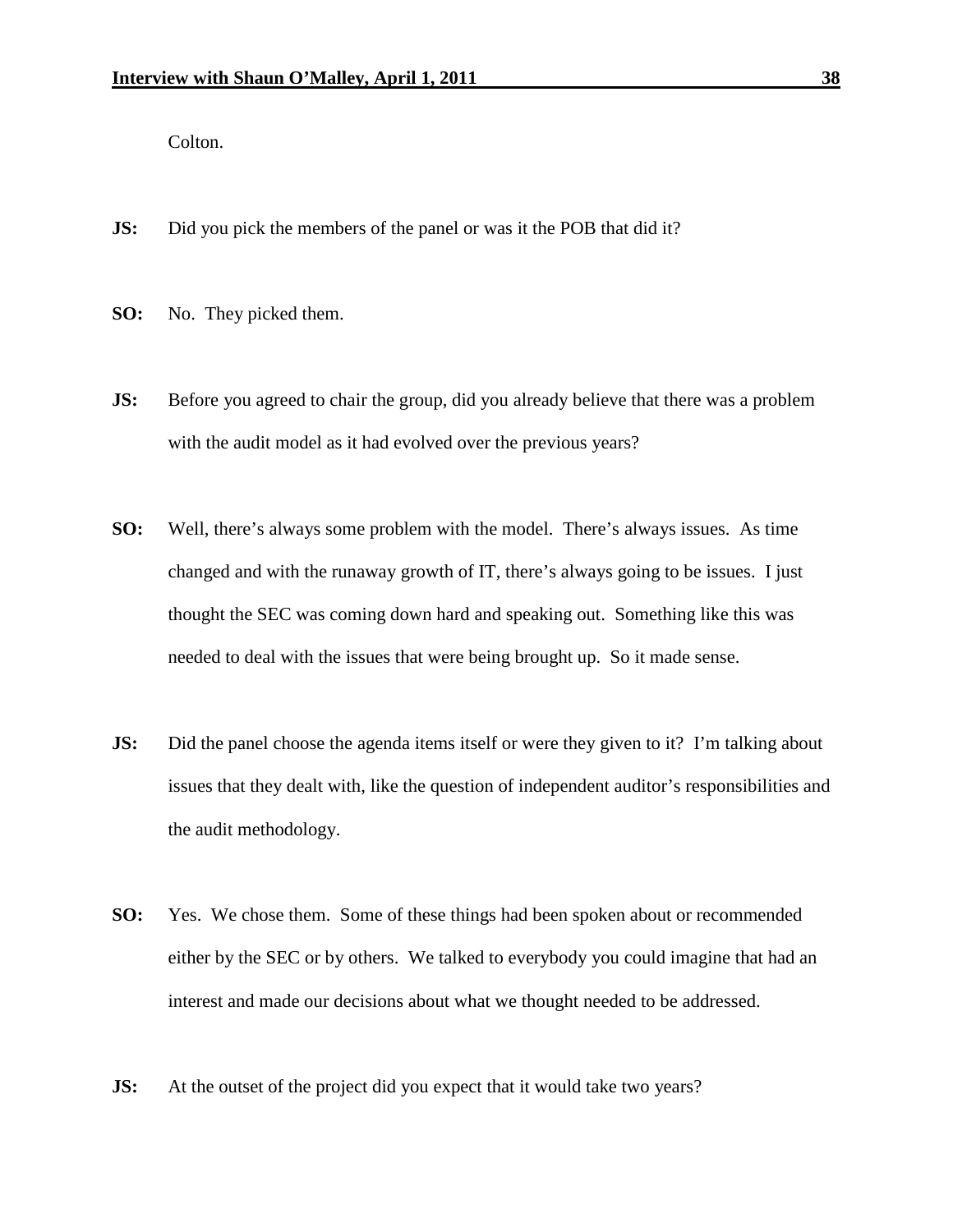- **SO:** I wasn't sure how long it would take. Did it take two years?
- **JS:** I think the report was issued in 2000, and the panel started in '98.
- **SO:** August of 2000 we issued our final report. The panel was formed at the end of '98. We wrote in January of '99 what we were doing. Then we started the public hearings. So it was probably a year-and-a-half. I hadn't thought about exactly how much time it would take. But that particular time table didn't upset me.
- **JS:** Okay. In terms of methodology, the report used a variety of different techniques. First you had these quasi-peer reviews. How did you go about selecting the audits that you would look at?
- **SO:** We just made sure that we covered every firm and different industries and the like. We could not review audits that were in litigation. But other than that we made our choices.
- **JS:** So did you have your pick of any audit that had been performed by a firm registered with the Regs committee? Did the firm say, "Well, we have these audits you can work on?"
- **SO:** No. We chose them. We chose different offices. We chose different clients of those offices. That's how it was done. It was completely, if I may say so, random except that we wanted to make sure we covered certain industries and the like.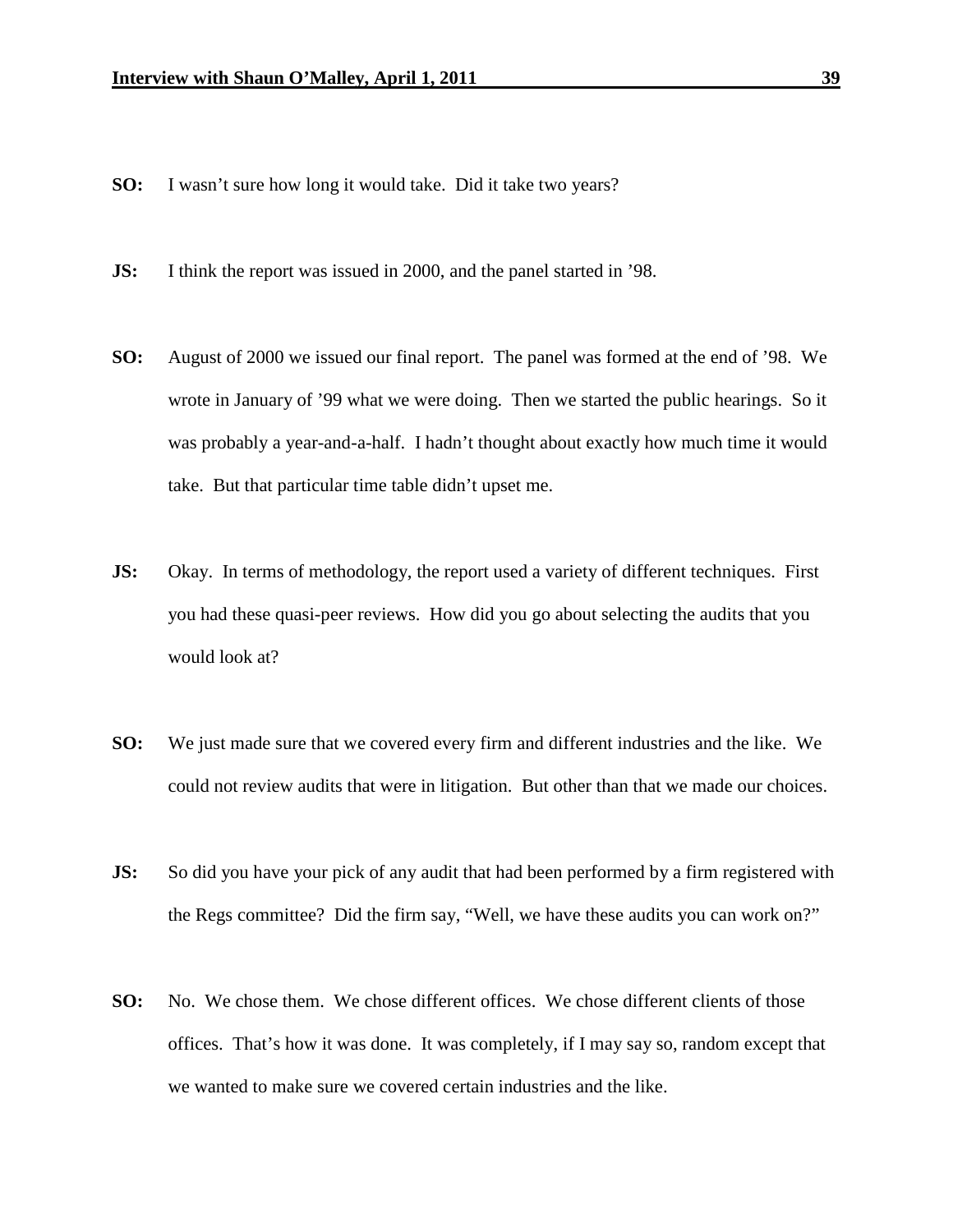- **JS:** What about the survey? How did you go about choosing individuals and organizations that would fill out the survey?
- **SO:** I just can't recall but I know it was done very systematically to get the best possible coverage and the widest, the broadest, if you will, participation.
- **JS:** In general, the final report seemed to praise the auditing process with a couple of major exceptions. What critiques do you have of the auditing process?
- **SO:** If you look at the quasi-peer reviews, there were some areas where they said, "In 10 percent of the cases there was inadequate follow-up or this or that." There were criticisms that needed to be addressed. But the general outlook was that in all the audits that we looked at, there was none where they said, "Whoa, this was wrong. You shouldn't have issued your opinion," or anything like that. In most cases they got good grades for doing the work, following up and reporting. We didn't say, "It's great." We just said, "It's serving a need." It can always be improved. That will always be the case. If you wanted to have a perfect audit, it would cost ten times as much as it now costs. There has to be some acceptable level of risk in this equation.
- **JS:** One of the things the report did is call for a forensic-type field work phase in which the managers were presumed to be dishonest. Had anything like this been attempted before?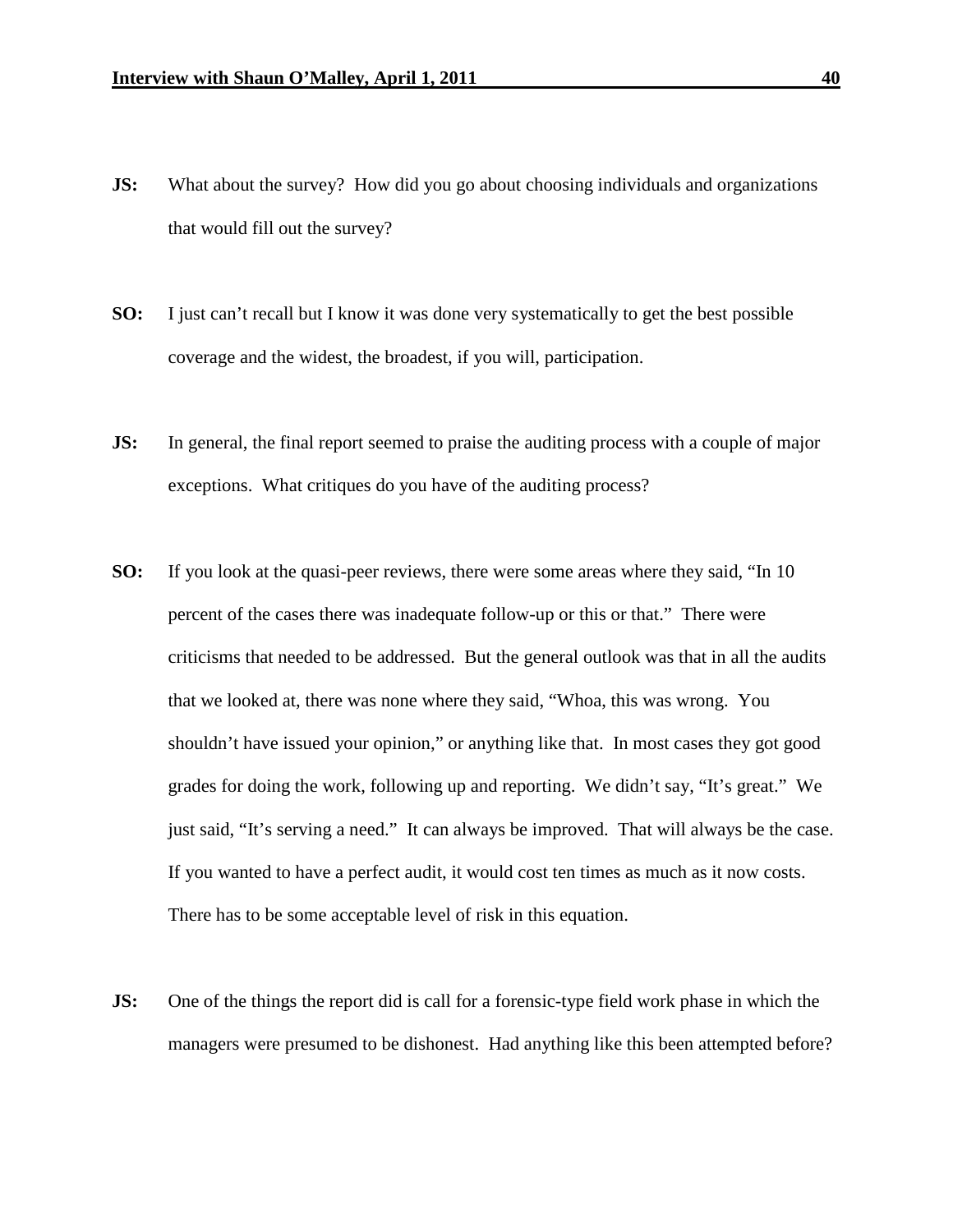**SO:** No. Not as a systematic part of audits. If you had a particular issue, you might. But I was very strongly in favor of that. That was where you and your staff sat down at the outset and said, "If you were going to game the numbers, if you were going to try and hype, do this or that, how would you go about it based on our accumulated audit knowledge of this client? What area would you head into? What things would you tinker with, with a fair chance of getting away?" From that you could say, "Well, what can we do to test?"

I had a great concern throughout this process. It's what we eventually called linkage. It's discussed there several times. I had seen instances in my career where people would check out the internal controls, write them all up and answer all the questionnaires, maybe issue a memo suggesting improvement and risk management, identifying all the risks, et cetera. Then the linkage to the testing that was going to be done wasn't always established clearly, in my view. In other words, if you had a number of internal control weaknesses, were you going to hit harder in that particular area? In some cases I think it would be fair to say some auditors did what they wanted to do in terms of the substantive testing and were not sufficiently influenced by the risk profile. I hope that one of the results of this is that the link between those two processes and the work that's undertaken is very strong today.

**JS:** Was there any opposition to including this phase in the audit? Did anyone say, "Oh, that's not necessary," or, "We don't want that because it's not necessary?"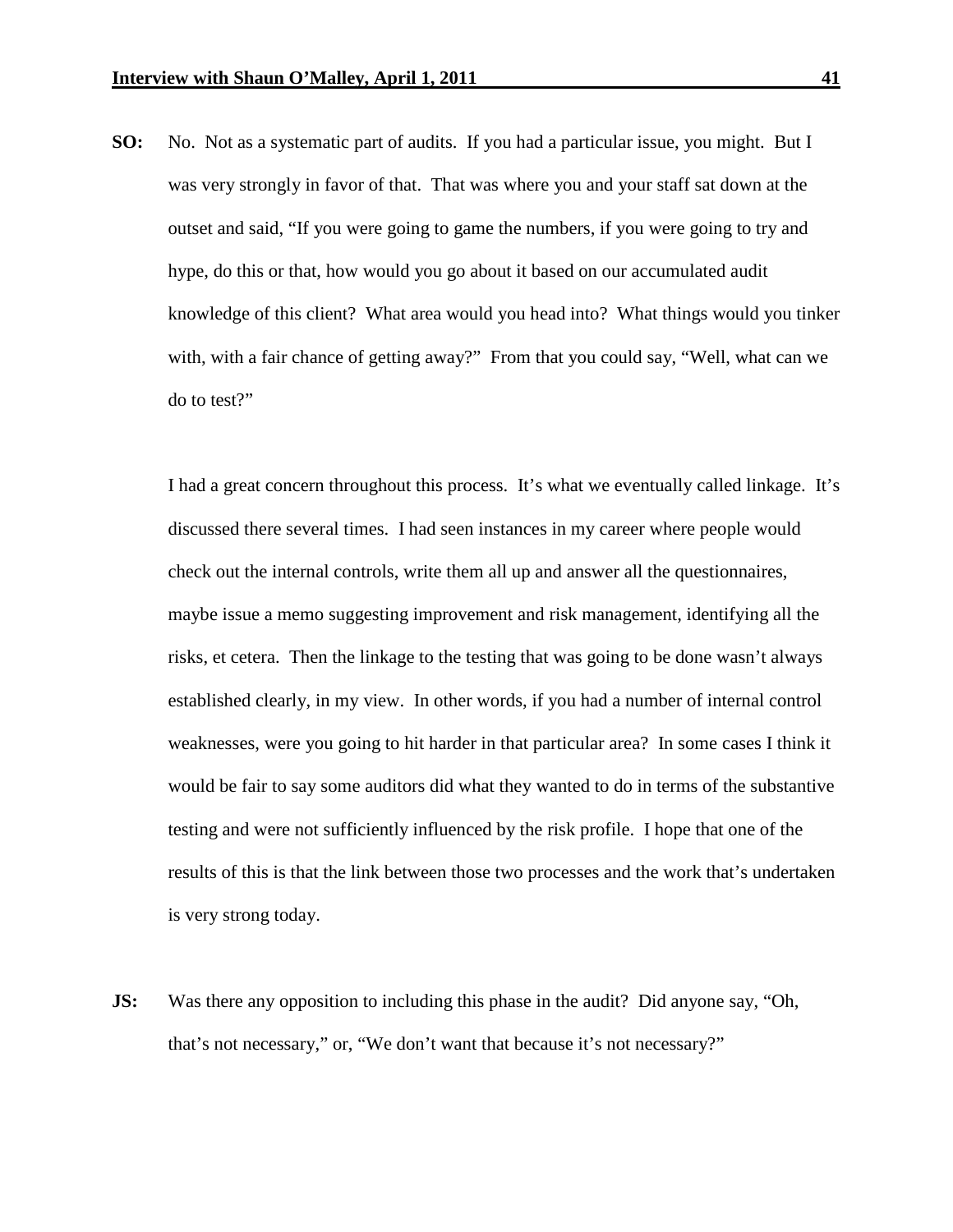- **SO:** No. Well, the typical thing would be, "It's going to cost this amount of money." Of course some companies understandably would say, "We're all good honest people. We don't do anything like that." There's a natural human resistance. But the only spoken resistance would be, "This is going to cost more money." Yet another overhead cost of regulation.
- **JS:** What about the issue of auditor independence? What did the panel have to say about that?
- **SO:** Well, we had two things to say the ban and no ban. So I would say it was pretty much evenly divided except it was probably a little more on the side of no ban, but be watchful and increased involvement of the audit committee. I should say that this panel was advertised at the outset as a totally independent panel. But three members were put there by the SEC. The others were put there by the POB. Early on, people said to the SEC, "Why don't you do this project?" They said, "No. We want an independent body." But they tried very hard  $- I$  don't want to go into it  $-$  to influence the outcome of everything that we did.

Ultimately, they were not necessarily successful in that. But because members became concerned about the SEC having a pipeline into the process. I had to visit the SEC from time to time. And I remember the chief accountant asked me, "Well, how's it going?" I said, "You tell me." (Laughter.) He laughed. They tried very hard to influence the outcome, particularly of the independence issue. They wanted us to recommend a ban so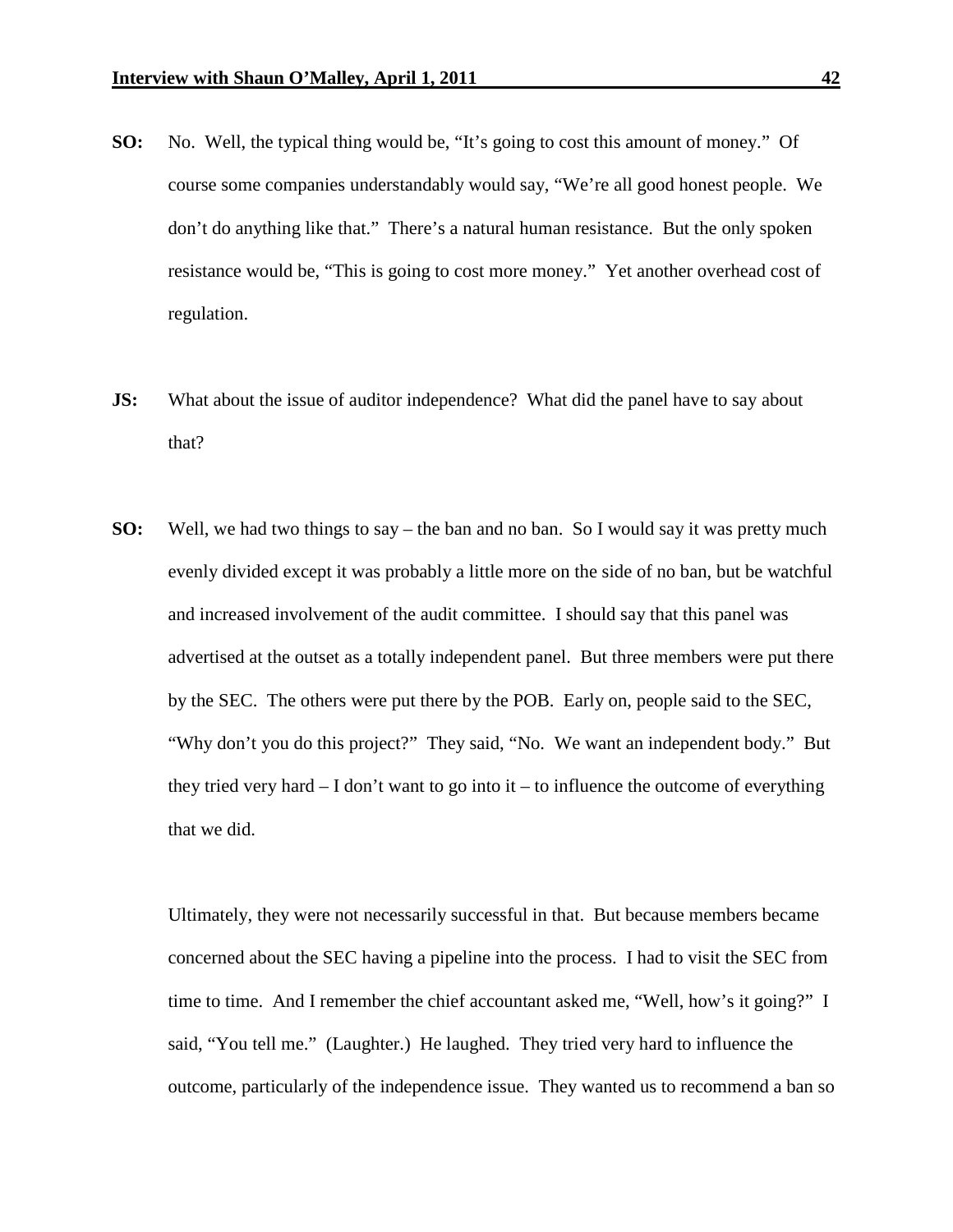they didn't have to do it.

- **JS:** The SEC had already taken measures before this, right? The Independence Standards Board had been set up in 1997 and was already dealing with this issue. How did you feel about the Independence Standards Board?
- **SO:** I thought it was good. I liked the idea of focusing on independence in that way and having a separate independent body looking at independence.
- **JS:** So the audit panel conducted these quasi-peer reviews on thirty-seven different engagements and noted that in none of them had the provision of both audit and a nonaudit services hurt the audit. In one quarter of the cases it had actually improved it. How did it improve it?
- **SO:** Well, in those days most of the management services engagements involved IT. Then they're telling you, "This is what we recommend." You were learning more about the intricacies of the system which could make you a better auditor. It's one of the reasons that I was against a ban because I thought, "We could lose a lot of specialists who we need on the audits if we say, 'You can't do this work.'" Would they want to stay just to be on audits? Well, we've managed to recruit successfully a number of people who specialize in IT, but are involved in audits.
- **JS:** Were there any kind of non-audit services that should have been banned for firms that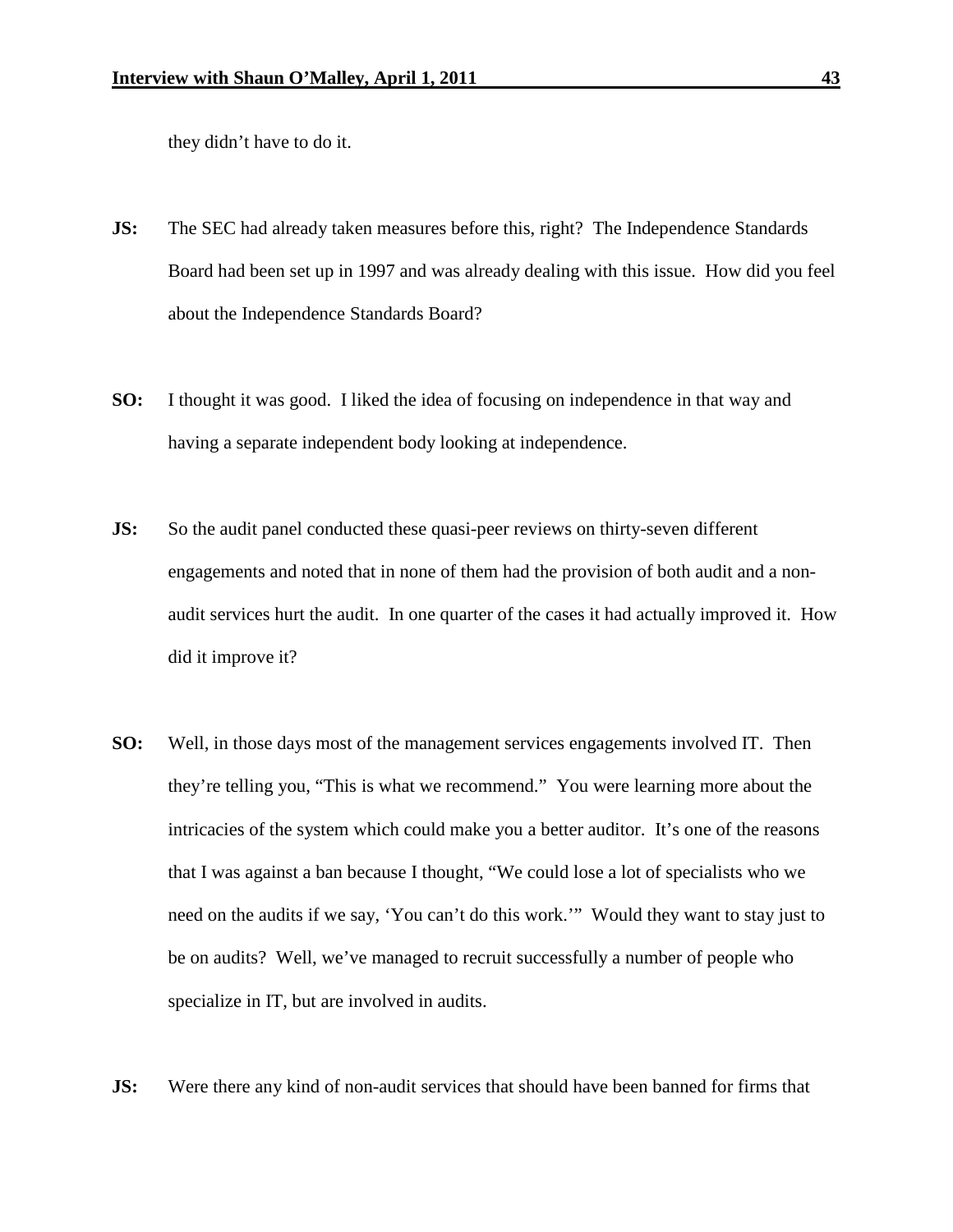were providing audit services?

- **SO:** Yes, and they have been. One of them was recruiting. Some firms were acting as a recruiter for positions, typically for financial services jobs, and things like that. Basically, I like a short and simple rule. That is, you can't audit your own work. If you start with that as your basic philosophy, I think you could solve a lot of problems.
- **JS:** The panel also looked at the overall governing structure of the accounting profession. What did the report have to say about that?
- **SO:** We wanted to strengthen the POB and enlarge its scope. The POB is no longer. It's been replaced by the PCAOB.
- **JS:** The peekaboo.
- **SO:** Yes. The peekaboo, which has some of the powers. The demise of the Andersen firm has hurt this, with four firms. At least part of the PCAOB's responsibility is to make sure these four firms survive. It's a difficult situation with only four firms that are capable of handling major audits with international scope. There has been a strengthening of the mid-size firms and national firms, but I don't see one becoming comparable to the four major firms, to be honest. That's a problem when you're just trying to oversee the four.
- **JS:** At the time that the panel was doing its work, did the SEC express an opinion on what the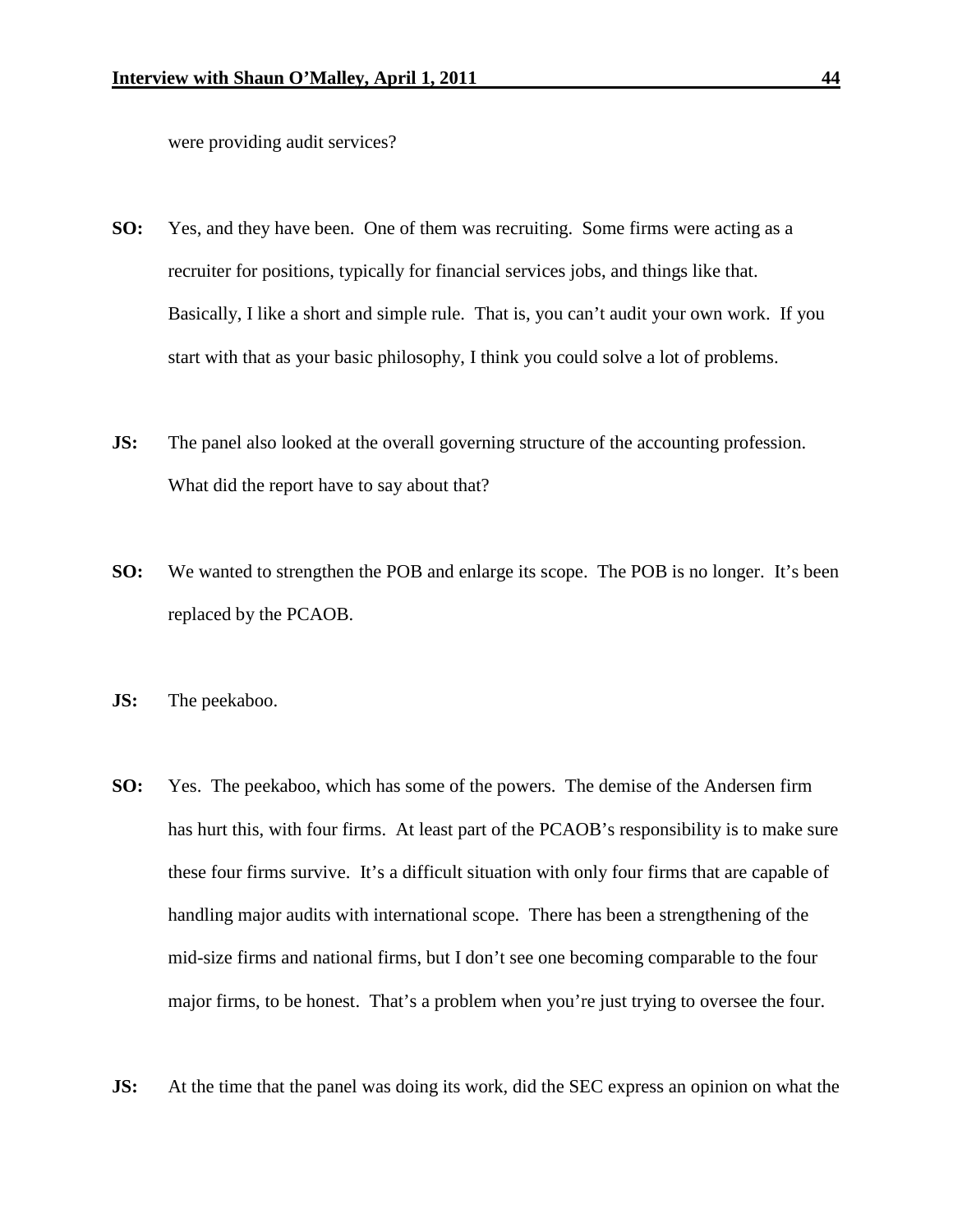governance structure of the accounting industry should be?

- **SO:** They did not hesitate to express their opinion on anything.
- **JS:** Also within the panel compared with the board members or the panel members?
- **SO:** Yes. We didn't always agree right at the outset on any subject. But we talked about them, discussed them, and looked at the quasi-peer reviews.
- **JS:** Some panel members were pushing for the panel to call for a public organization to oversee the accounting industry?
- **SO:** You mean, like, the PCAOB?
- **JS:** Right. Was anyone within the panel pushing for that?
- **SO:** Well, it was for strengthening the POB. It had more public members on this board and that board and a majority of public people in the Independence Standards Board. So it was moving in that direction. I don't know. It could have been but I don't remember any of us saying, "We need a totally public entity to do this."
- **JS:** Within two years after this report was issued, the POB dissolved itself. Why do you think that the confidence in the POB declined?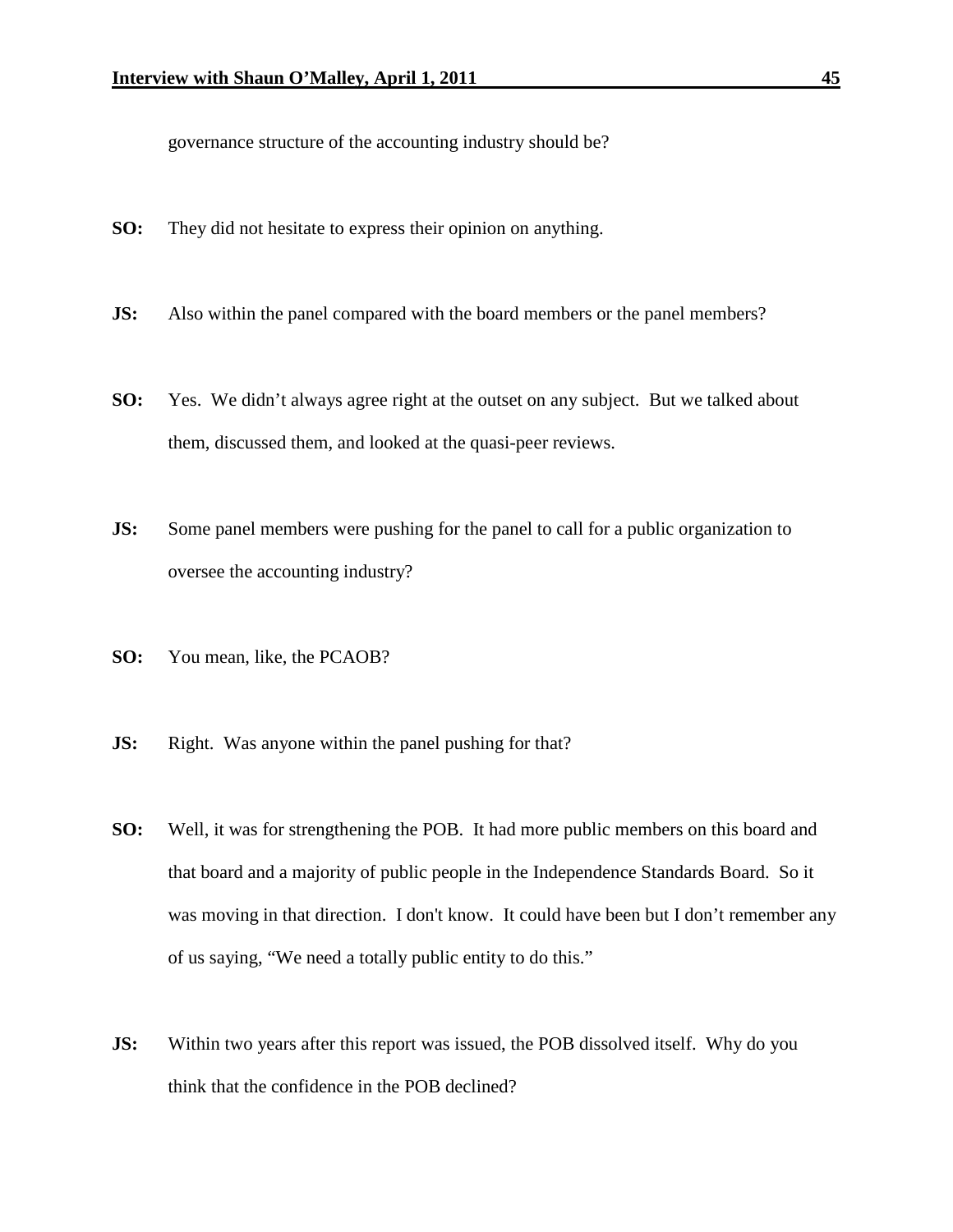- **SO:** I'm not sure I accept that. Maybe the SEC's confidence in the POB declined. I thought they were doing the best they possibly could. We recommended that their powers and responsibilities be expanded.
- **JS:** What did the report have to say about international auditing standards?
- **SO:** It pretty much said, "We have to reach out to the international bodies and get them on board with some of these reforms." It's the same thing that's happened with accounting principles. It's a very difficult sell. Everyone intellectually can agree that we should have this one set of standards globally. But the water's edge is a big deterrent. In different countries the accounting principles are set with different objectives. So we couldn't get too deeply involved in that because you're talking about thirty or forty rulemaking bodies around the world, all with different ideas.
- **JS:** All you could do was note the importance of it?
- **SO:** Yes, and suggest a greater level of cooperation.
- **JS:** A good number of the panel's recommendations actually were implemented in one way or another. One of them was the adoption of SAS 99, consideration of fraud in the financial statement audit. Did you feel that that accurately reflected the intentions of the panel?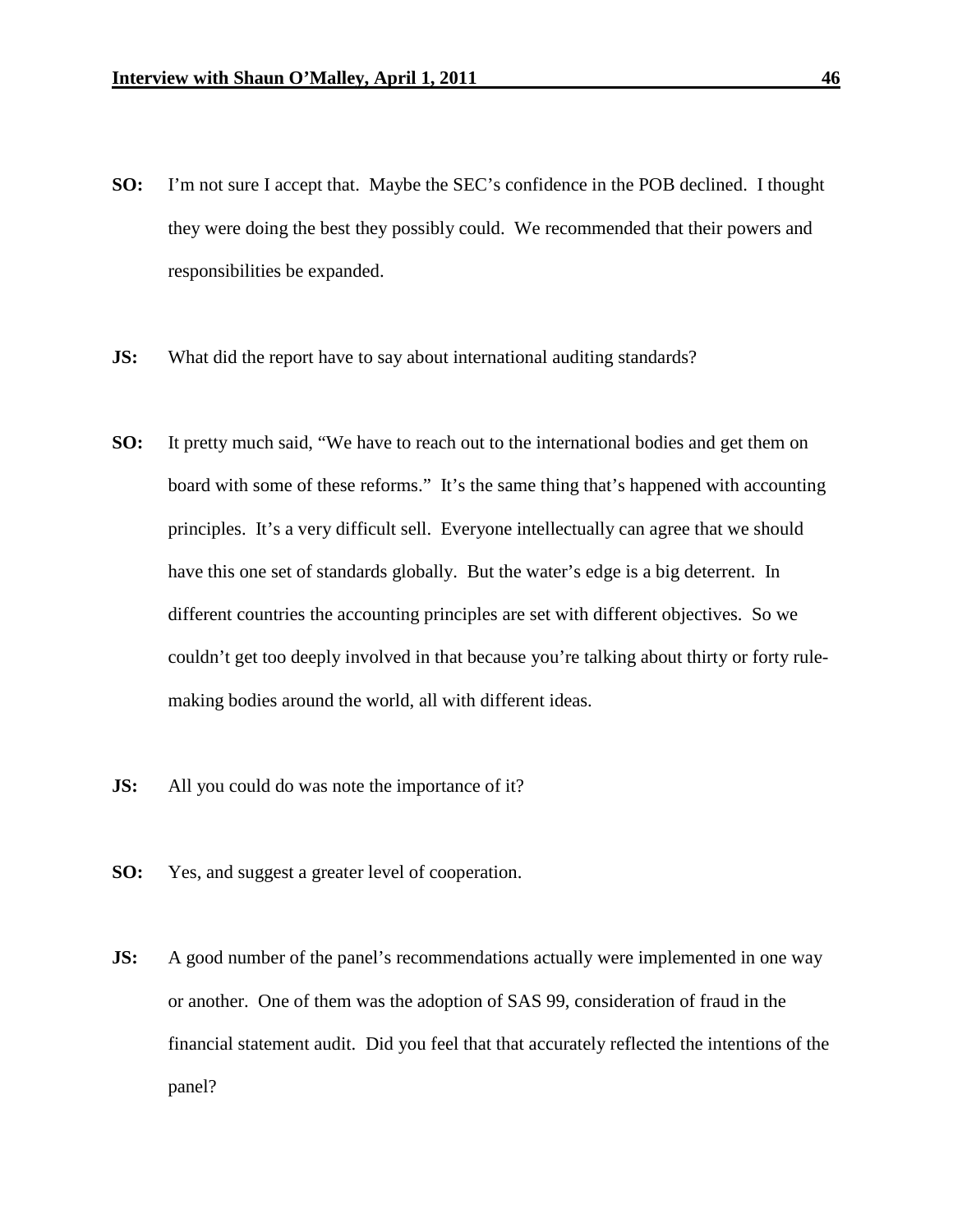- **SO:** I think so. You know, it's been ten years now. Maybe someone should take this and write up. There's a good doctoral project, what's been done and what's not been done.
- **JS:** It sounds like a pretty good research project.
- **SO:** It would be, yes.
- **JS:** At the public hearings that you held on this report, and I know that you held a number of them, were there any surprises that came up?
- **SO:** No. But there were some suggestions that we incorporated, if we felt that that was a good suggestion. I don't remember the details of each suggestion. But we did. It was not as if we were just doing these to make it look like we were interested. We really were interested. We did respond to the questions and issues that were raised by the respondents.
- **JS:** Well, do you have any other thoughts on the panel or should we move on?
- **SO:** No. I think it was a good group. I think it was very diligent. They were very sincere in their effort. The staff was excellent. I think we came up with a very good product. I would stand behind this report even today. I would like to find out the degree to which it has been implemented. Of course, strengthening the POB was not done, but you could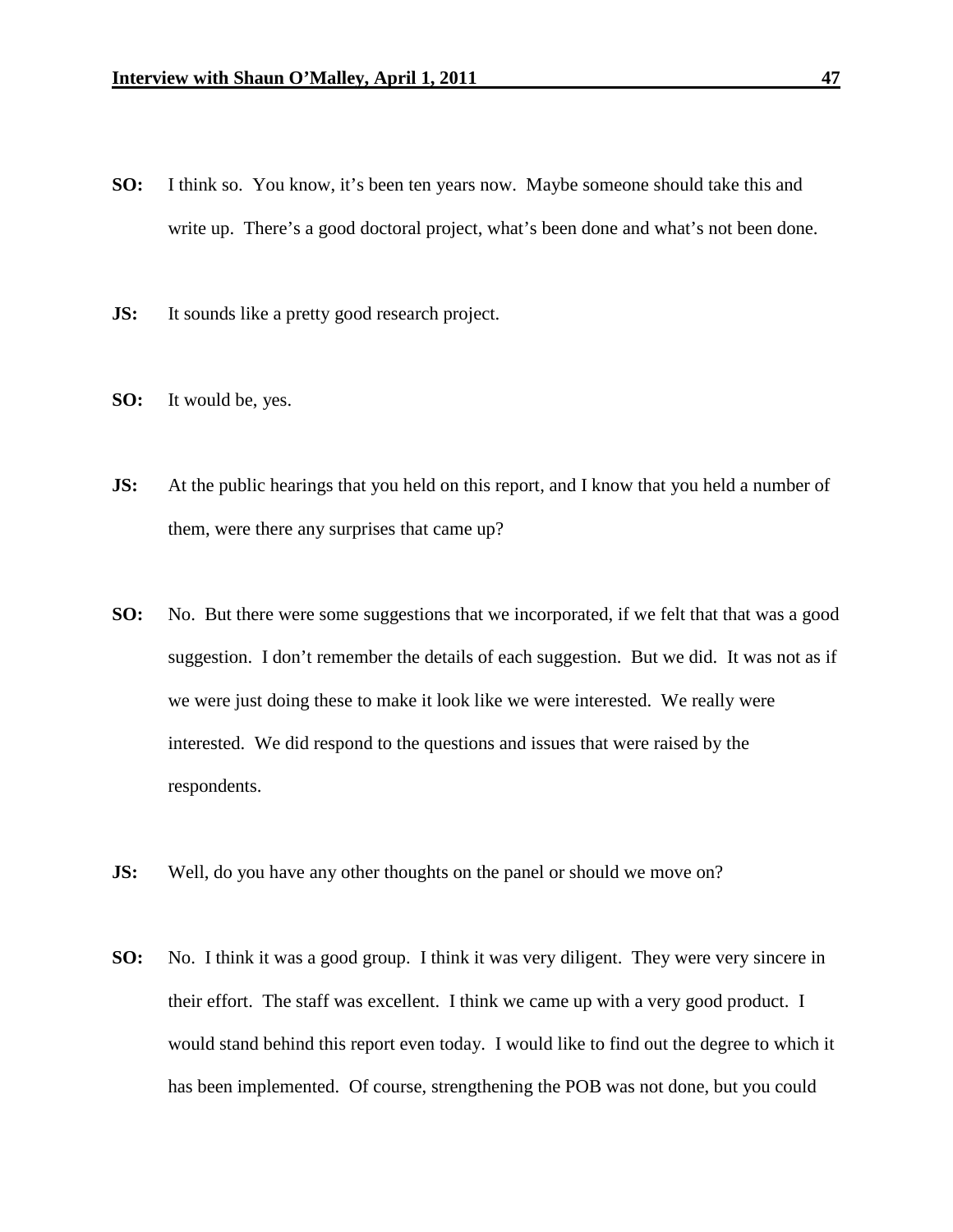say, "Well, maybe the PCAOB is covering a lot of the ground that you wanted the POB to do."

**JS:** It's not exactly recent but there was a GAO report published two years after the Panel's report that that looked at the implementation of the recommendations. Of course not much time had elapsed. There had been a number of other changes like the creation of the PCAOB. But it's an interesting read certainly.

Moving on, pretty soon after the panel issued this report, there was an outbreak of other scandals that were in some way or another related to accounting – WorldCom, Enron, for instance. Did these events make you rethink any of your positions about accounting?

- **SO:** No. In other words they should have been caught with the normal audit. No. I didn't think this meant that there was something wrong with either accounting or auditing. There was obviously something wrong with the audits involved. But that didn't mean that the rules of auditing needed to be changed.
- **JS:** In March 2002, you testified at the Senate Finance Committee about a wide variety of failures that led to the Enron collapse. How was that experience?
- **SO:** I was really concerned about the Enron collapse. Some of the things that I heard, I couldn't believe. We went over it very carefully. I could find a lot of things that should not have been done. But in the final analysis, the reaction to that was totally beyond what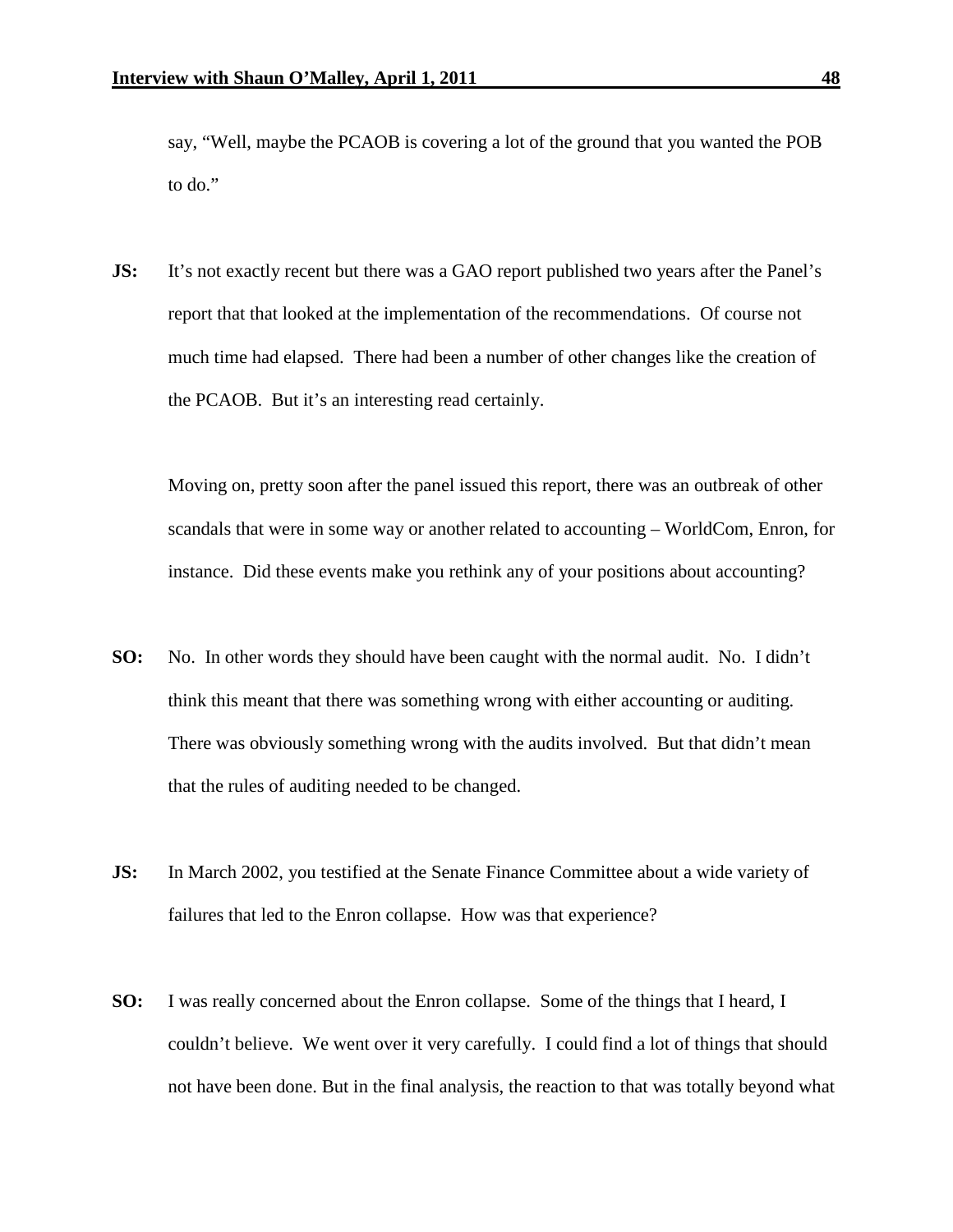was necessary. Arthur Andersen was a fine firm with a good reputation. How they allowed this to happen is beyond me. They should have taken maybe a handful of partners and take them out behind the barn. But to take down a whole firm, thousands of honest, hard-working, effective auditors, is just totally over the top. It hurt the profession to get down to four firms.

- **JS:** So you think the profession was healthier when there were more firms?
- **SO:** Up to a point, yes. Five or six would be fine because there's enough diversity there. If you're choosing an auditor, you have a good selection. Nowadays, most companies have relationships with at least two or three of these four firms. They have some of them doing this, some of them doing that. So they know people in each of the firms and have dealt with them. If they ever need to make a change, they know something about the culture, the firm and everything. It would be better if there were a couple more.
- **JS:** In your testimony you reemphasized your belief that the mandatory rotation of auditing firms was not necessary?
- **SO:** Yes. I think that could cause more problems than it solves.
- **JS:** Around this time you also started serving on other corporate boards. You were a member of the board at Freddie Mac as well?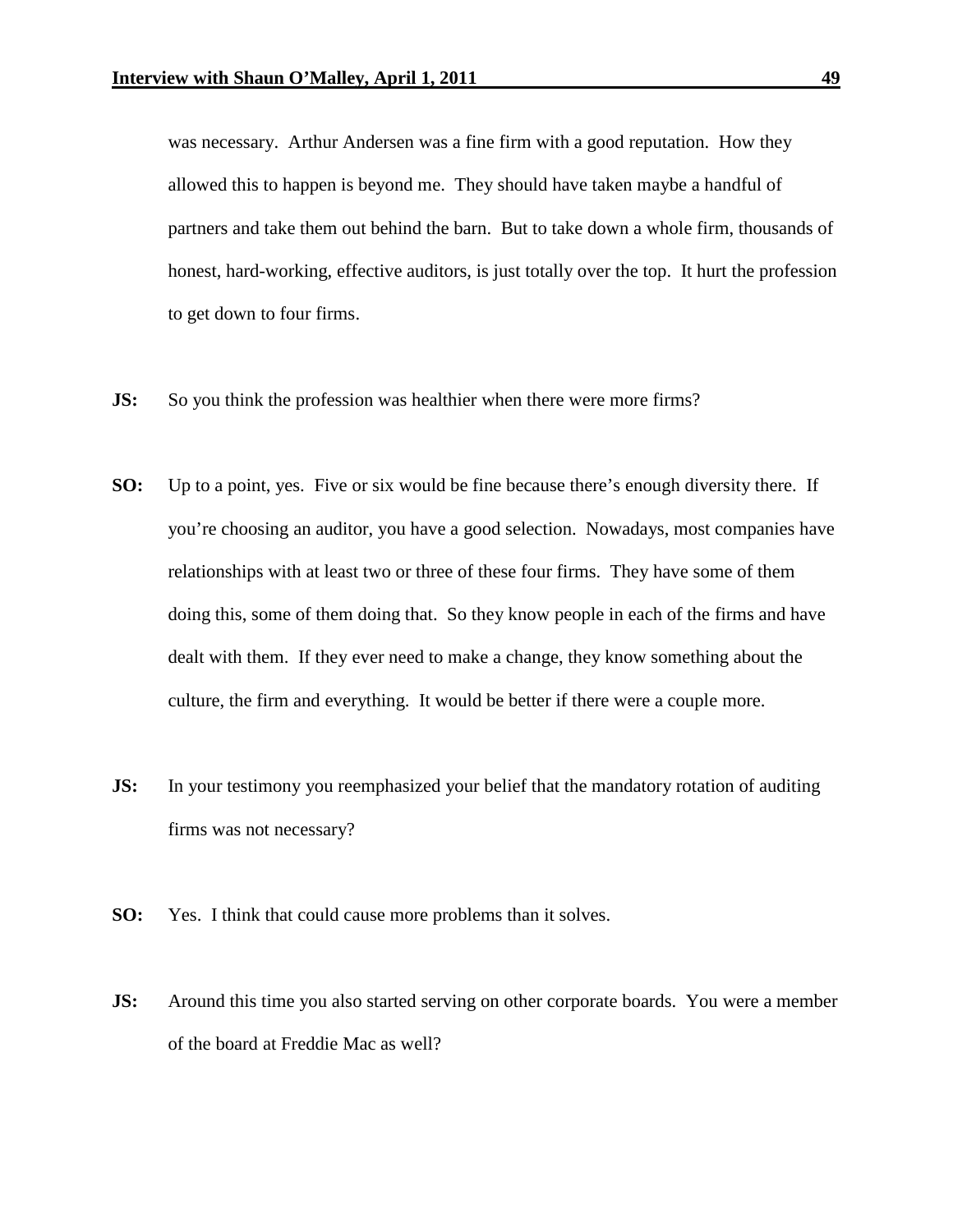**SO:** Yes.

- **JS:** When did you start on the Board of Directors?
- **SO:** I don't remember. But it was not long after that that we encountered a problem, and brought in a prominent attorney, James Doty, who had been an SEC general counsel. He oversaw the audit. The conclusion was that we needed to remove about four people.
- **JS:** How was the problem discovered? Had Andersen been their auditor before?
- **SO:** Yes. Then Price Waterhouse replaced them. I don't know if they discovered it. I think they probably did. Then we immediately turned to Doty. What had happened was one of the senior people had changed something in their report. It should not have been changed, though it wasn't that major a change. Why he felt he needed to do that is beyond me. That led to more and more investigation. And then four people were either encouraged to leave or outright fired. The CEO at the time was also the chairman of the board. So we had to replace all these people. That's when I was asked to become the chairman. I think because I was the newest member of the board, so the least aware of what might have been going on. I don't think anyone was. That may be facetious to say that they asked me to do it because I was the newest member, but I agreed to do it for a short period. I felt that, given that there had to be significant testimony by the new CEO before Congress and so on, he should be made again chairman and CEO instead of having a separation of these two posts.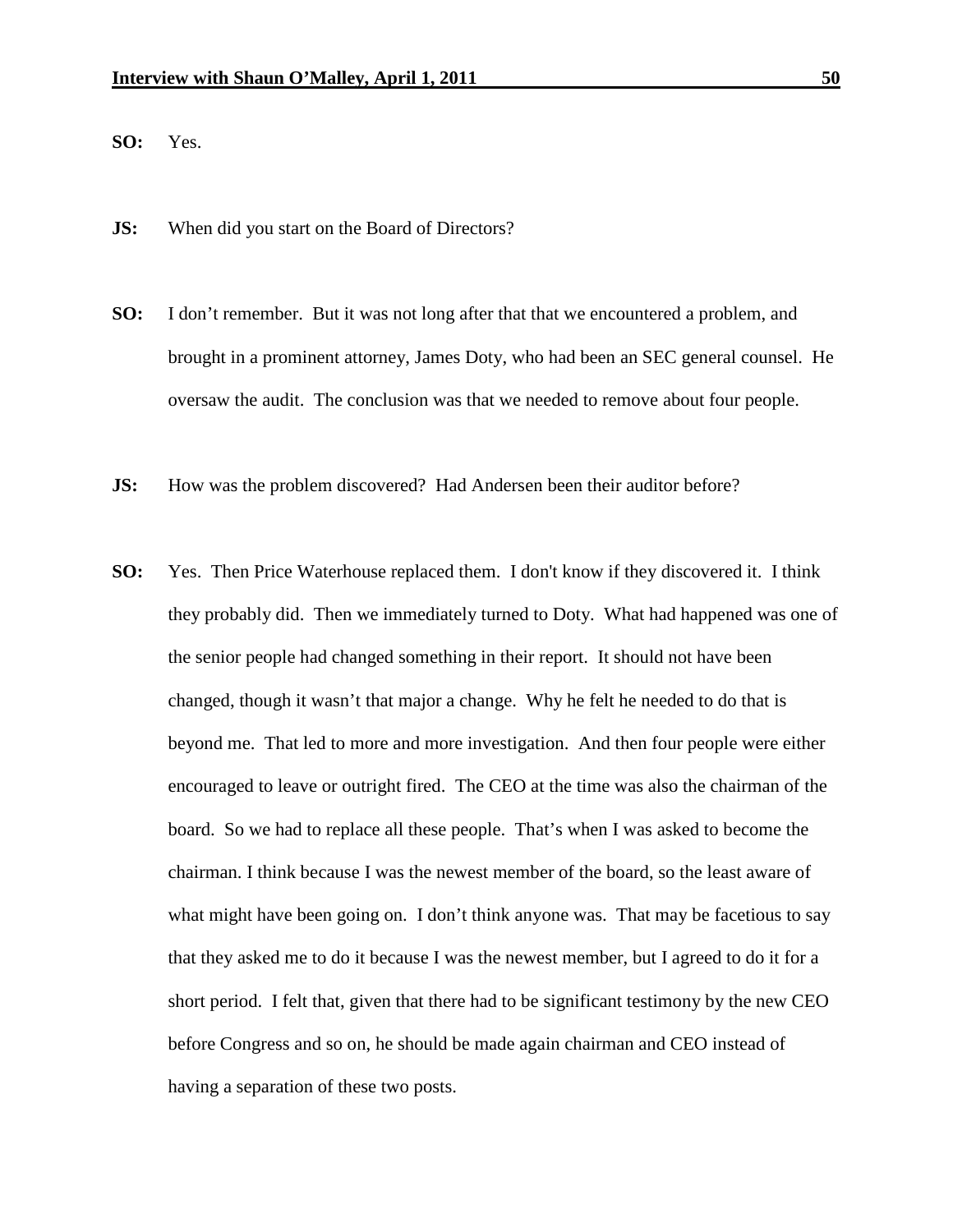- **JS:** This was a case where an auditing problem was discovered during a rotation of the auditing firm. Do you think that's evidence that maybe the rotation of auditing firms is a good thing?
- **SO:** No. I have my opinions about the audits. But I don't want to go into that.
- **JS:** That's fine. So there was a report by James Doty of Baker Botts over the summer. Then some people were pushed out. What was the SEC doing during this time? Were they involved at all?
- **SO:** We were not subject to the SEC. That was one thing that troubled me a little. I had worked with clients, innumerable clients over my career that were under the SEC. I thought that actually strengthened your situation in the market place, the fact that you were SEC registered. But there was some, including senior management, that didn't feel we should register with the SEC. That worried me a little. I guess it made it easier or something. That was our goal right up to the time that I retired from the board, was to get registered with the SEC. It didn't happen. I mean, I left in –
- **JS:** You left in 2008.
- **SO:** In May.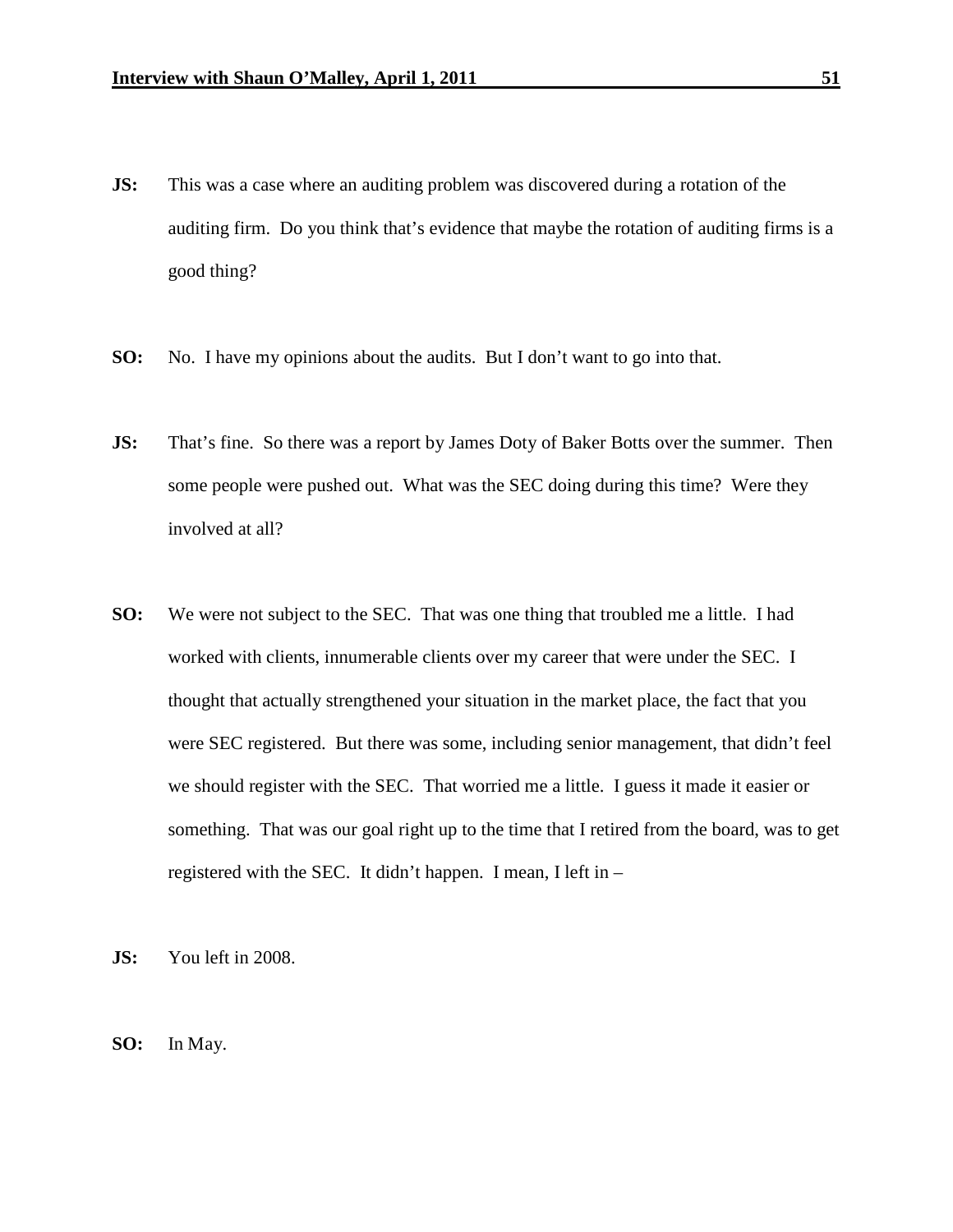- **JS:** So the government regulator at the time that this was happening was the OFHEO?
- **SO:** OFHEO. Yes.
- **JS:** Yes, OFHEO. Did they have requirements that were similar to the SEC?
- **SO:** I would say, "No." I mean, that's an entirely different role than regulating your financial reporting. They basically were supposed to oversee our liquidity and whether we were doing our mission and that sort of thing. But it wasn't so much that – they did come in and look at the accounts. They had people come and interview people and the like. But they only regulated two companies, Freddie and Fannie. It was kind of a weird regulatory situation. It was political to some degree. The way I heard it, the fellow who was in charge of OFHEO when I was there had been put in there under a Democratic administration.

When the problem surfaced that resulted in the firings, it was assumed that, when the Republicans came in, they would put in their men. But speculation was that they figured the Democrats put that guy in there. Let him stew. I don't know, but politics was very much a part of that scene. Then eventually they brought in a new regulator.

**JS:** The Federal Housing Finance Agency?

**SO:** No, no. OFHEO had a new guy come in. The one who was put in by the Bush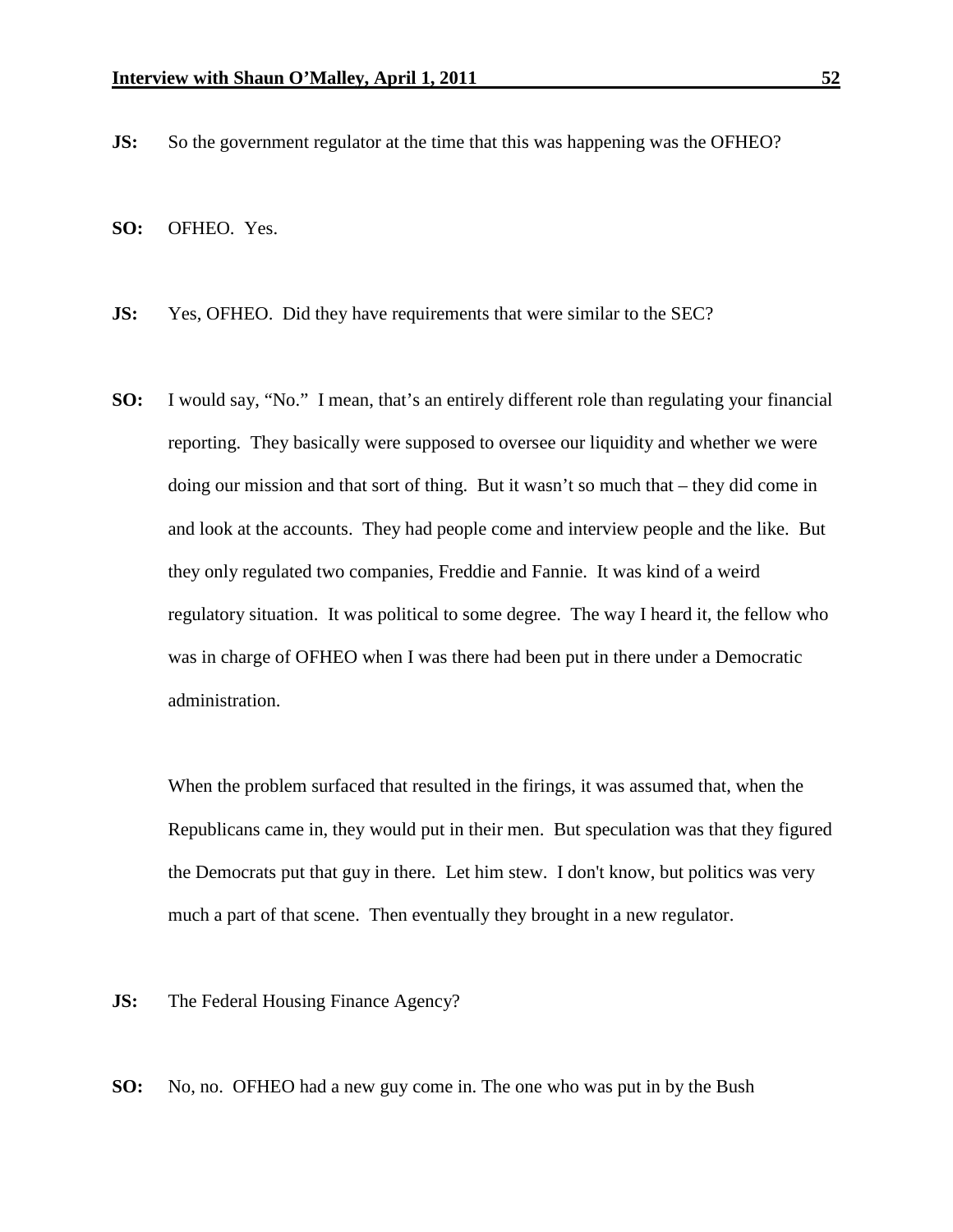administration.

**JS:** When you left the board in 2008, had the new oversight body already been created, the Federal Housing Financing Agency?

**SO:** No.

- **JS:** So you left prior to that. Do you think that the current economic crisis has anything to do with accounting and accounting standards, or is it a business issue? What is it?
- **SO:** No. I don't think you can attribute the current crisis to accounting standards. I mean, could accountants have prevented it? No, I don't think so. I think there's always a feeling when something goes wrong, blame the auditors and not those who were doing whatever they were doing. I went into this thinking, "If it's our national policy that everybody should own a home, then this is a good thing." Everyone would believe that if everybody owned their own home, we'd probably have a lot less crime and lot less problems. So, on the paper it looks like a good thing. At one point our CEO said, "We were mission driven." And we were.

Most of the people there believed in the mission of trying to have liquidity in the market place for mortgages and to encourage homeownership. The push from the political side to make it more and more available to the low end eventually led to these so-called affordable housing issues, and people were getting houses, and the odds of their paying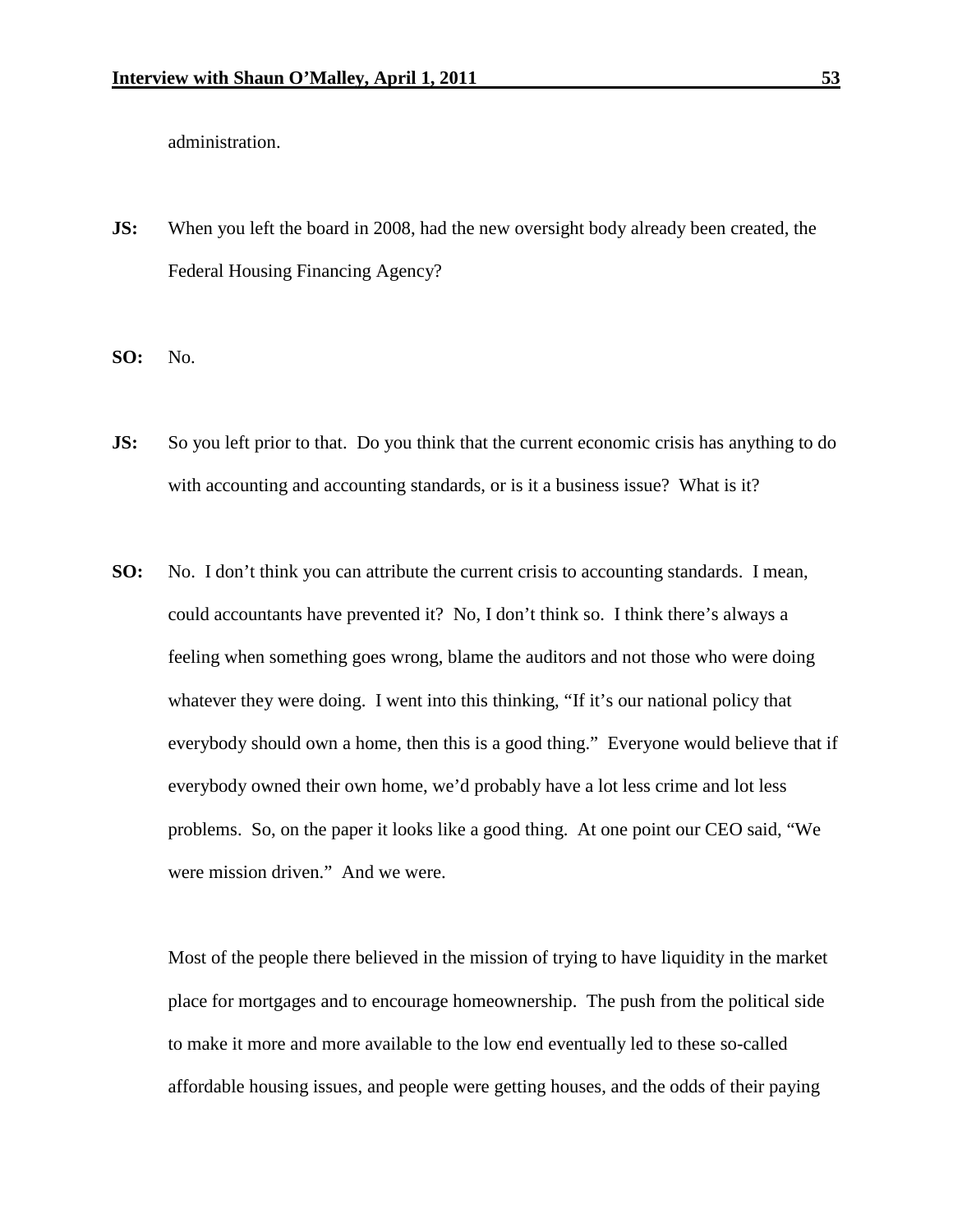back the mortgage got longer and longer.

- **JS:** So the root of the problem is probably political?
- **SO:** Yes, to some degree. I'm not saying it was wrong to want to put everybody in a house. But to do away with underwriting standards or pressing the underwriting standards almost to the breaking point, that was part of the problem.
- **JS:** Well, I just wanted to finish up with a couple of final general questions. Some accountants feel that the industry needs to move towards more –
- **SO:** It's not an industry. It's a profession.
- **JS:** It's a profession. All right. The profession needs to move towards principle-based accounting, while others feel that auditors need very specific guidelines. Where do you fit on this scale?
- **SO:** I am a principles-based guy with judgment being brought to bear by practitioners in the profession. Sometimes they claim that we're not rules-based, we're principles-based. I said, "How can you have 182-page principle?" For example, in leasing alone, you have several hundred pages of rules. Someone said, "Well, how would you change it?" I said, "I would just have one rule." "What's that?" "Property subject to a lease should appear on one and only one balance sheet." Start with that and work off that.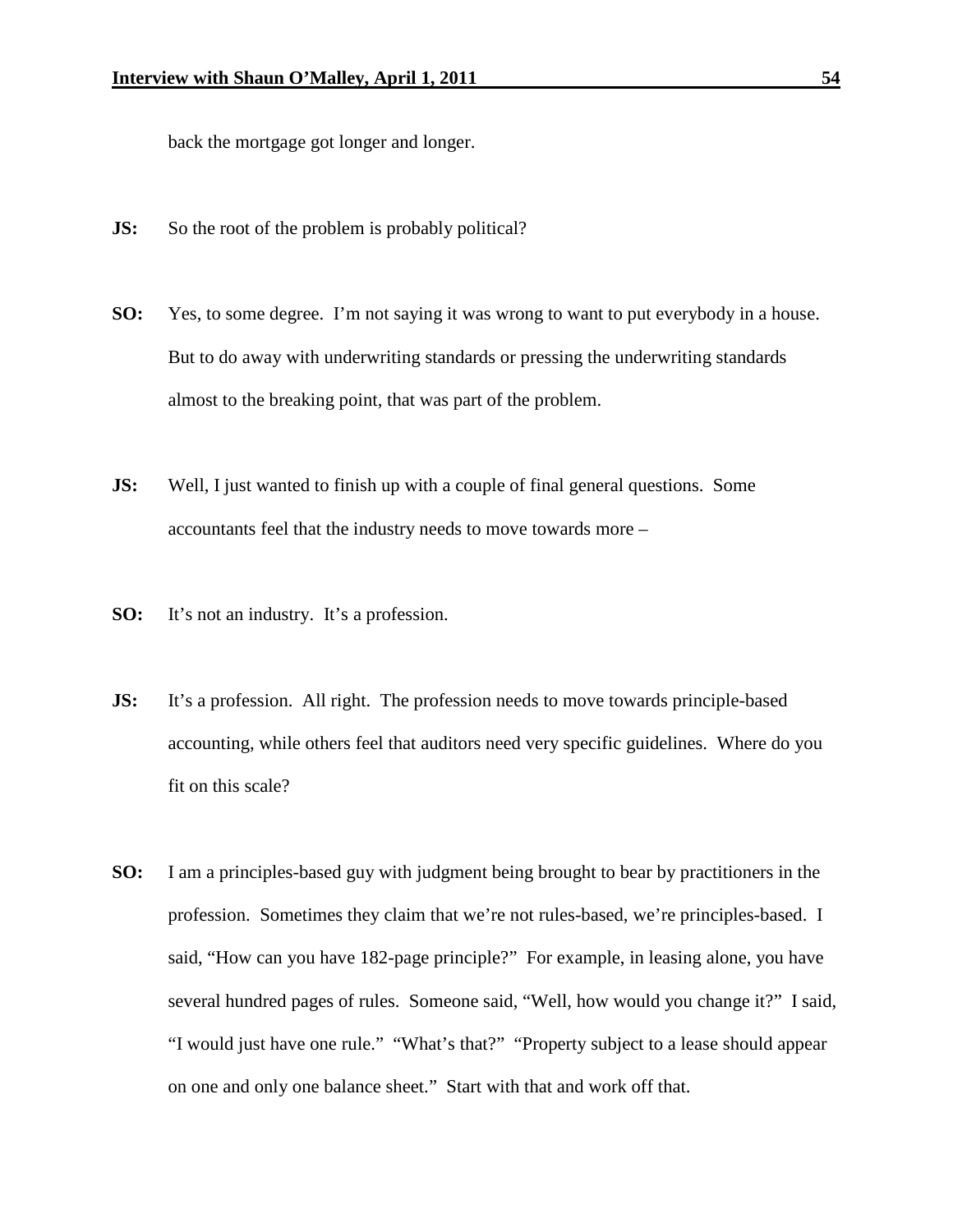- **JS:** A very broad-based rule.
- **SO:** But it's fairly simple.
- **JS:** Fair enough. So how do you see the role of the SEC?
- **SO:** The SEC has an important role. It gives a lot of credibility to the whole financial reporting process and to the markets themselves and to the willingness of investors to invest in companies that are regulated by the SEC. I think the SEC for many years played a very good, neutral, uncontroversial role. I think of some of the lions in the SEC, especially in the accounting side. Carman Blough might have been the original chief accountant. I think of Andy Barr, of Clarence Sampson. They were well known and respected. You could go to them with a problem and come to a reasonable solution.

I think it has come more under political pressures over the years. I think that is unfortunate, that it should be viewed as totally independent and not leaning towards this or that. You see now there's three of this party and two of that party and you have split votes. It used to be they pretty much unanimously approved things even though the other Commissioners might have come from a different administration. It has to go back to being purely professional and independent and with the investor and his safety in mind.

**JS:** Sounds like good advice. What advice would you give to young people interested in a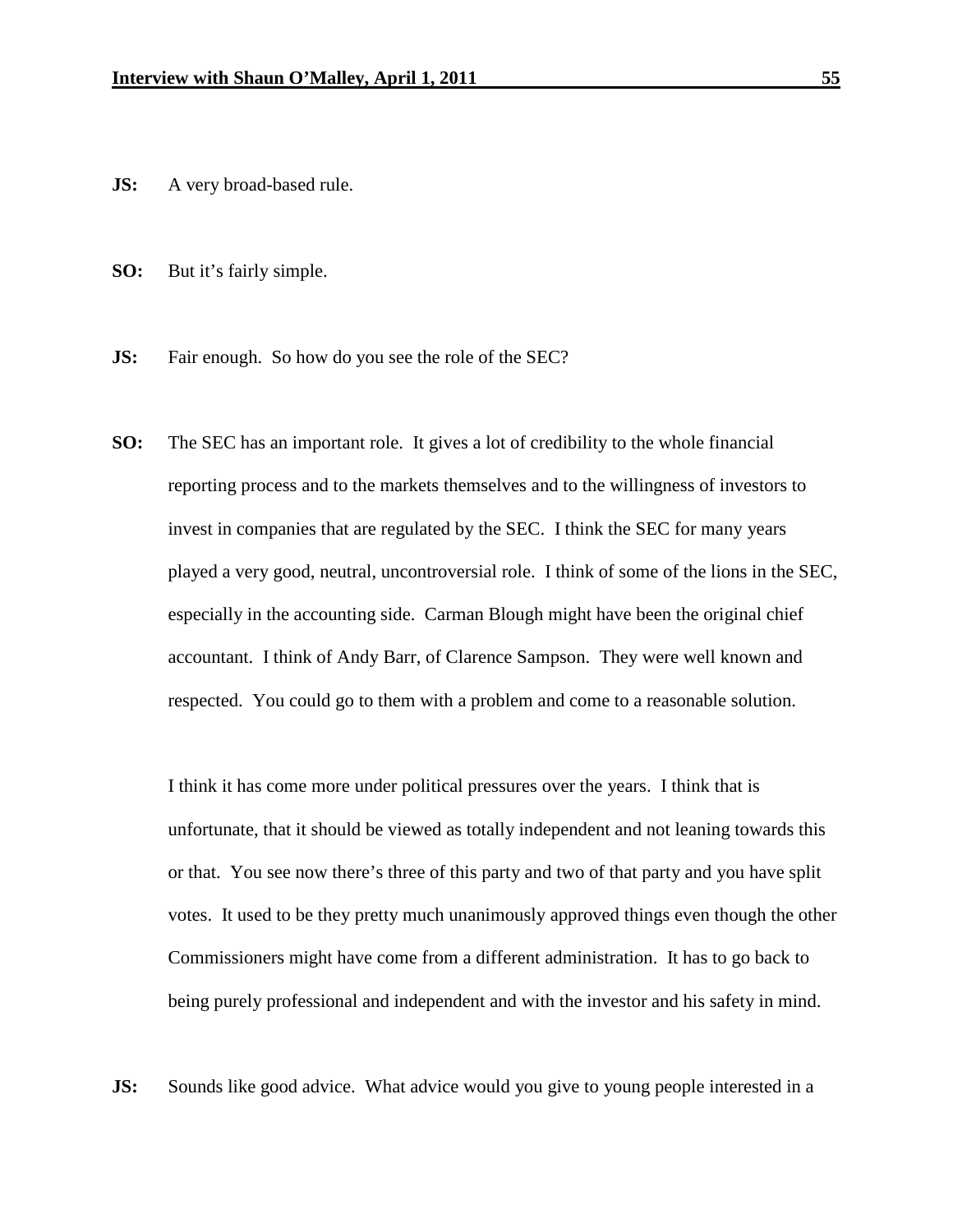career in an accounting firm?

- **SO:** Well, it's still a little unstable. I think I would say, "Go in but go in with the assumption that you'll move on after five years." You can learn an awful lot in four or five years. Now, you may say, "Well, maybe I can become a partner." I used to talk to people who were coming into the profession. I'd say, "What's your ambition?" They would say, "I want to be a partner of a firm like this." I would say, "No, no. First you want to become a C.P.A. Second, you become a senior accountant." I said, "Just take steps and then keep open your options. Maybe you'll go out and leave and do this and do that."
- **JS:** Maybe they thought you wanted to hear them say it.
- **SO:** Maybe they did, yes.
- **JS:** Okay. Do you have any final thoughts before we wrap up?
- **SO:** No. Just that I welcome the opportunity. It's been fifteen years since I've been in the firm and active in the profession. It's probably been about twenty-two years since I signed a set of accounts for an SEC registrant. So my memory isn't what it used to be. But I appreciate the opportunity. I thank you for coming here and doing it.
- **JS:** We thank you for talking with us today.